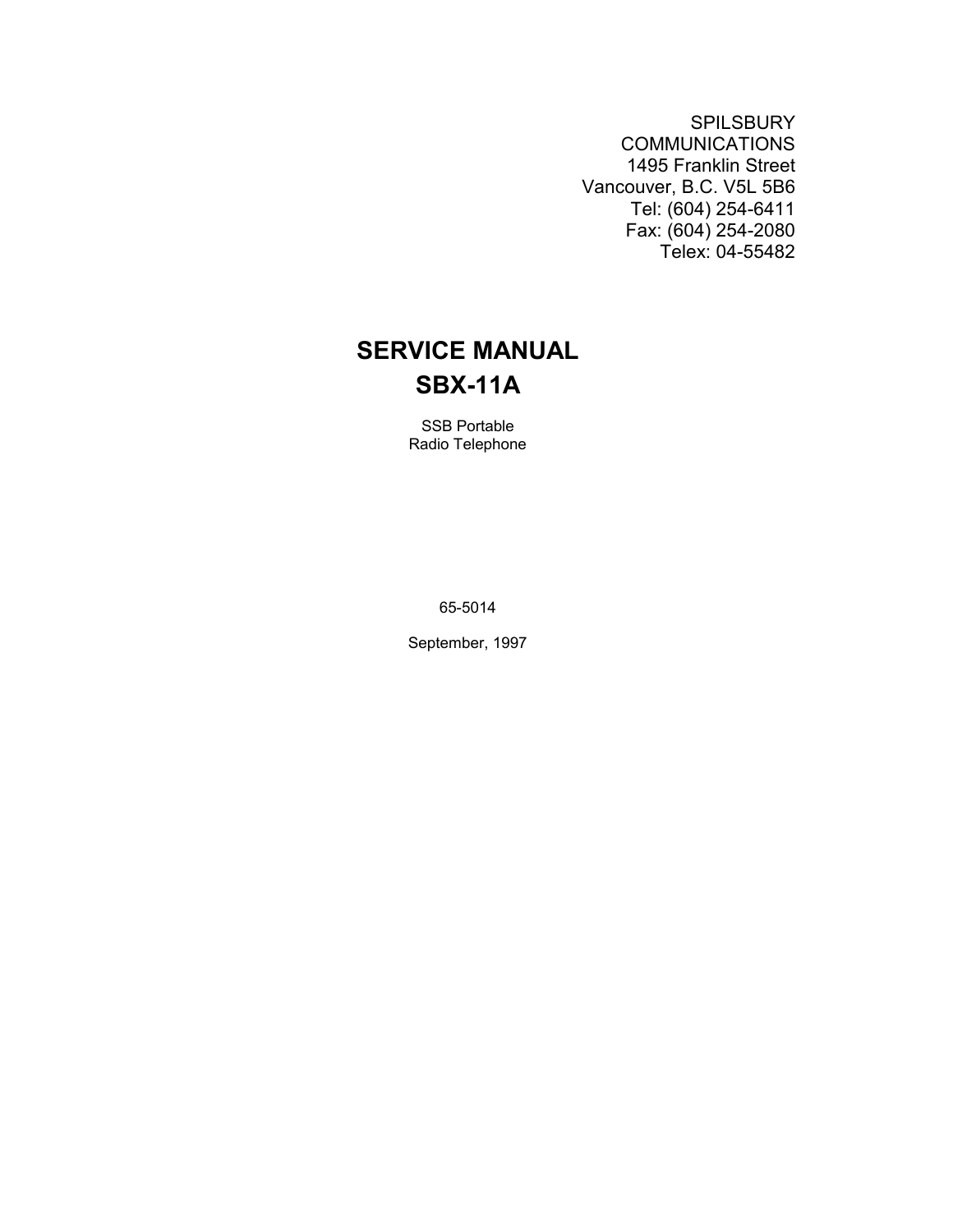#### TABLE OF CONTENTS

| I            | <b>DESCRIPTION</b>              | A.<br><b>B.</b>                                     | General Description<br>Specifications                                                                                                  |
|--------------|---------------------------------|-----------------------------------------------------|----------------------------------------------------------------------------------------------------------------------------------------|
| $\mathbf{I}$ | <b>OPERATING INSTRUCTIONS</b>   |                                                     |                                                                                                                                        |
| $\mathbf{I}$ | <b>BATTERIES</b>                | A.<br>B <sub>1</sub><br>C.                          | General<br>Selection<br>Recharging and Replacement                                                                                     |
| IV           | <b>ANTENNAS</b>                 | Figure<br>Figure                                    | 1 - Fixed Tuned<br>2 - Tuneable Whip                                                                                                   |
| V            | <b>CIRCUIT DESCRIPTION</b>      | A.<br>B <sub>1</sub><br>$C_{\cdot}$<br>D.<br>Ε.     | Oscillators<br>Receiver<br>Transmitter<br>Metering<br>Miscellaneous Circuitry                                                          |
| VI           | <b>TUNING &amp; ALIGNMENT</b>   | A.<br>B <sub>1</sub><br>$\mathcal{C}$ .<br>D.<br>Ε. | Crystal Information<br><b>Channel Filter Information</b><br>Main Chassis Removal<br>Tuning to Channel Frequency<br><b>Basic Tuning</b> |
| VII          | <b>MAINTENANCE &amp; REPAIR</b> | $A_{-}$<br><b>B.</b><br>$C$ .                       | <b>Trouble Shooting</b><br><b>Stage Gain Charts</b><br>Replacement of PA                                                               |
| <b>VIII</b>  | PARTS LIST & SCHEMATICS         |                                                     |                                                                                                                                        |

TOP AND BOTTOM VIEWS OF PRINTED CIRCUIT BOARD SCHEMATICS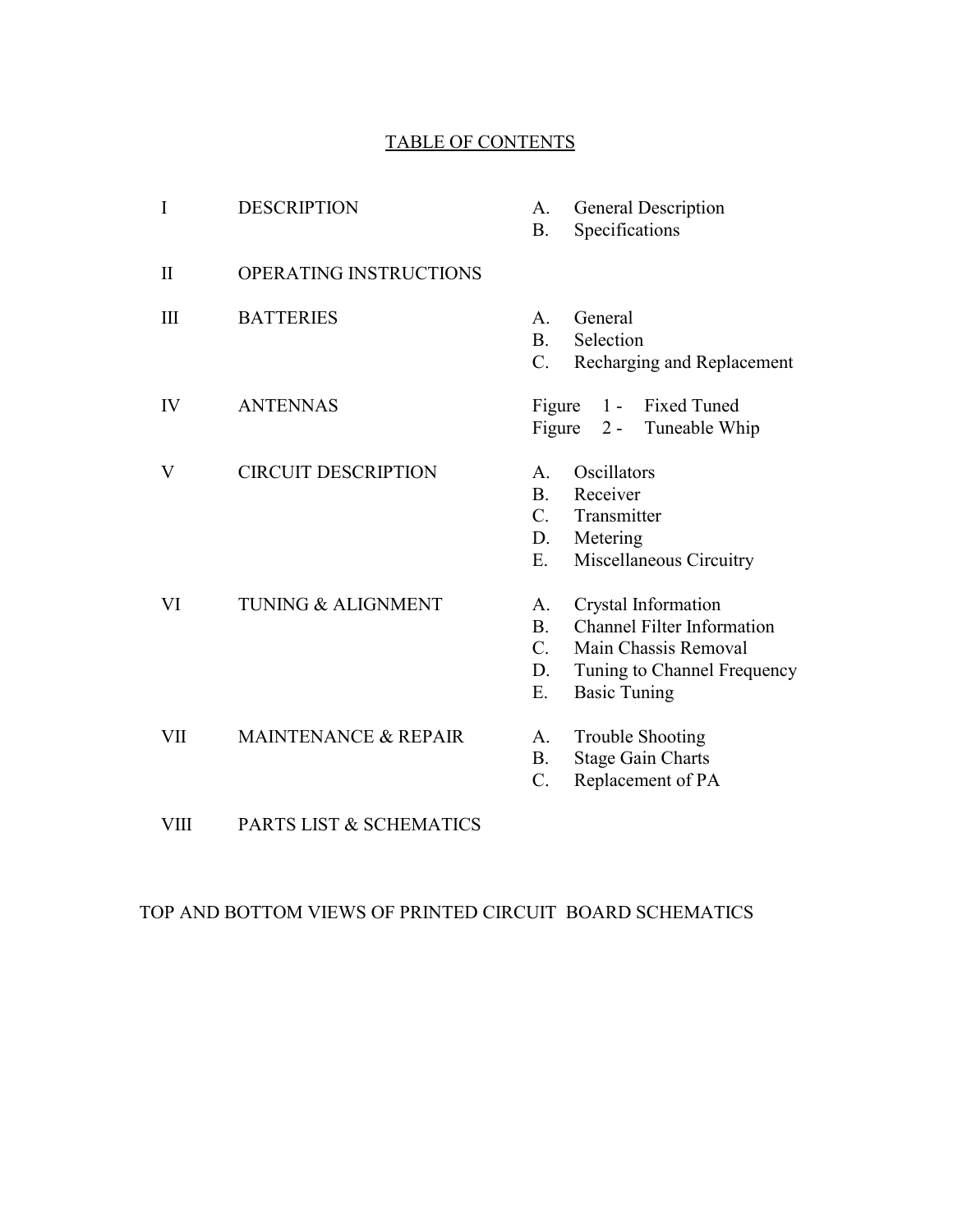#### SECTION 1 - DESCRIPTION

#### A. GENERAL DESCRIPTION

The SBX-11A is a portable, solid state, single sideband transceiver, with self contained batteries and microphone.

The entire unit is enclosed in a strong weather resistant aluminum case, with a hinged battery section and removeable cover.

It is capable of operating on four channels in single or crossband simplex, over a range of 1.6 to 8 MHz.

Various battery combinations are available of the non-rechargeable primary or rechargeable secondary types to allow up to 50 hours of operation. Optional battery charger accessories are available to facilitate charging the batteries from any suitable AC or DC source.

The SBX-11A has been designed for the utmost in simplicity of operation and care. All controls, metre, speaker and microphone are accommodated on the front panel. A cover with carrying handle is supplied to protect the entire front panel when the set is not being operated or when in transit.

Internal circuitry is of the utmost simplicity, employing silicon type transistors and the latest silicon integrated circuits. Plug-in tuning coils, numerous test jacks and simple circuit board design ensure easy tuning and maintenance.

Some noteable features are: The metre is automatically switched to indicate battery condition or power output. A special ALC control circuit allows efficient operation on VSWR of up to 2:1 or antenna loads of from 25 to 100 Ohms without transmitter adjustments. The set is protected against reversed polarity or excessive voltage from the power source. A tough microphone designed to fit the hand is permanently connected to avoid loss.

Accessories include: Chargers to charge the batteries from 115/230 VAC or 13.6 VDC power sources, portable whip and wire antennas.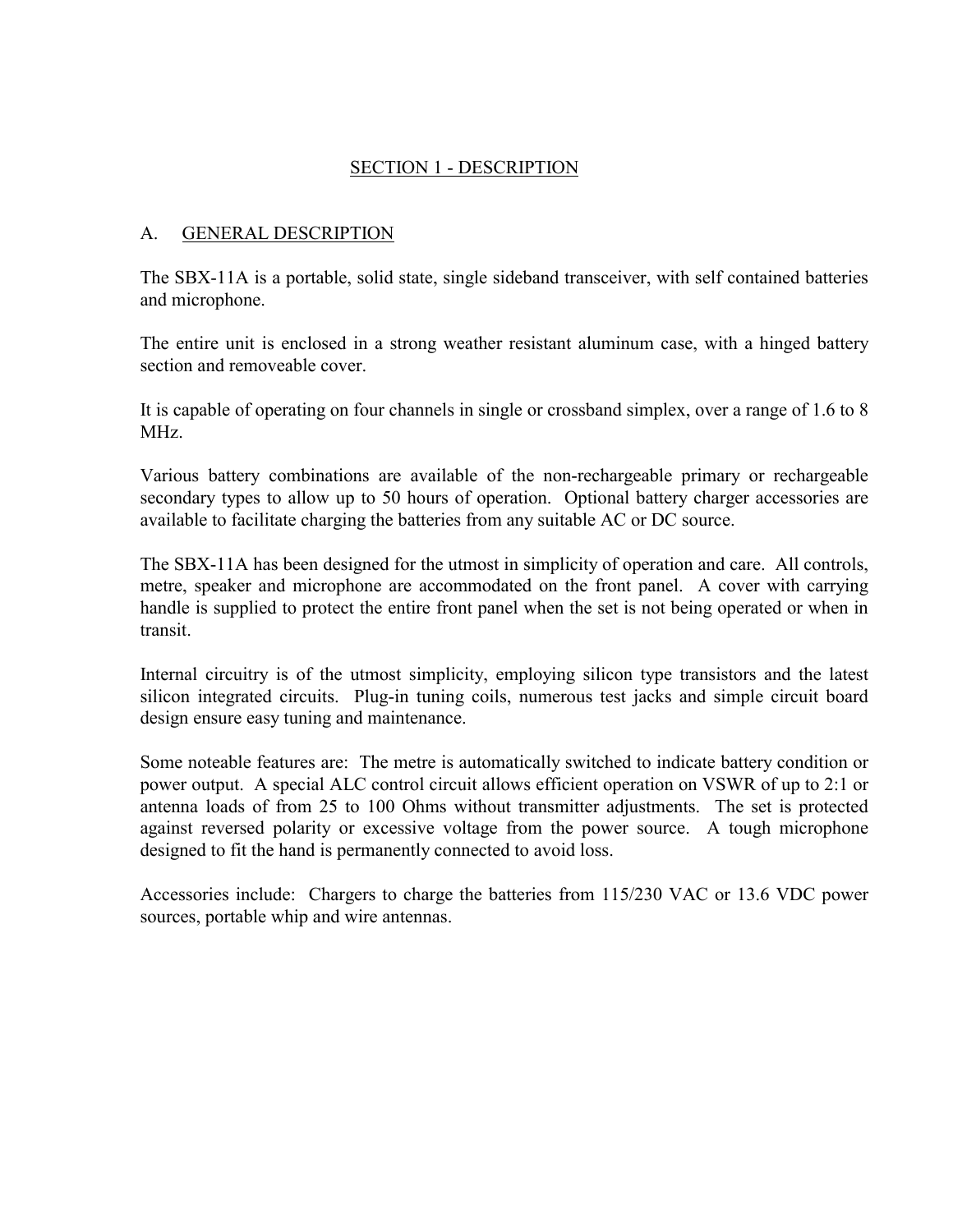# B. SPECIFICATIONS

# 1. General

2.

|    | Mode of Operation:             | Single sideband - suppressed carrier (3A3J) USB standard<br>LSB available on special order.        |                                                                                                                |  |
|----|--------------------------------|----------------------------------------------------------------------------------------------------|----------------------------------------------------------------------------------------------------------------|--|
|    | Number of Channels:            | Four.                                                                                              |                                                                                                                |  |
|    | <b>Crossband Operation:</b>    | Available on all channels.                                                                         |                                                                                                                |  |
|    | Temperature Range:             | -30 to $+50$ Degrees C.                                                                            |                                                                                                                |  |
|    | Frequency Stability:           | $+/-100$ Hz.                                                                                       |                                                                                                                |  |
|    | Frequency Range:               | $1.6 - 8$ MHz.                                                                                     |                                                                                                                |  |
|    | <b>Battery Drain:</b>          | Receiver 30 mA average.<br>Transmit 600 mA average.                                                |                                                                                                                |  |
|    | Batteries:                     | 9 size 'D' flashlight cells (See Section III).                                                     |                                                                                                                |  |
|    | Dimensions (overall):          | Height<br>Width<br>Length<br>Weight with Batteries                                                 | $(8.6 \text{ cm})$ 3-3/8"<br>$(22.9 \text{ cm})$ 9"<br>$(32.4 \text{ cm})$ 12-3/4"<br>$(3.6 \text{ kg})$ 8 lbs |  |
| 2. | Transmitter                    |                                                                                                    |                                                                                                                |  |
|    | Power Output:                  | 5 - 10 Watts PEP depending on battery<br>condition.<br>D.O.C. rating 8.7 Watts PEP at 11.75 Volts. |                                                                                                                |  |
|    | Spurious Output<br>(Maximum):  | 43 dB below PEP.                                                                                   |                                                                                                                |  |
|    | Carrier Suppression:           | 50 dB below PEP.                                                                                   |                                                                                                                |  |
|    | Intermodulation<br>Distortion: | 26 dB below PEP.                                                                                   |                                                                                                                |  |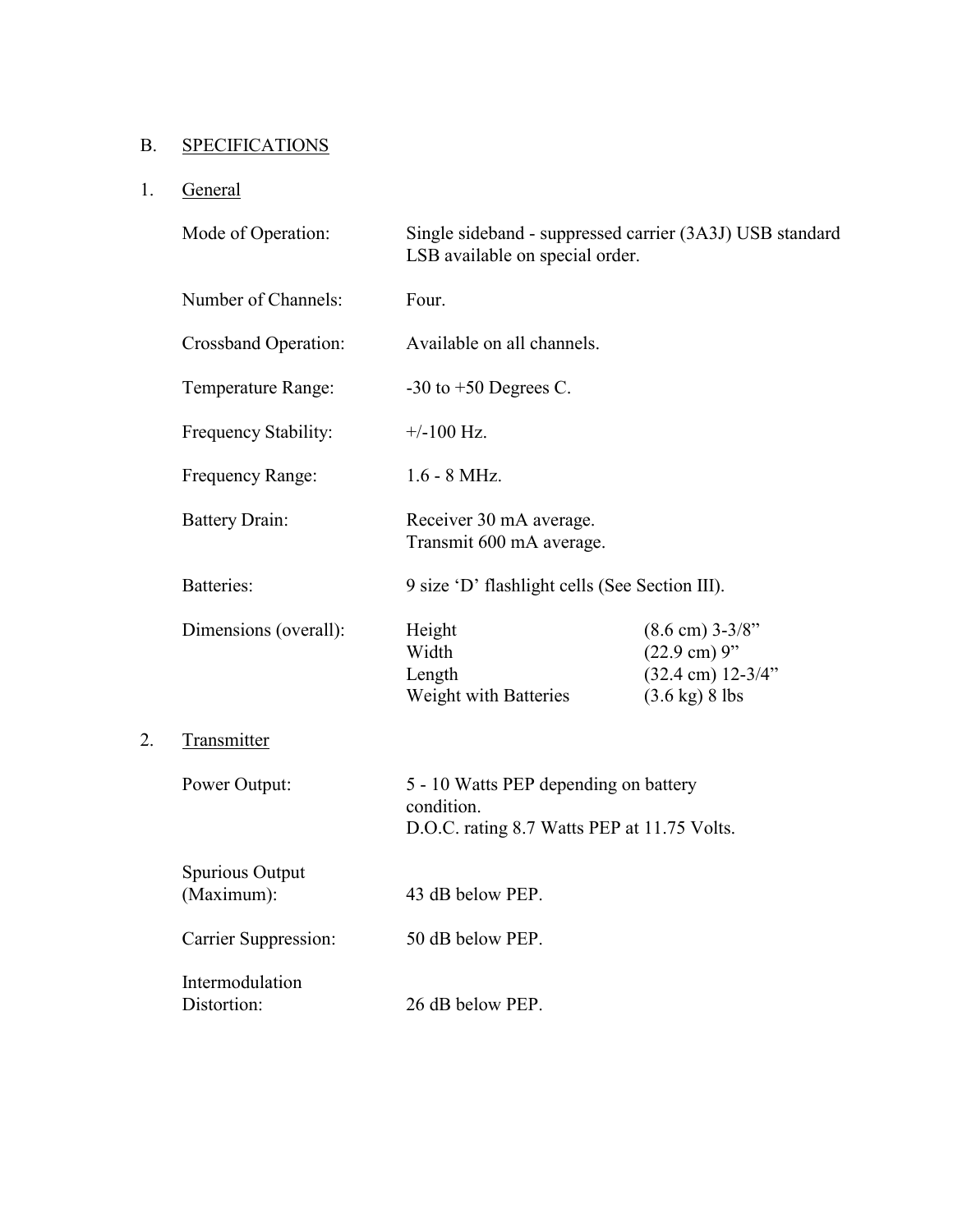# B. SPECIFICATIONS (Cont'd).

3. Receiver

|    | AF Response:                     | $+/-$ 3 dB 400 - 2500 Hz.                                                      |
|----|----------------------------------|--------------------------------------------------------------------------------|
|    | <b>RF</b> Output<br>Impedance:   | 50 Ohm nominal.                                                                |
|    | <b>Output Protection:</b>        | No damage shorted or open antenna.                                             |
|    | ALC:                             | Limits power to 10 W PEP maximum.                                              |
| 3. | Receiver                         |                                                                                |
|    | Sensitivity:                     | $0.5$ uV for 12 dB SINAD.                                                      |
|    | Selectivity:                     | 2.1 kHz bandwidth at 6 dB down.<br>4.5 kHz bandwidth at 60 dB down.            |
|    | $AGC$ :                          | Input variation from 5 uV to 100 mV produces<br>less than 10 dB output change. |
|    | Image and<br>Spurious Rejection: | 44 dB or better.                                                               |
|    | Clarifier Range:                 | Nominally 0.003% of channel frequency.                                         |
|    | AF Response:                     | Same as for transmitter.                                                       |
|    | AF Output:                       | 250 mW to speaker at 5% distortion.                                            |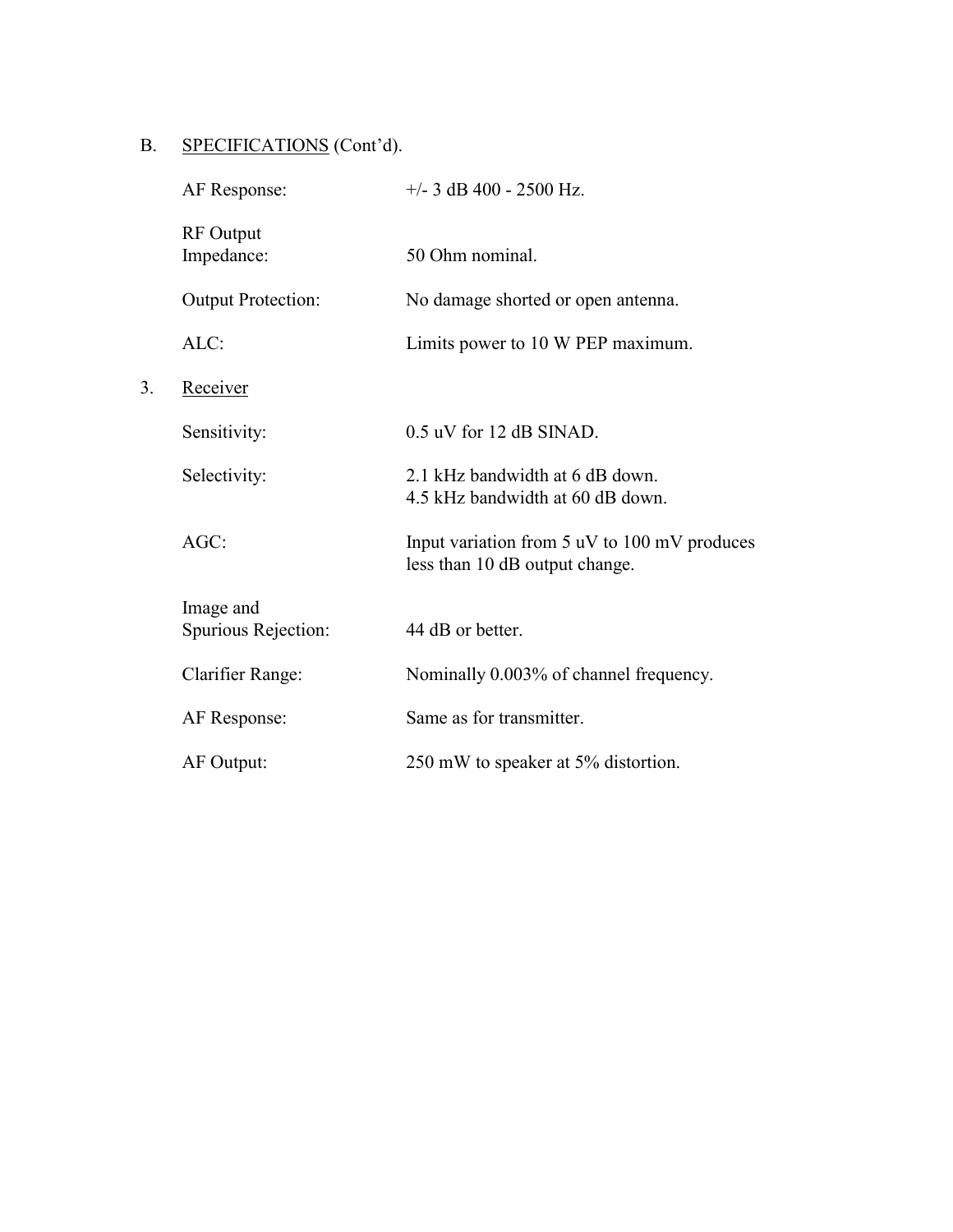#### SECTION II - OPERATING INSTRUCTIONS

- 1. Turn the power on by turning the VOLUME control clockwise.
- 2. Check the metre indicator for battery condition (See Section III-C),
- 3. Connect the antenna system to the SBX-11A ANT and GND terminals per drawings in antenna section.
- 4. When using a fixed tuned type of antenna, the CHANNEL and antenna frequency must correspond.

5. To receive, adjust the VOLUME and CLARIFIER controls for the desired volume and maximum speech clarity.

- 6. To transmit, press the microphone button and talk from a distance of about two inches into the microphone. Do not shout. Power output will be indicated by the metre needle swinging to the right.
- 7. If the antenna is of the tuneable type it must be tuned to the channel frequency selected. Each time a different channel is selected by the CHANNEL switch the antenna must be retuned to the new frequency.
- 8. To tune the antenna use the following procedure:

a) Select the desired channel.

 b) Press the TUNE button while quickly tuning the antenna for maximum POWER OUTPUT indication on the metre.

#### IMPORTANT

When tuning the antenna the SBX-11A is delivering a continuous high level of power and during this period the consequent battery drain is several times higher than in ordinary SSB operation. To avoid unnecessary battery drain keep the transmitter 'ON' only as long as is absolutely necessary for antenna tuning.

9. CAUTION

Always turn the power off at the volume control before replacing the cover of the SBX-11A for transportation. Failure to do so will discharge the batteries.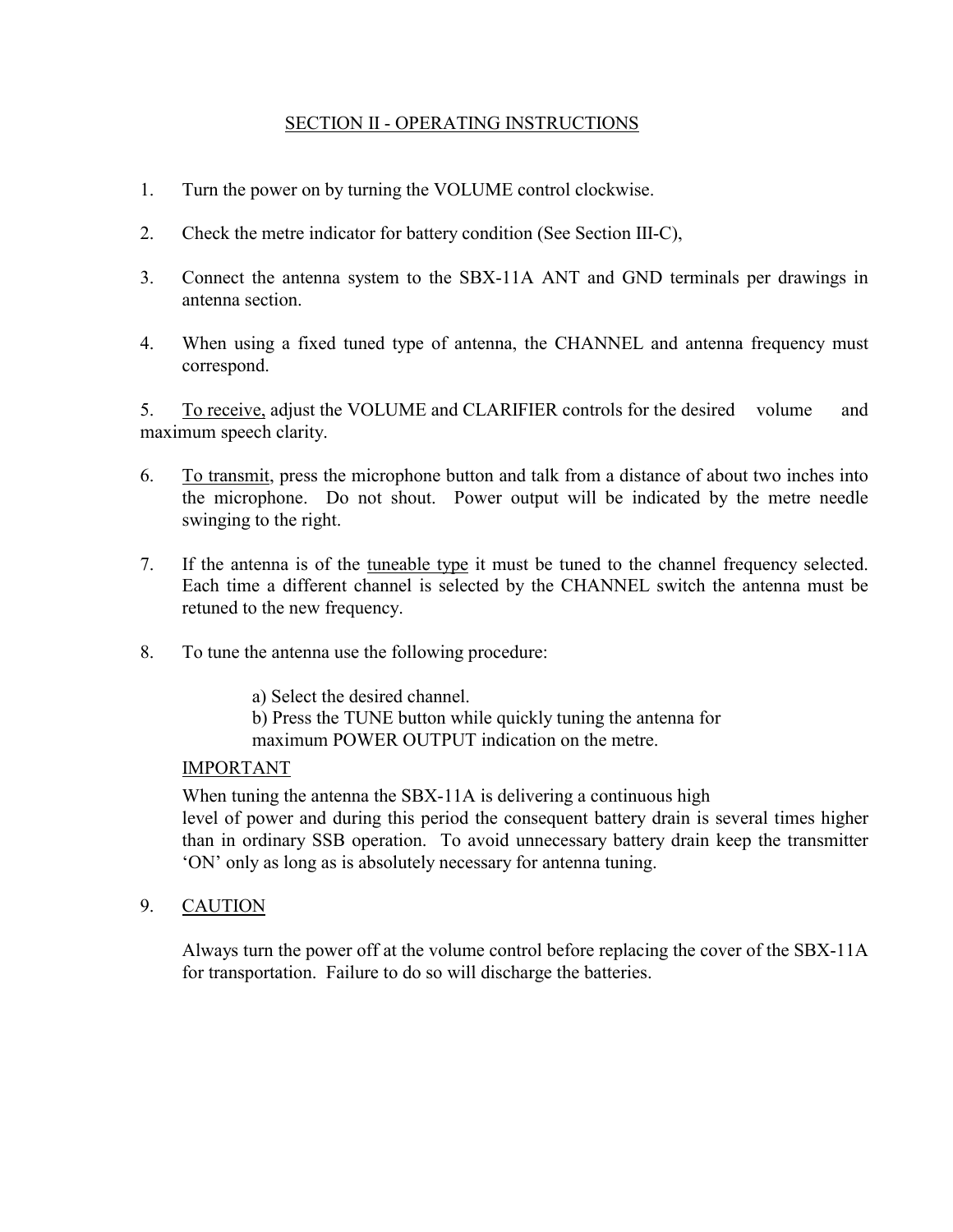#### SECTION III - BATTERIES (INSTALLATION)

#### A. GENERAL

Nine size 'D' regular flashlight cells connected in series for a nominal value of 12 Volts, supply power to the SBX-11A. These cells are inserted in groups of three into plastic tubes which fit into the battery box on the bottom of the set. The battery box unlatches from the set with two pull down catches. Battery polarity is indicated on the inside of the box.

#### B. SELECTION

- 1. When selecting a battery type the following points should be considered:
	- a. Type of use
	- b. Temperature of operation
	- c. Rechargeable or non-rechargeable
	- d. Battery life
	- e. Availability

For example: if operation to -22 Deg.F. is required, a nickel cadmium battery will be needed. The temperature range of the various battery types are:

| Nickel Cadmium  | $-22$ Deg.F. to 122 Deg.F. $-30$ Deg.C. to 50 Deg.C.  |
|-----------------|-------------------------------------------------------|
| <b>Alkaline</b> | 14 Deg.F. to 122 Deg.F. - -10 Deg.C. to 50 Deg.C.     |
| Zinc Carbon     | 32 Deg.F. to 122 Deg.F. $\sim$ -0 Deg.C. to 50 Deg.C. |

If the above is not a consideration then the choice may depend on whether rechargeable or nonrechargeable types are desired. When selecting one of the rechargeable types, read the charging instructions to ensure that proper recharging facilities are available.

The choice of the non-rechargeable type will depend on battery life desired and perhaps on availability. Consult the battery table for more information.

Do NOT use Lithium or lead-acid cells in the battery holder. Their voltage is too high and the internal fuse will blow.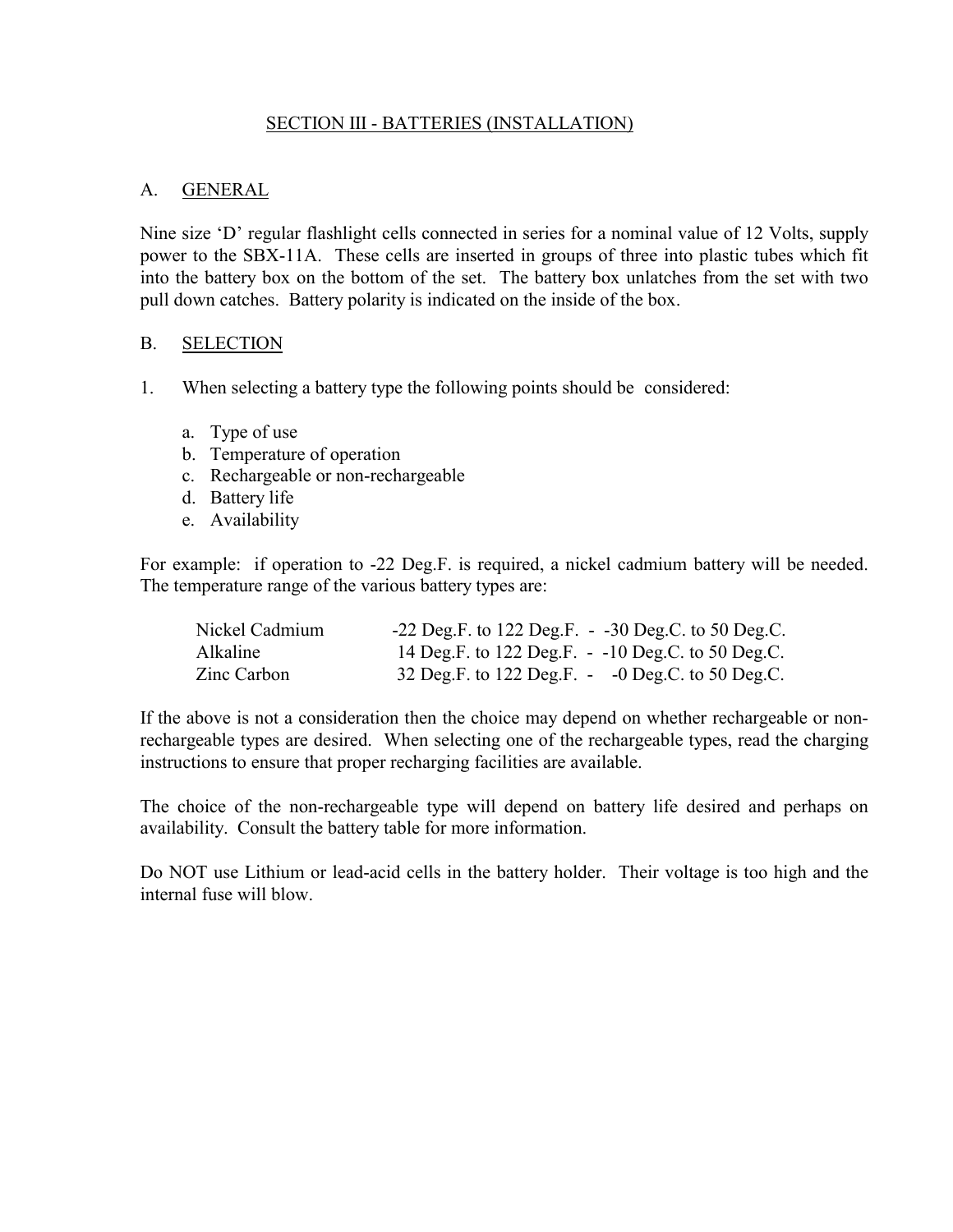# 2. Battery Table

The following sets of batteries are recommended:

| <b>Battery</b> | Life | No. of    | SCL#     | Eveready        | <b>Burgess</b> | Mallory |
|----------------|------|-----------|----------|-----------------|----------------|---------|
|                | Hrs. | Recharges |          |                 |                |         |
| Nickel Cad.    | 50   | 300       | $AC-19K$ | CH <sub>4</sub> | $CD-10$        | --      |
| Alkaline       | 50   |           | AC-19I   | E95             | AL-2           | MN-1300 |

 NOTE: The SCL number listed above is a complete battery set. When ordering by manufacturer's number, nine are required.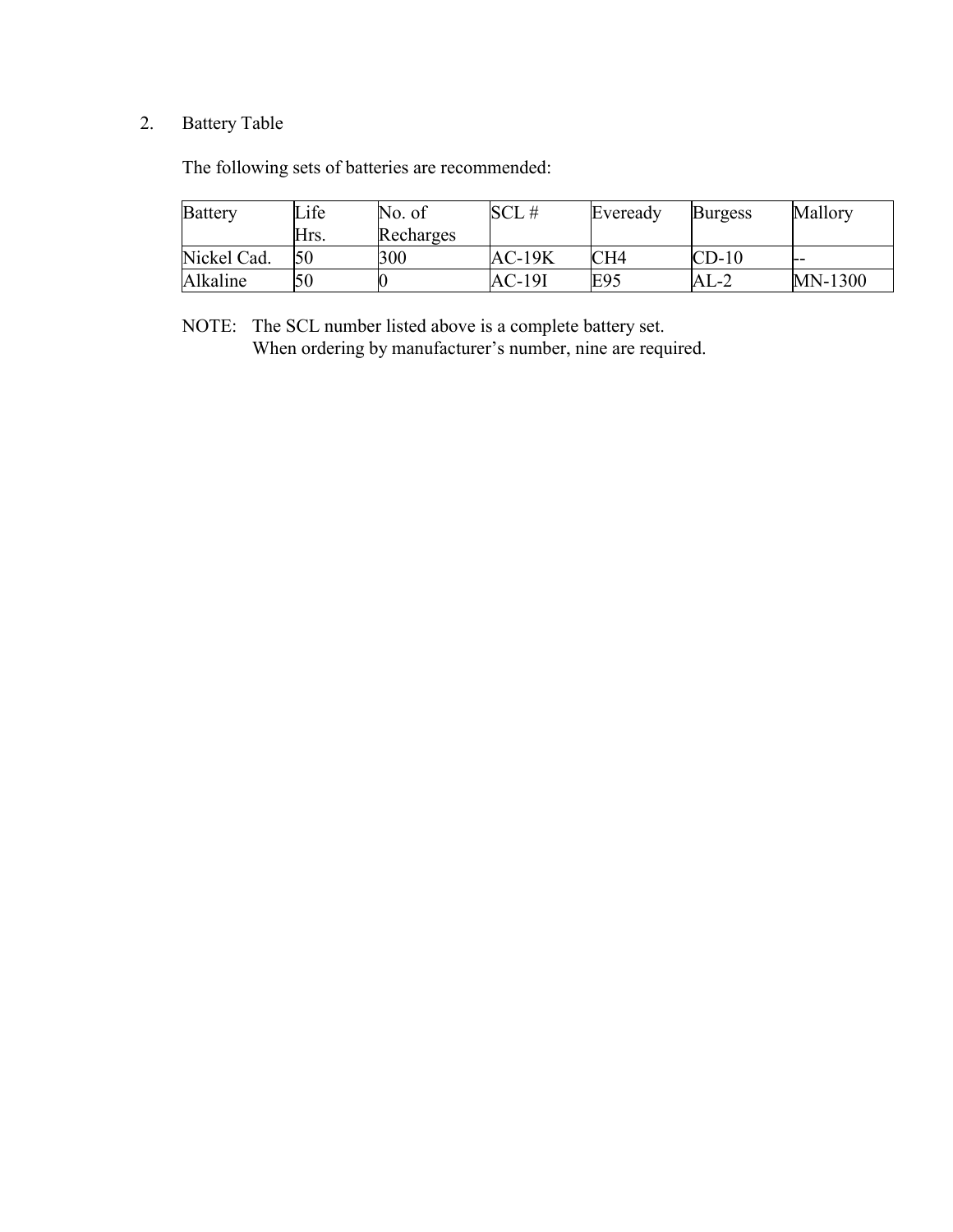#### C. RECHARGING AND REPLACEMENT

1. When to recharge or replace batteries.

To check for weak batteries, push the TUNE button for five seconds and check the meter indication immediately upon releasing the microphone button.

SBX-11A Meter Scale:

| - -      | -    |    |
|----------|------|----|
| $\Delta$ | reen | ഛ  |
| $\sim$   | VН   | ww |

If the meter falls in section:

- A: Replace batteries if non-rechargeable or recharge if rechargeable.
- B: This is the normal operation region.
- C: Do not operate the transceiver in this region while recharging.

#### NOTES:

- a) New or fully charged batteries may start operation in the C section of the meter, this condition may be ignored as they will quickly discharge to the B or green working section of the scale.
- b) No accurate estimate of the power remaining in the nickel cadmium batteries can be made by reading the meter scale. Charging should be based on the hours of use; generally 2 - 2-1/2 hours of use will require 1 hour of charging. If in doubt as to condition of battery, charge for 14 hours.
- c) With rechargeable batteries, recharge batteries before metre needle falls into Section A or battery life may be affected.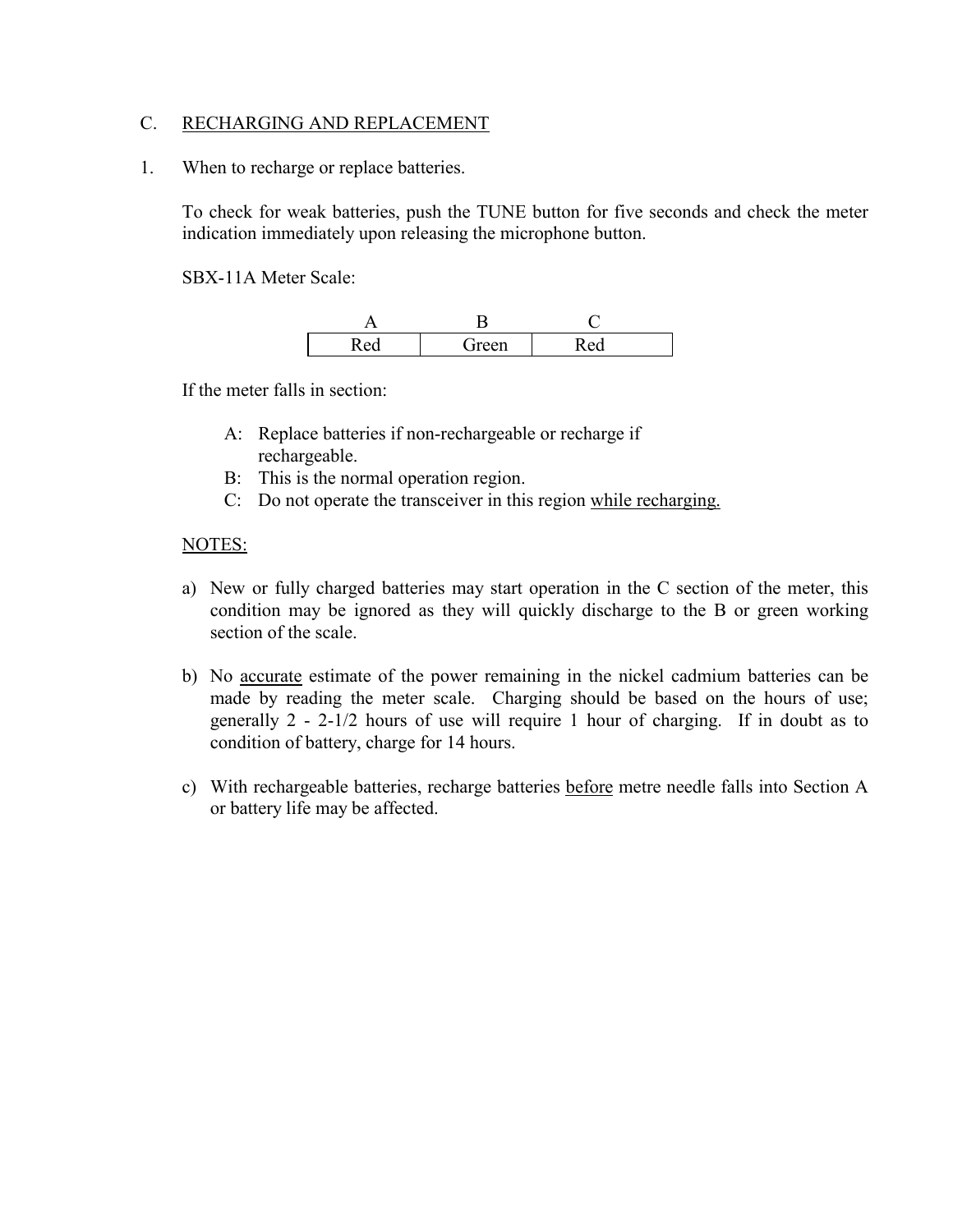#### SECTION 1V - ANTENNAS (INSTALLATION)



#### FIGURE 1 .DOUBLET ANTENNA OPERATION

The doublet antenna is a relatively inexpensive and efficient antenna.

- 1. Be sure antenna used is the correct one for the desired frequency. See #5 below.
- 2. A ground stake and wire are shown. These are not necessary for doublet operation, but serve only as a static discharge path.
- 3. The dipole may be supported from any convenient objects such as poles, trees, buildings, etc.
- 4. The maximum signal is received and transmitted broadside to the antenna.
- 5. The length (L) of each 1/2 of the antenna is:-

$$
L = \frac{234}{\text{freq. (MHz) of channel}}
$$

preferably, the antenna height  $(H)$  = length  $(L)$ 

6. TO OPERATE: Set up antenna and connect leads to the SBX-11A, one to each binding post. Connect ground assembly if needed. Antenna is now ready for operation - no tuning is necessary.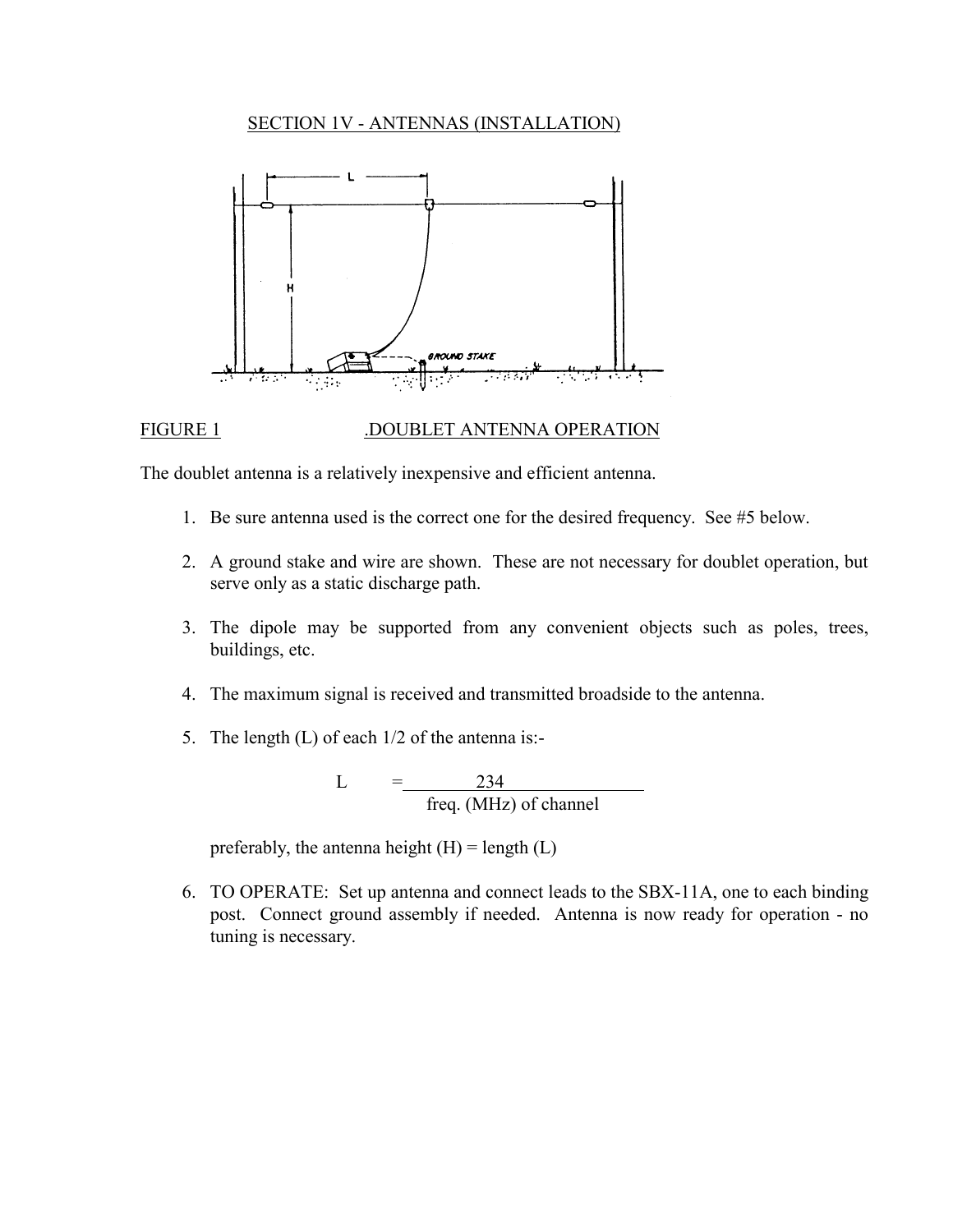

#### FIGURE 2 TUNEABLE WHIP ANTENNA OPERATION

The tuneable whip is an easily erected and transportable antenna, which may be easily tuned to any frequency within its range. It is ideally suited where there are no supports for a doublet. The antenna is not directional and needs a good ground for efficient operation. A counterpoise may be needed if the ground is poor. Some notes for tuneable antennas (i.e., Spilsbury Communications Ltd. STA-210 Series) are:

- 1. Connect wire from resonator unit to antenna (ANT) binding post. Connect wire from ground stake to ground (GND) binding post.
- 2. Press the TUNE button and quickly adjust antenna for maximum indication on front panel metre.

#### ADDITIONAL NOTE:

It will be noticed on different frequencies, that the metre will show different maximum indications. This is normal, since the antenna impedance changes with frequency.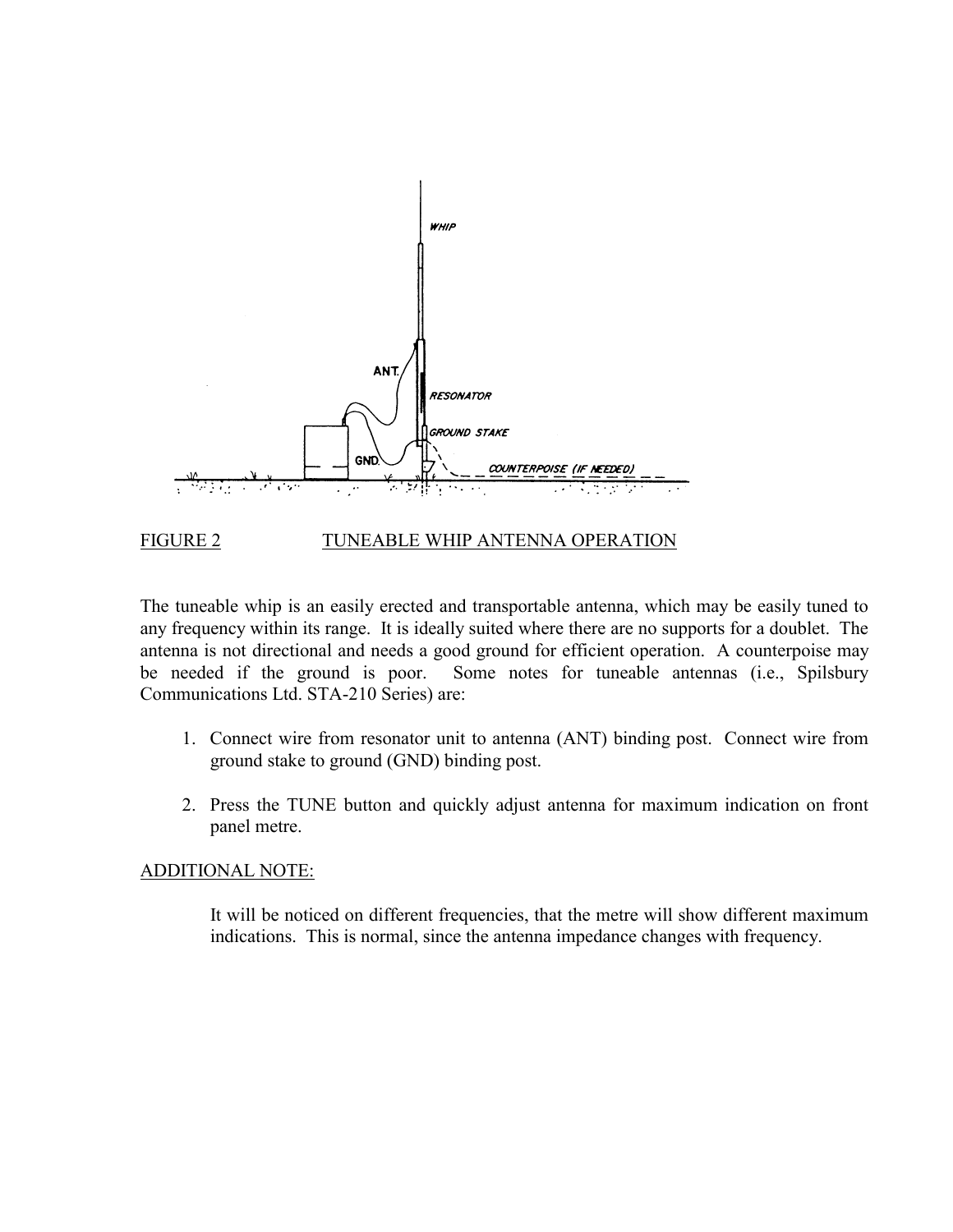#### SECTION V - CIRCUIT DESCRIPTION

Refer to SBX-11A schematic while reading the following description. For location of P.C. board components see the component layout diagram of the printed circuit board.

#### A. OSCILLATORS

- 1. The receiver channel oscillator is Q104. Its frequency is varied by the CLARIFIER C501. Trimmer capacitors on each channel permit setting each crystal on frequency while the CLARIFIER is centered.
- 2. The transmitter channel oscillator is Q106. It is similar to the receiver channel oscillator but does not have a CLARIFIER frequency control. Each crystal has a trimmer capacitor.
- 3. The LFO operates at 456.5 kHz. C138 is used to adjust the oscillator to the correct frequency.

#### B. RECEIVER

- 1. Q101, a FET emitter follower, couples the signal from the receiver input filter to the mixer U101. In U101 the signal is amplified and mixed with the channel oscillator frequency producing the I.F. frequency which is fed to U102 through T101.
- 2. The signal is further amplified by U102, then passes through transformer T102 and sideband filter FL101.
- 3. U103, which has two outputs (pin 6 and 8) amplifies the signal from FL101. The output from pin 8 is rectified by D106 and D107 and the resultant DC controls the current through Q102 which supplies the forward AGC bias for U101, U102, and U103.
- 4. The output from pin 6 is fed to T103 then to the balanced modulator/ demodulator FL102 through T-R switch diode D102. In FL102 this I.F. signal mixes with the LFO signal from Q107 to produce the audio signals.
- 5. The audio is fed to volume control R1, to Q103 the audio preamp, and to U104 the audio output, then to the speaker via C125.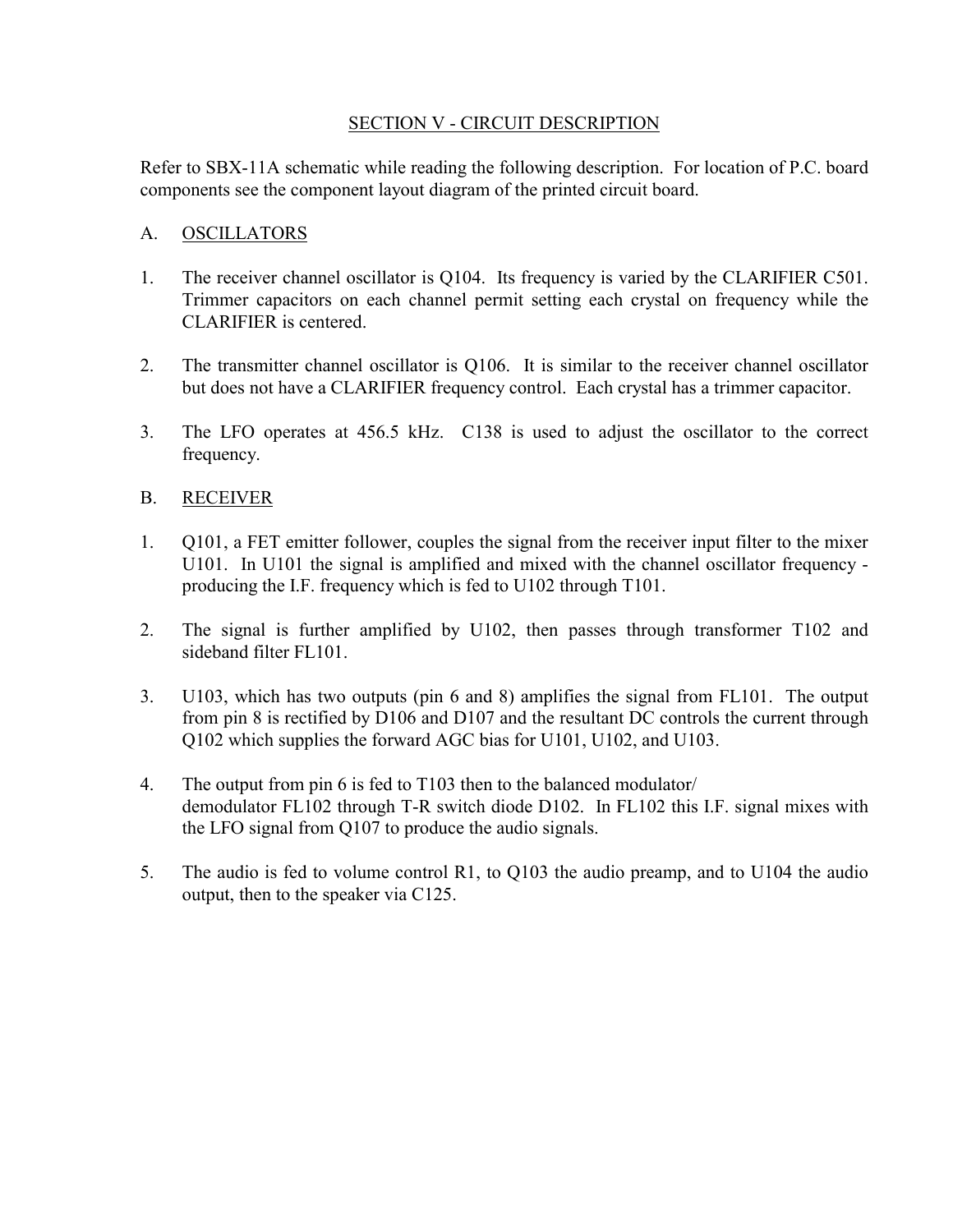#### C TRANSMITTER

- 1. The audio signal from the microphone is fed to Q113 through R.F. decoupling network L110 and C166. The Darlington configuration of Q112 is used to match the impedance of Q113 to the input of balanced modulator FL102.
- 2. The LFO (456.5 kHz) is fed into the double balanced mixer FL102 and is mixed with the audio input signal from Q112.
- 3. A double sideband signal (suppressed carrier) results and is fed to the input of the sideband filter FL101 via T-R switch diode D101. Diode D102 is biased off.
- 4. The upper sideband is removed by the sideband filter and the lower sideband is amplified by U103 and fed to the transmitter balanced channel mixer FL103 through T-R switch diode D108. D102 is biased off.
- 5. The channel oscillator frequency (H.F.O.) from Q106 is also fed into the balanced mixer FL103 and the two main output frequencies are the channel oscillator frequency +/- the I.F. frequency.
- 6. The transmitter filter 'TX' is tuned to select the lower of these two frequencies (which is an upper sideband signal) and reject all other frequencies.
- 7. The desired channel frequency is now amplified by broadband amplifier IC U105, passes through T106, is again amplified by push-pull broadband amplifier Q109 and Q110 and is coupled to the tuned tank circuit 'PA' via T105.
- 8. Thermistor R150 stabilizes the bias over the temperature range of -30 Deg. C to +50 Deg. C.
- 9. The output load impedance is nominally 50 Ohms but the SBX-11A will operate into 25 to 100 Ohms with very little reduction of power with no reloading.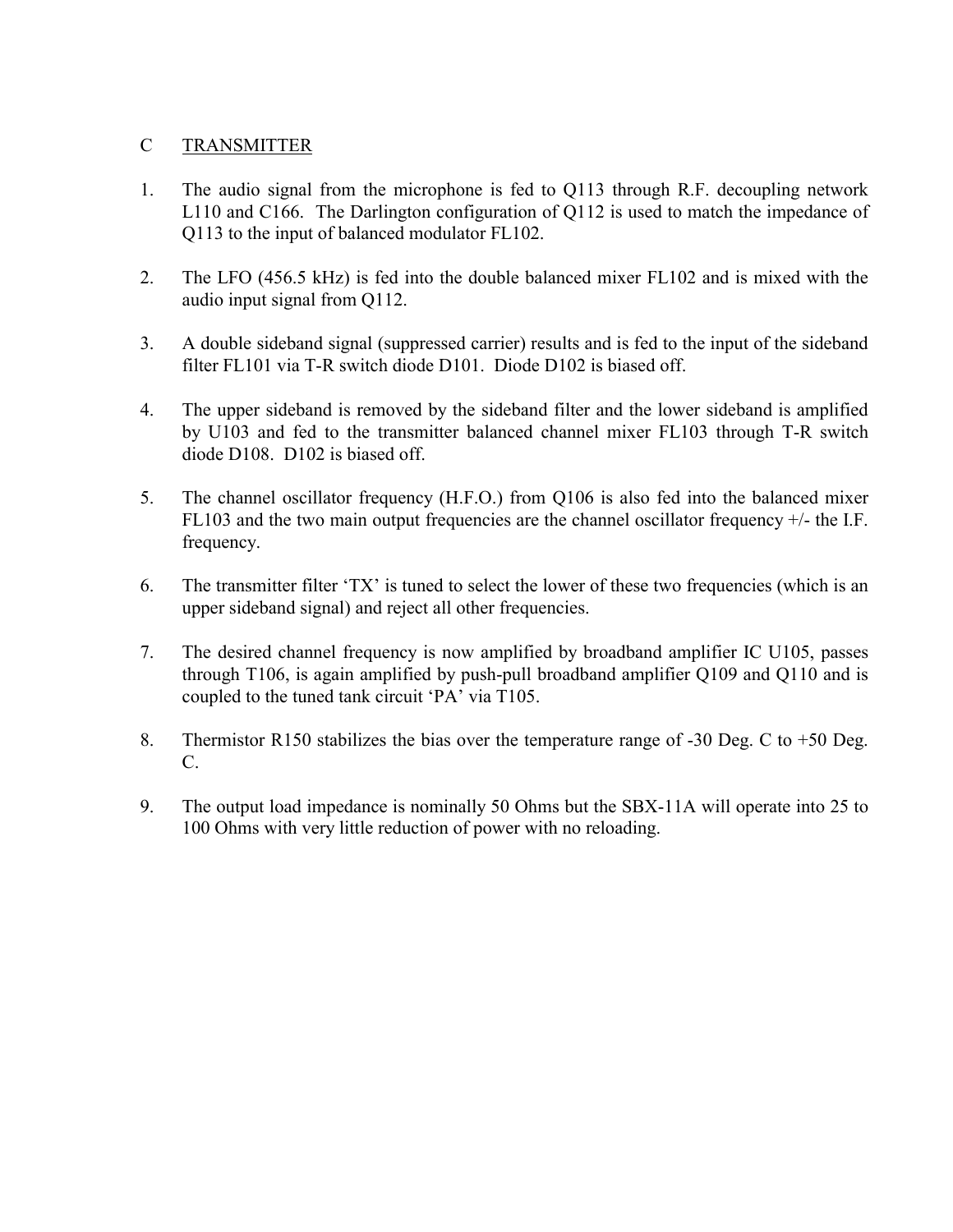10. Current transformer T1204 provides power output indication on the front panel metre and also provides part of the ALC feedback voltage to the gate of the FET microphone amplifier Q113. Part of the ALC is developed from voltage at the output. This advanced ALC circuit senses power and so the output power is almost constant for loads between 25 and 100 Ohms,.

#### D. METERING

- 1. On receive the battery voltage is monitored on an expanded scale to permit determination of battery condition.
- 2. The metre is automatically switched to monitor antenna output current on transmit.

#### E. MISCELLANEOUS

1. Q108 shorts out receiver B+ when switching from receive to transmit, to prevent feedback from the speaker to the microphone during the switching interval.

#### 2. Operate/Tune Switch

 When in tune position a DC current is passed through double balanced mixer FL102 unbalancing it and permitting the LFO frequency to pass through it, through Diodes D101 and D102 (turned on by the Tune Button) into the 2nd double balanced mixer FL103. The LFO input to FL103 produces the suppressed carrier frequency at the output which is used for antenna tuning. The Tune Button can also be used to tune the transmitter into a dummy load resistor.

#### 3. Supply Protection

 If the supply voltage exceeds about 18 V the zener diode D1 will conduct and blow the fuse F1. (This should not occur with any of the power options offered for the SBX-11A). If the supply polarity is reversed the zener diode will conduct in the forward direction and blow the fuse.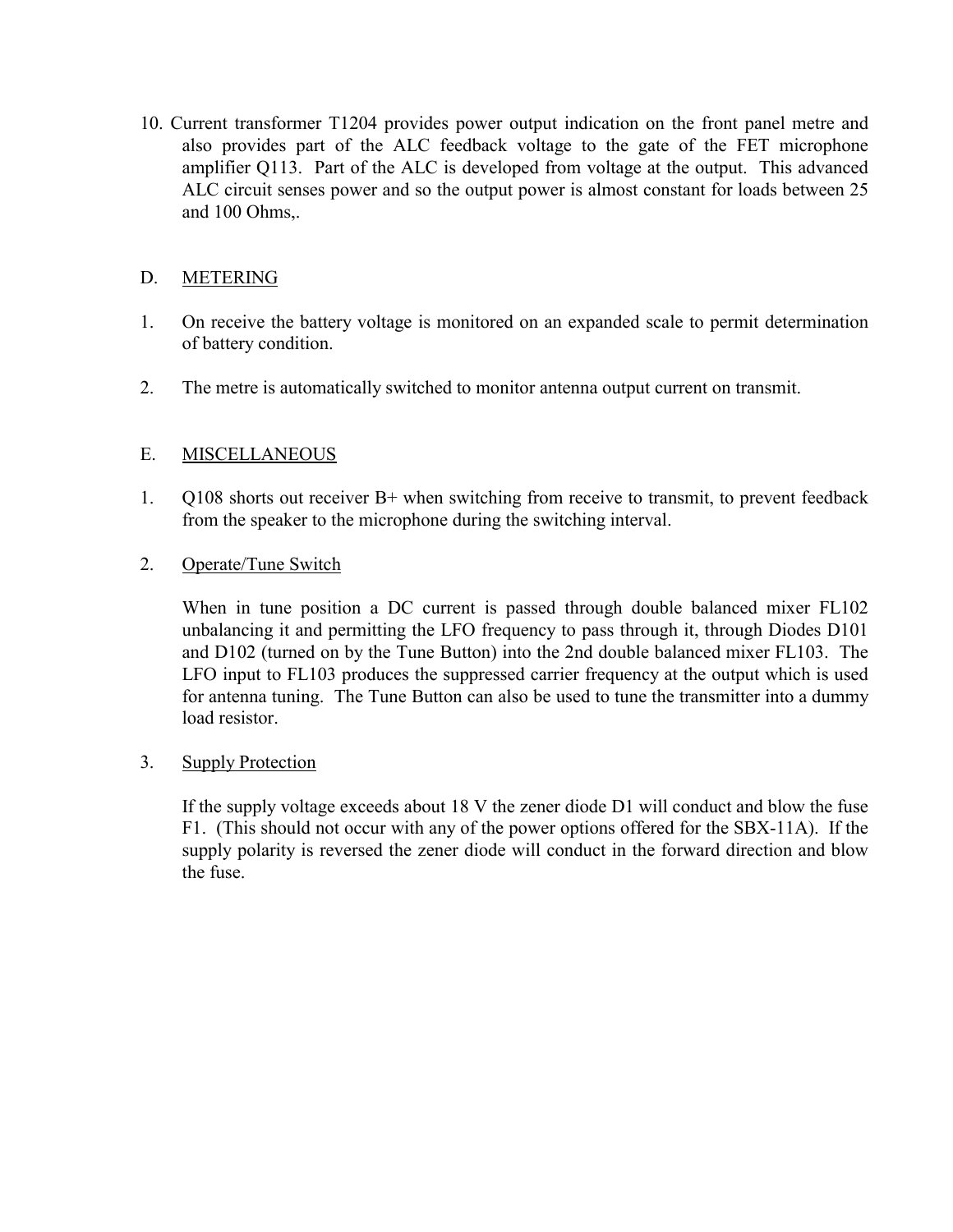#### SECTION VI - TUNING AND ALIGNMENT

#### A. CRYSTAL INFORMATION

Low Frequency Oscillator Crystal:

One required per radio.

Spilsbury Communications 85-311**,** frequency 456.500 kHz.

High Frequency Oscillator (H.F.O.) Transmitter and Receiver Crystals

 One each required per channel. (Two total of same frequency) Spilsbury Communications Part No. 85-222, frequency is calculated as follows:

1. Determine Assigned Frequency as per D.O.C. document.

2. Determine Suppressed Carrier Frequency by subtracting:

a) 1.5 kHz from the Assigned Frequency for Land Equipment

or

- b) 1.4 kHz from the Assigned Frequency for a Ship Station (Marine Use).
- 3. Add 456.5 kHz to the Suppressed Carrier Frequency. This is the Actual Crystal Frequency

Crystals may be ordered from Spilsbury Communications Ltd. as follows:

by specifying Suppressed Carrier Frequency with suffix -SCF

or

by specifying Actual Crystal Frequency with suffix -Xtal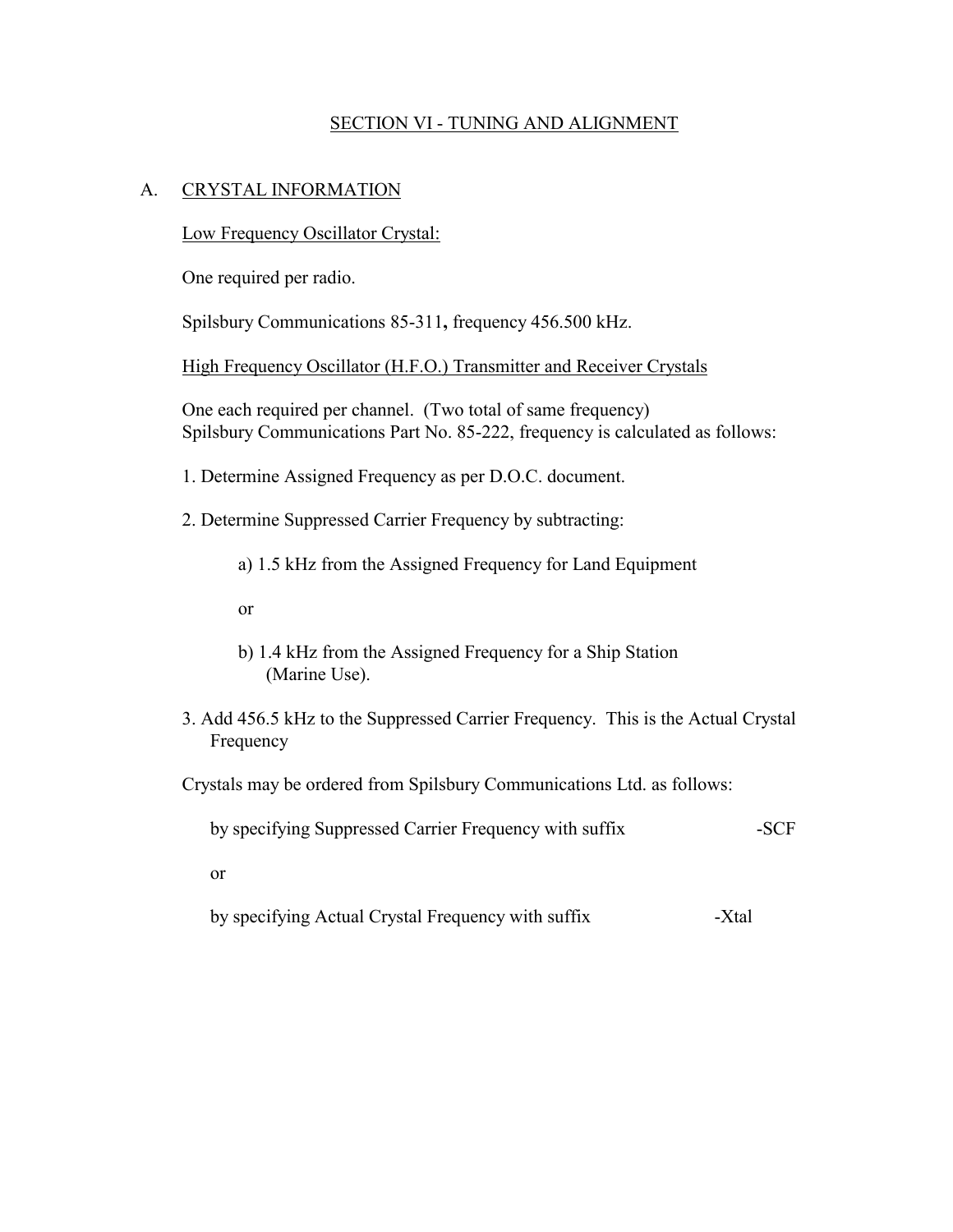#### B. CHANNEL FILTER INFORMATION

| Frequency       | Colour       | 'RX'       | T X'       | $P_A$      |
|-----------------|--------------|------------|------------|------------|
| Range           | Code         | Filter     | Filter     | Filter     |
| $1.6 - 2.0$ MHz | White        | $01 - 214$ | $01 - 219$ | $01-206$ ] |
| $2.0 - 2.82$    | <b>Black</b> | $01 - 215$ | $01 - 220$ | 01-207     |
| $2.82 - 4.0$    | <b>Brown</b> | $01 - 216$ | $01 - 221$ | 01-208     |
| $4.0 - 5.66$    | Red          | $01 - 217$ | 01-222     | 01-209     |
| $5.66 - 8.0$    | Orange       | 01-218     | $01 - 223$ | $01 - 210$ |
| $8.0 - 10.0$    | Yellow       | 01-394     | 01-395     | 01-396     |

Order 'RX', 'TX' and 'PA' Filter Kits by frequency colour code. Order individual filters by Part No. A complete 'RX', 'TX' and 'PA' Kit can be ordered by colour code if the two frequencies are within the frequency range.

- C. Main Chassis Removal
- 1. Unlatch top cover.
- 2. Unlatch battery box and disconnect battery plug.
- 3. Loosen the two screws on the back cover about 1/8" and holding onto the outside case, push rear of the chassis with thumbs to break the chassis loose from the rubber seal.
- 4. Remove screws completely and finish removing chassis carefully.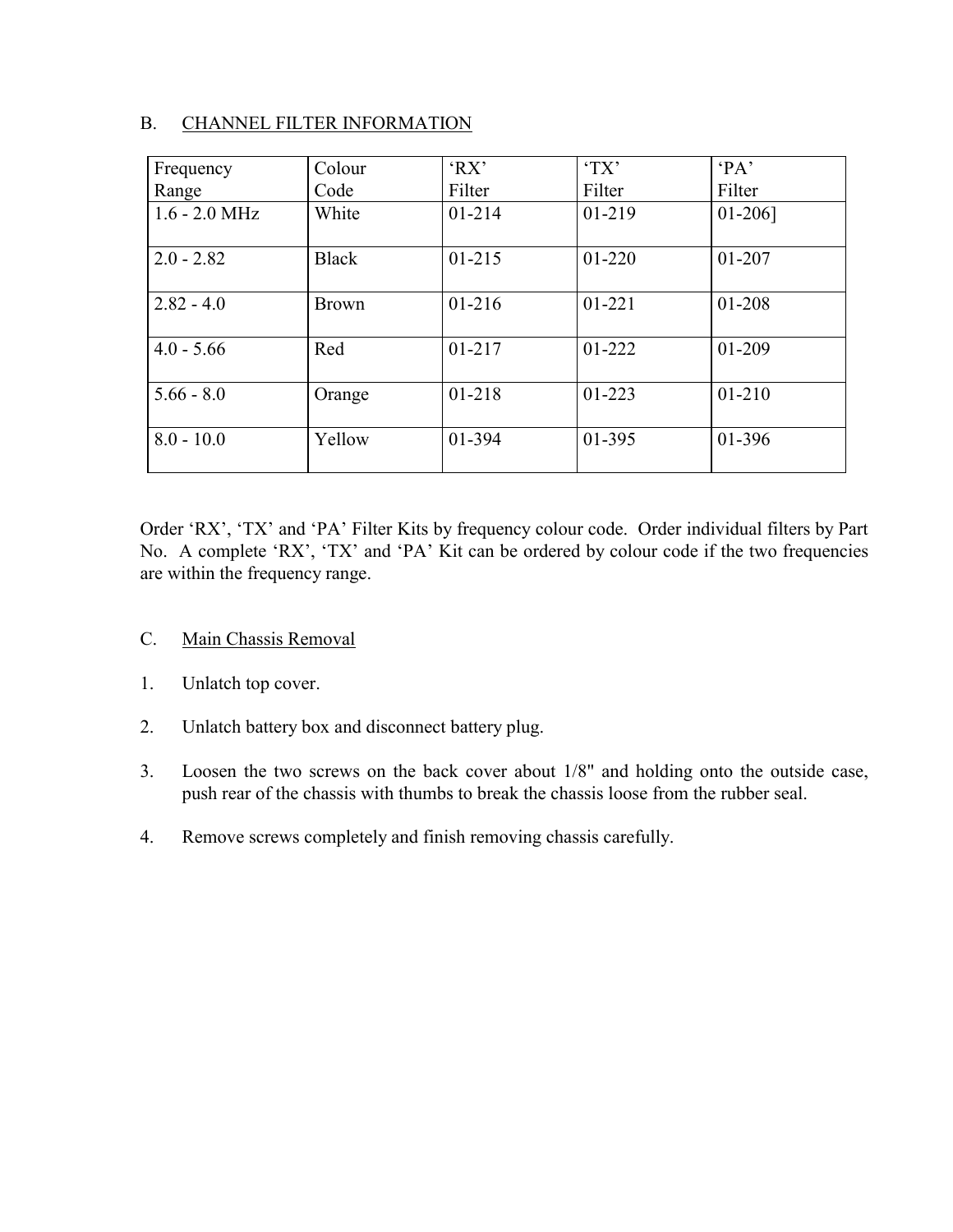#### D. Tuning to Channel Frequencies

#### 1. Minimum test equipment necessary

 (a) Standard signal generator with a calibrated low impedance output (50 Ohms or less)

- (b) A frequency counter with accuracy of 1 part in 10(6) or preferably 10(7) Hz with an input sensitivity of .01 Volts at 1 MegOhm.
- (c) A 50 Ohm non-reactive dummy load resistor.
- (d) A 500 mA R. F. ammetre.
- (e) An audio output metre.
- (f) An oscilloscope useable to 8 MHz or an R.F. VTVM.
- (g) A regulated 12 Volt, 2 Amp power supply.

#### 2. Installation of Channel Components.

- (a) Remove crystal clamp and P.A. tank coil cover can.
- (b) Install TX and RX crystals in the desired channel positions.
- (c) Install TX filters and RX filters in the desired channel positions. The filters are marked on the pin side with T and R and an arrow which corresponds to the arrows on the printed circuit board.
- (d) Install P.A. tank coils in the desired channel positions. Note the coloured stripe on the base of the P.A. coils - the stripe should line up with the stripe of the printed circuit board.
- (e) Replace crystal clamp and P.A. tank coil cover can. The screws and nuts holding these components to the printed circuit board should be tightened firmly but not so that damage to the components occurs.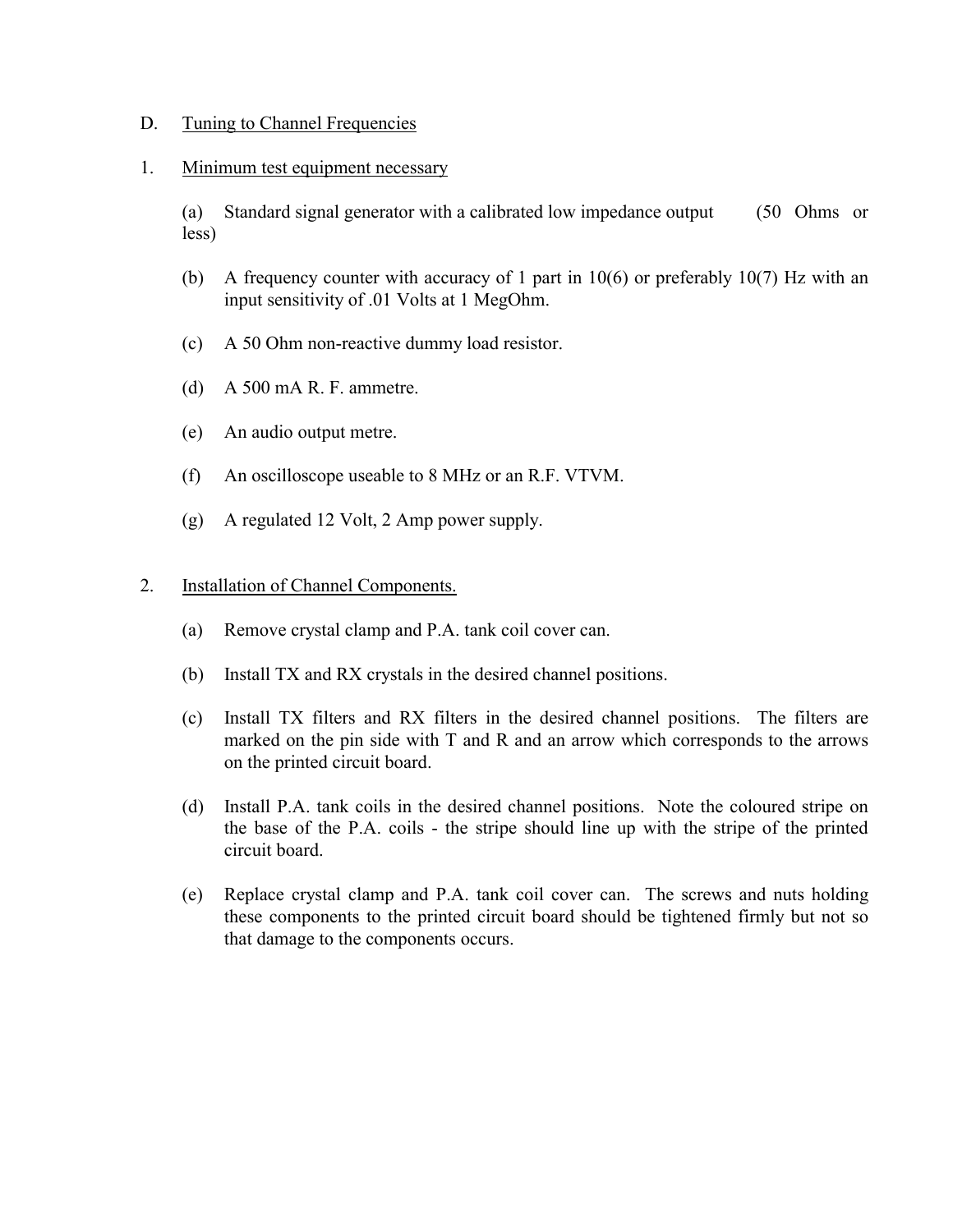#### D. Tuning to Channel Frequencies (Cont'd)

#### 3. Adjustment of Crystal Frequencies

- (a) Adjust the speech clarifier control so the arrow points directly up (toward top of front panel).
- (b) Turn the power on and measure the frequency at the RX H.F.O. test jack (on main printed circuit board). Use a coupling capacitor between the test jack and the counter of not greater than 10 pF capacity.
- (c) Adjust the RX crystal trimmer screw of the channel being tuned until the counter reads the crystal frequency stamped on top of the crystal case.
- (d) Transfer the counter test probe to the TX H.F.O. test jack using the same coupling capacitor.
- (e) Press the P.T.T. button on the microphone and adjust the TX crystal trimmer screw of the channel being tuned until the TX crystals are on their correct frequencies.

#### 4. Receiver Tuning to Channel Frequencies

- (a) Connect the signal generator to the ANT-GND terminals, and the audio metre across the speaker terminals.
- (b) Inject an unmodulated R.F. signal of the channel frequency desired, at a level of 0.1 Volt.
- (c) With the volume turned midway CW tune the signal generator carefully until an audio note of about 1000 Hz is heard.
- (d) Reduce the level of the signal generator until the audio voltage across the speaker is about 1 Volt.
- (e) Tune the slugs of the receiver channel filter being tuned from the 'all out' position (slugs flush with top of coil can) until an increase in sensitivity is noted.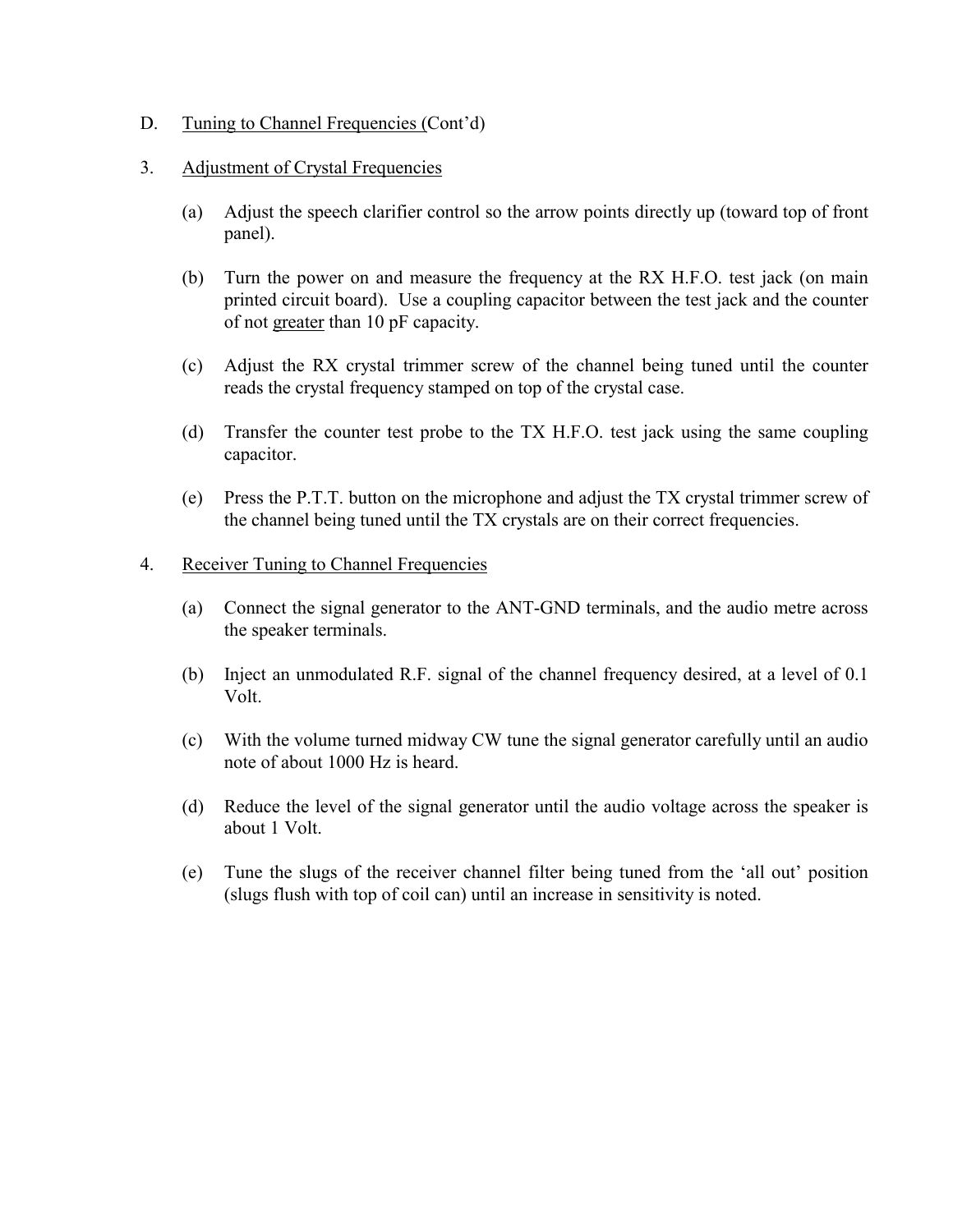- D. Tuning to Channel Frequencies (Cont'd)
	- (f) As the sensitivity increases always adjust the signal input level to maintain about 1 Volt across the speaker.
	- (g) When nearing maximum sensitivity the volume control may have to be adjusted somewhat to reduce the level across the speaker, thereby avoiding overloading of the audio amplifier.
	- (h) Remove the audio meter and signal generator connections before beginning transmitting tuning.
- 5. Transmitter Tuning to Channel Frequencies
	- NOTE: Carrier, Bias, Gain and ALC controls for the transmitter have been set correctly at the factory. They should not be adjusted unless the complete alignment instructions are followed. (See Section E Basic Tuning).
	- (a) Connect the 50 Ohm dummy load with the R.F. milliameter in series across the ANT-GND terminals.
	- (b) Press the TUNE button while making the following adjustments.
	- (c) Tune the slugs of the transmitter channel filter being tuned from the 'all out' position (slugs flush with top of coil can) until the R.F. ammeter begins to indicate. A sensitive oscilloscope or an R.F. VTVM connected across the load will give a better initial indication. It is best to alternately tune each coil of the coil of the filter in small steps until this point is reached.
	- (d) Tune the slug in the P.A. tank coil of the channel being tuned from the 'all in' position until the R.F. ammeter indicates a peak.
	- (e) Tune the transmitter filter coils, tank coil and loading capacitor alternately of the channel being tuned to get maximum output. Whenever the output exceeds 0.3A detune the input coil of the transmitter filter COUNTER CLOCKWISE for a reading of 0.3A. The input coil of the transmitter filter is adjacent to the crystals. The 0.3A output figure applies only with a power supply voltage of 12 Volts.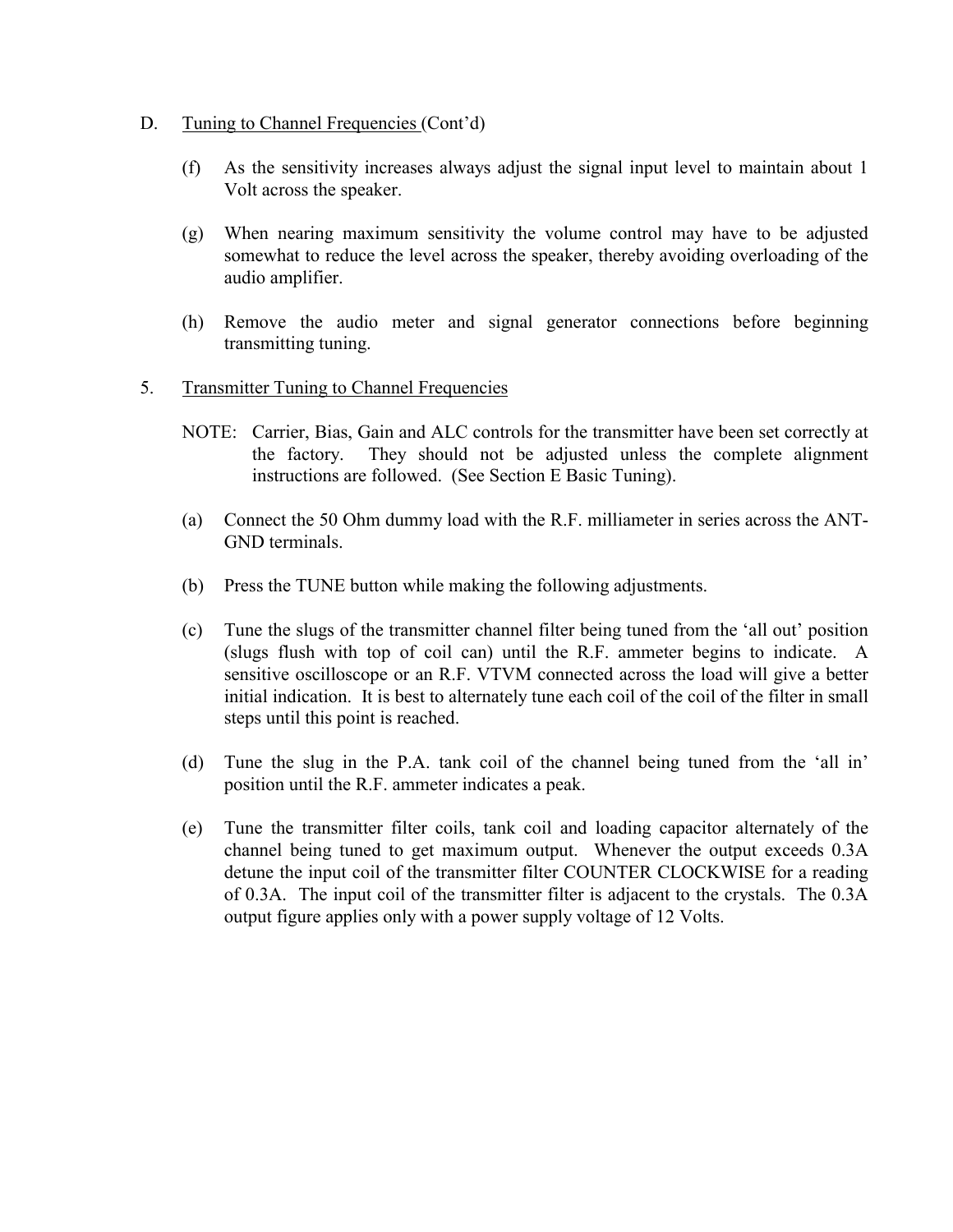(e) (Cont'd)

| Supply Voltage Output Current |      |
|-------------------------------|------|
|                               |      |
| 10V                           | .27A |
| 11 <sub>V</sub>               | .28A |
| 12V                           | .29A |
| 13V                           | 31 A |

NOTE: These are theoretical values that assume a measurement accuracy of at least 3%. As this is unnecessary the 12V figure is rounded up to 0.3A in the rest of the text.

> Do not attempt to tune the transmitter with batteries or a power supply on which the output voltage varies with the amount of load.

- NOTE: The loading capacitor tuning is very broad at the lower frequencies. If the peak is not quite reached at minimum capacity, remove the coil can cover and remove from the appropriate tank coil the appropriate capacitor connected to the pins on either side of the coloured strip on the base of the coil. (Do not remove unless necessary).
- (f) Loosely couple a counter to the R.F. output and check that the transmitter output frequency is equal to the crystal frequency 456.5 kHz.
- (g) Release the TUNE button.
- (h) Speak into the microphone. The metre should indicate to the right.
- (i) Return the set to its case and close the battery box. The set is now ready for use following the instructions in the cover.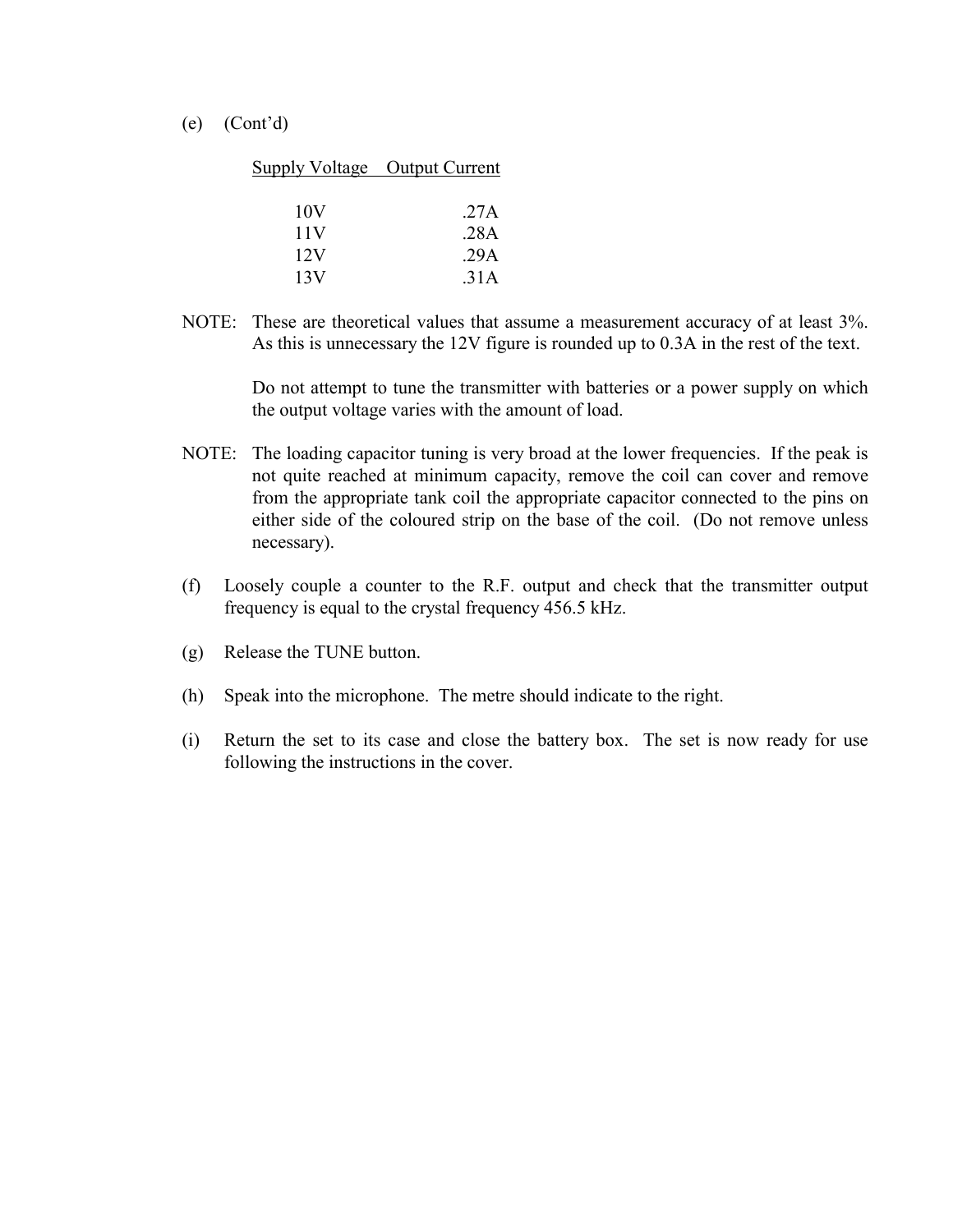#### E. Basic Tuning and Alignment

- NOTE: These adjustments should only be required with component replacement or after long periods of use. Steps should be done in sequence shown.
- 1. Minimum Test Equipment Necessary
	- (a) Test equipment specified for tuning to channel frequencies.
	- (b) An audio oscillator.
	- (c) A milliammeter (V.O.M.)
- 2. Receiver
	- (a) LFO (C138). Adjust C138 for an oscillator frequency of 456.5 kHz at the LFO test jack. Do not load with more than 10pF capacity.
	- (b) T101, T102 and T103. Connect an R.F. signal generator through a 0.1 uF coupling capacitor to the RX H.F.O. test jack. Adjust the frequency to approximately 455 kHz and increase until a 1000 Hz beat note is heard. Tune T101, T102 and T103 for maximum audio output. Final signal level should be similar to level given in RX stage gain chart.
- 3. Transmitter
	- (a) PA Bias (R153). Measure supply current. Turn R153 fully counter clockwise. Advance F153 for increase of about 5 mA (4 mA to 7 mA) while pushing the P.T.T. switch but without modulation.
	- (b) TX Gain (R159). For the following steps you should have an orange range TX coil kit and an H.F.O. crystal frequency of about 8.0 MHz to result in an output frequency of about 7.5 MHz. Otherwise use the highest installed frequency.
		- (i) Insert channel components in a channel (see installation of channel components).
		- (ii) Connect the 50 Ohm dummy load with RF ammeter in series across the ANT-GNT terminals.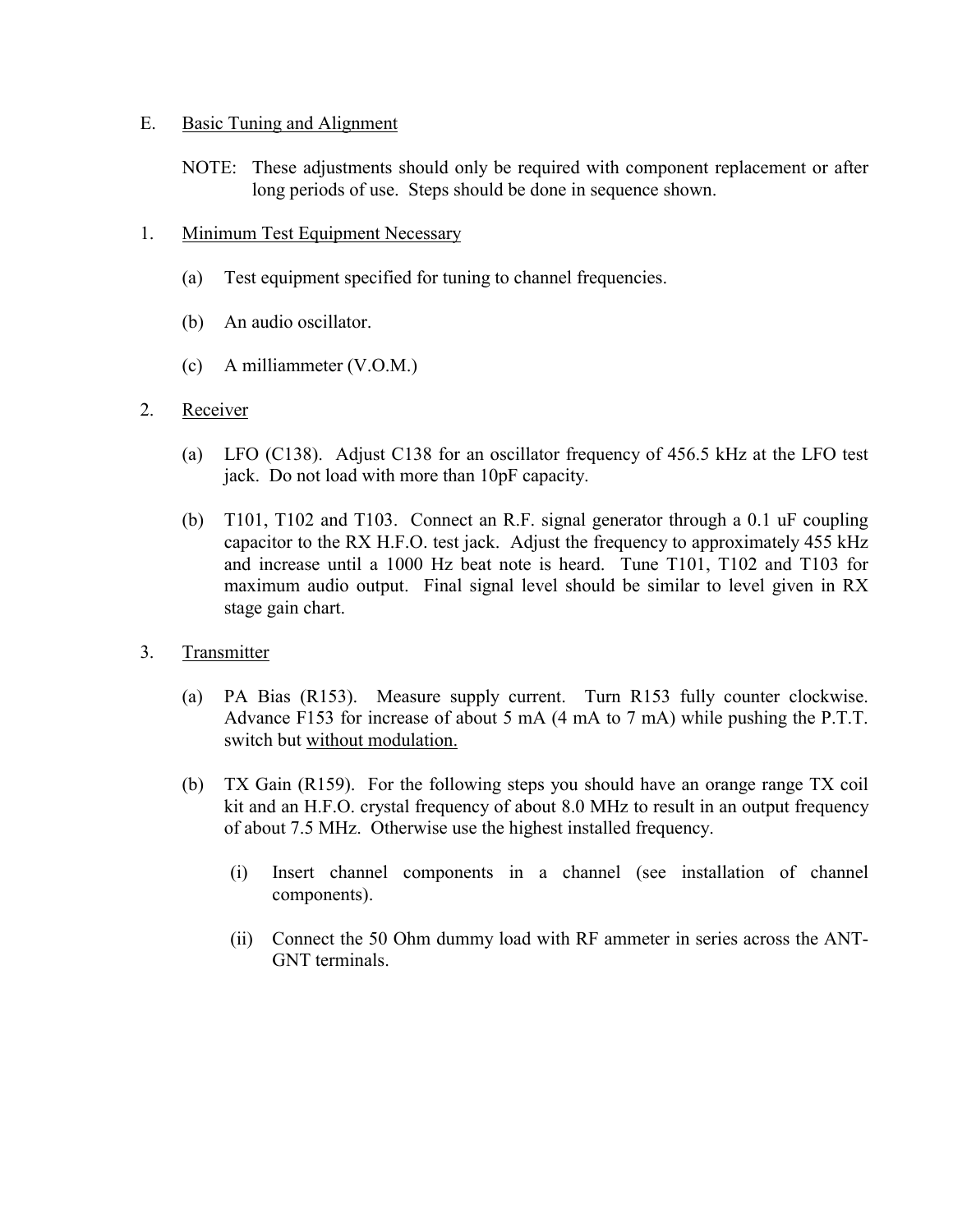#### (b) Cont'd

- (iii) Apply 4 to 6 mV RMS 1000 Hz audio signal at MIC jack to result in exactly 45 mV RMS at AUD jack with P.T.T. switch pressed.
- (iv) Adjust TX filter, tank coil and output loading capacitor for maximum RF output current into the dummy load as per (c), (d) and (e) of Transmitter tuning to channel frequencies but disregard detuning instructions.
- (v) Set R159 for 0.3A output into the dummy load resistor.
- (c)  $ALC R144$

With set up as above, double audio input voltage to MIC jack (6 dB increase) and adjust R144 for 0.3A into the dummy load resistor.

(d) Carrier Insertion R137

R137 must be set after R159 (Step B)

- (i) Remove audio input at MIC jack.
- (ii) Push the TUNE button.
- (iii) Adjust R137 for 0.3A into dummy load resistor.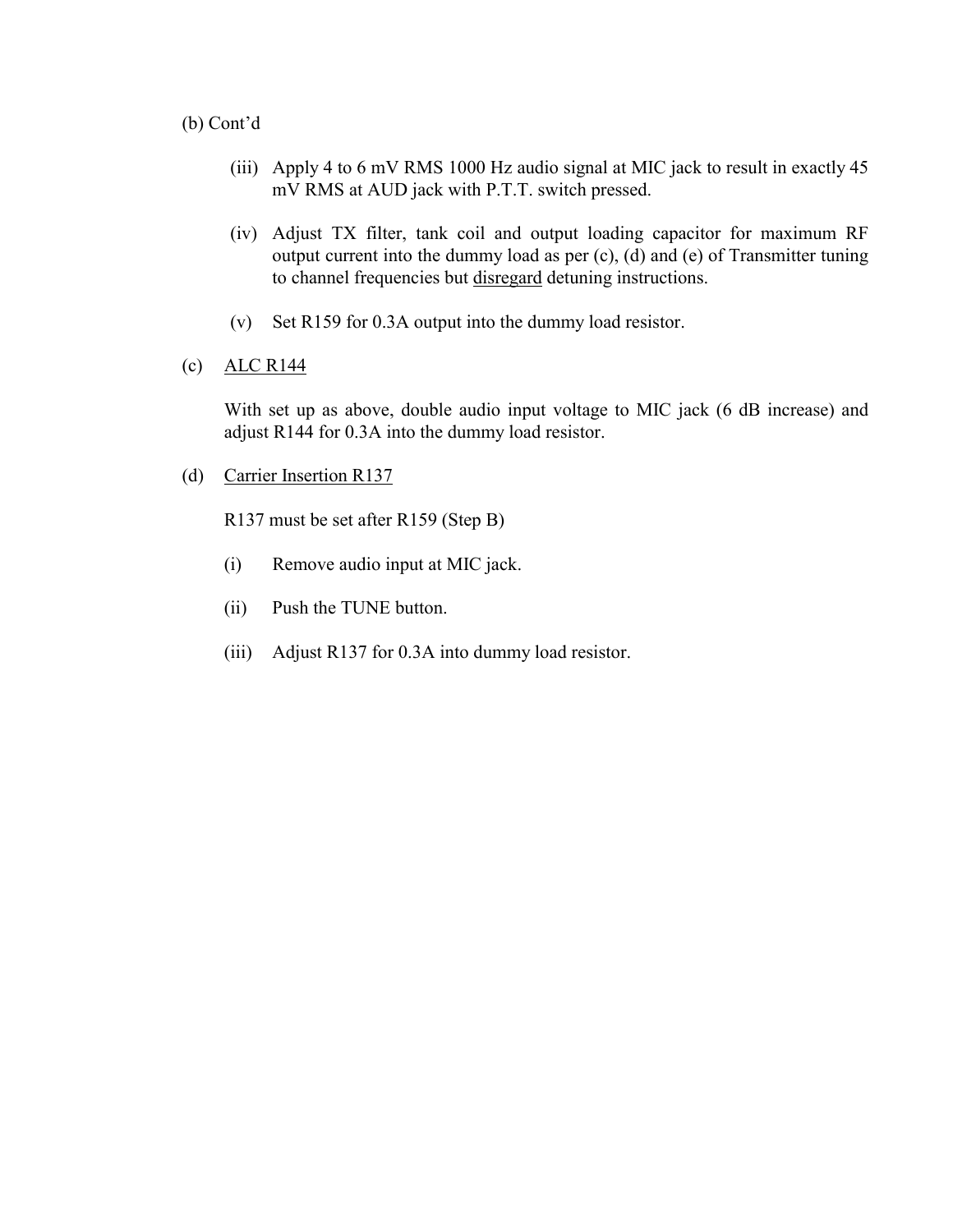#### SECTION VII - MAINTENANCE & REPAIR

#### A. TROUBLE-SHOOTING

If the SBX-11A has been working satisfactorily and suddenly fails, check the following items in the order given before proceeding with any further investigation:

- 1. Are all switches and controls in the correct position?
- 2. Is the battery voltage adequate?
- 3. Is there good electrical contact at all antenna and ground connections?
- 4. Is the antenna wire or feeder broken?

 If there is not any indication of battery voltage with the power turned on, and you know the batteries are new or in good charged condition, open the battery case and:

- 5. Check the polarity of each battery (refer to diagram in battery case).
- 6. Check the fuse and replace with spare if necessary.
- 7. Make certain that the battery plug is fully engaged.
	- NOTE: If the battery voltage is low with good batteries, the temperature may be too low for the battery type in use. See battery section.

 If the above points fail to reveal the trouble, technical assistance will be required before the following points can be considered:

- 8. Remove the set from the case, see Section VI, subsection (c).
- 9. Make a visual inspection of all components.
- 10. Check relay operation.
- 11. Check operation of all three oscillators.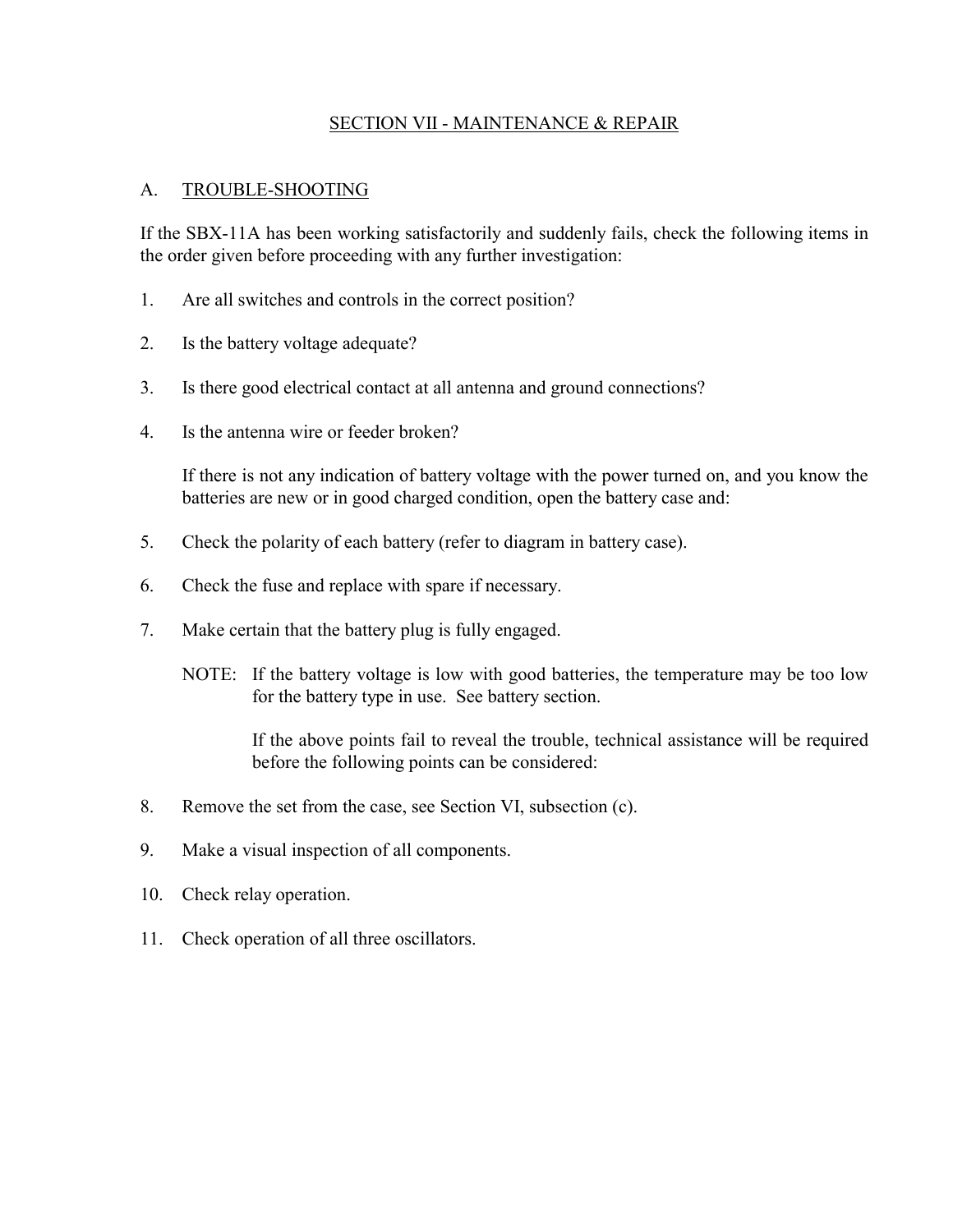- 12. Check the main supply voltages (see schematic).
- 13. If the performance degradation has been gradual, go through all tuning operations step by step.
- 14. If the set has failed completely or if the above checks do not reveal the trouble, stage gain checks will be required, see the transmitter and receiver stage gain charts.

#### B. STAGE GAIN CHARTS

#### 1. TX Stage Gain

- ALC control maximum CCW
- Key transmitter
- Measurements made with 1000 Hz audio signal input
- Transmitter tuned to average gain channel with 0.3A R.F. into 50 Ohm.

| <b>TEST POINT</b>        | VOLTAGE        | <b>REMARKS</b>                   |
|--------------------------|----------------|----------------------------------|
| MIC test jack TP110      | $4 - 6$ mV RMS | This level adjusted to result in |
|                          |                | correct voltage at AUD test      |
|                          |                | point.                           |
| AUD test jack TP109      | 45 mV RMS      | 1000 Hz Audio                    |
| IF - 2 test jack $TP103$ | 120 mV P-P     | Scope measurement only           |
|                          |                | <b>DSB</b> minus carrier         |
|                          |                | <b>Two Tone Pattern</b>          |
| Junction D108 &          | 100 mV RMS     |                                  |
| Input of FL103           |                |                                  |
| Junction R159 & FL 103   | 70 mV RMS      | R159 turned max CCW              |
|                          |                | When R159 is set, the            |
|                          |                | voltage on the tap will          |
|                          |                | vary widely with frequency       |
|                          |                | e.g. $10 - 30$ mV RMS            |
| C test jack TP106        | 2.5 V RMS      | Channel frequency. R159 turned   |
|                          |                | CCW to result in 0.3A Antenna    |
|                          |                | Current into 50 Ohms with tank   |
|                          |                | tuned.                           |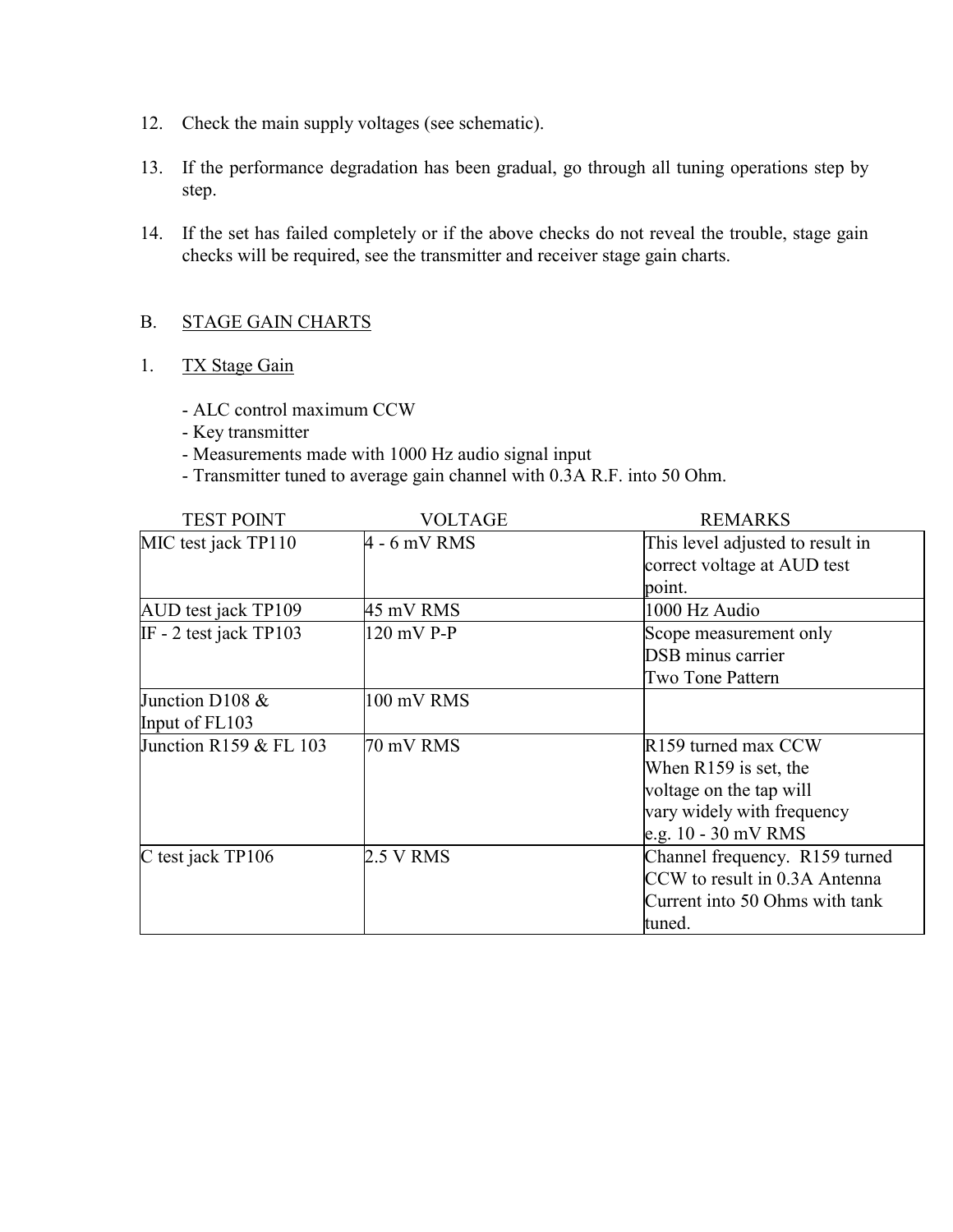#### B. STAGE GAIN CHARTS

#### 2. RX Stage Gain

- Volume Maximum Clockwise
- Connect a signal generator to the test point through a 0.01 uF capacitor (except at RX ANT and AUD connect direct)
- Frequency of signal generator adjusted to result in 1000 Hz audio output
- Input levels should be adjusted for 2.4 V RMS across the speaker or 30 Ohm load 250 mW.

| <b>TEST POINT</b>       | <b>INPUT LEVEL RMS</b> | <b>INPUT FREQUENCY</b>   |
|-------------------------|------------------------|--------------------------|
| <b>ANT</b> binding post | 1 uV                   | <b>Channel Frequency</b> |
| RX H.F.O. TP101         | 1 uV                   | 455.5 kHz                |
| $1st$ IF TP102          | 20 uV                  | 455.5 kHz                |
| 2nd IF TP103            | $18 \text{ mV}$        | 455.5 kHz                |
| Audio TP109             | $3 - 6$ mV             | 1000 Hz                  |

#### 3. Oscillators

Oscillator levels are given on the schematic.

#### C. REPLACEMENT OF PA

The PA module LPA2 - SCL #67-076 may be replaced by following the replacement instructions on the next page.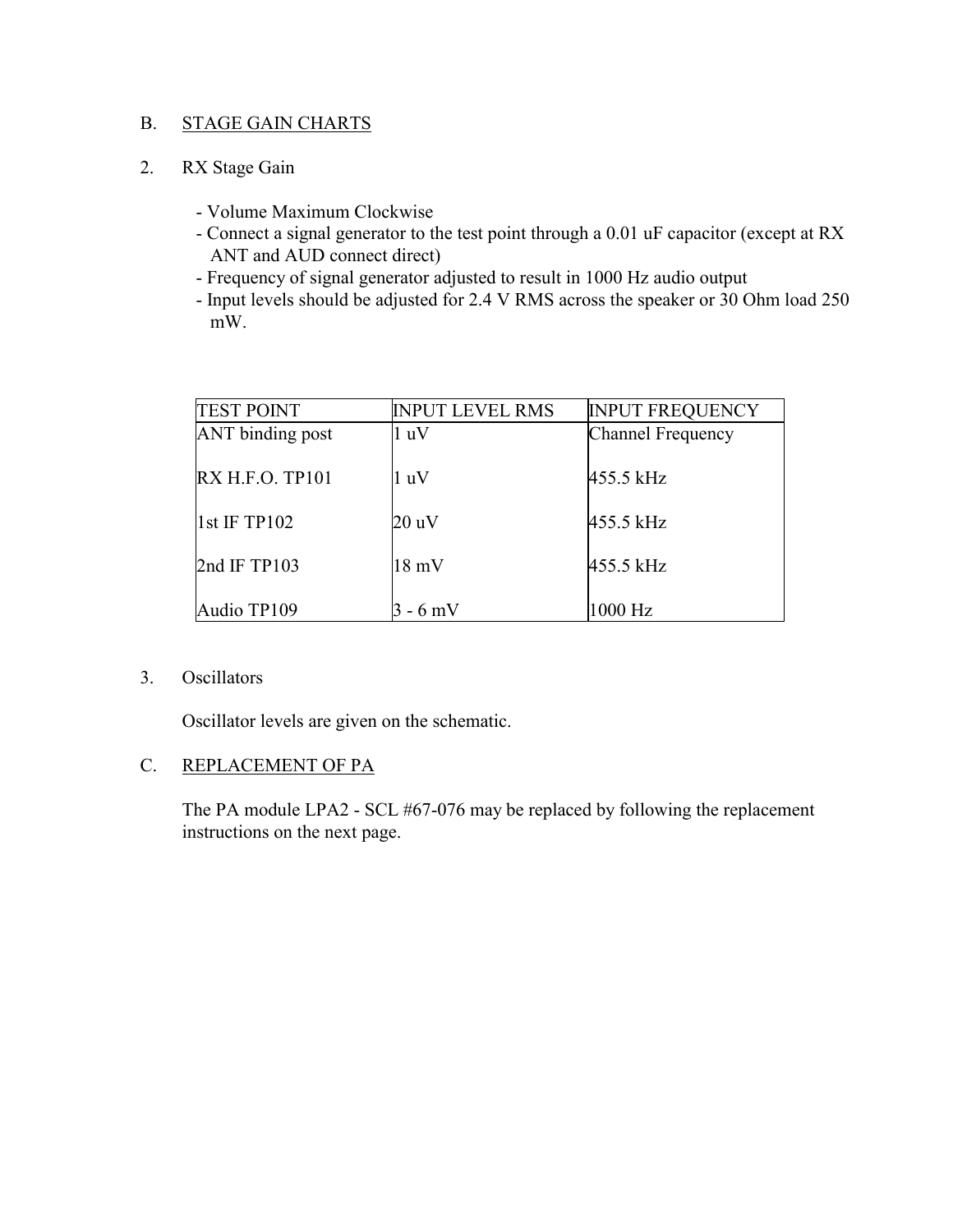

FIGURE 3 MODULE LPA2 - TOP VIEW

- 1. Removal of Defective PA (See Figure 3 Above)
	- a) Unsolder wires at junction T105/R149
	- b) Unsolder three wires of T106 and clear holes on PCB
	- c) Unsolder two wires of T105 and one of L108 and clear holes
	- d) Remove screw holding C127 support bracket. (If present)
	- e) Remove three screws 'S' under PCB and remove PA module

#### 2. Installation of Module LPA2

- a) Feed leads of T105, T106 and L108 through holes in PCB (outside twisted pair on T106 goes through centre hole of 3)
- b) Replace 3 screws and solder above leads
- c) Solder inside twisted pair on T106 and lead of R149 to feed through pin inside module
- d) Replace C52 support bracket
- e) Solder bottom lead of C153 to PC board ground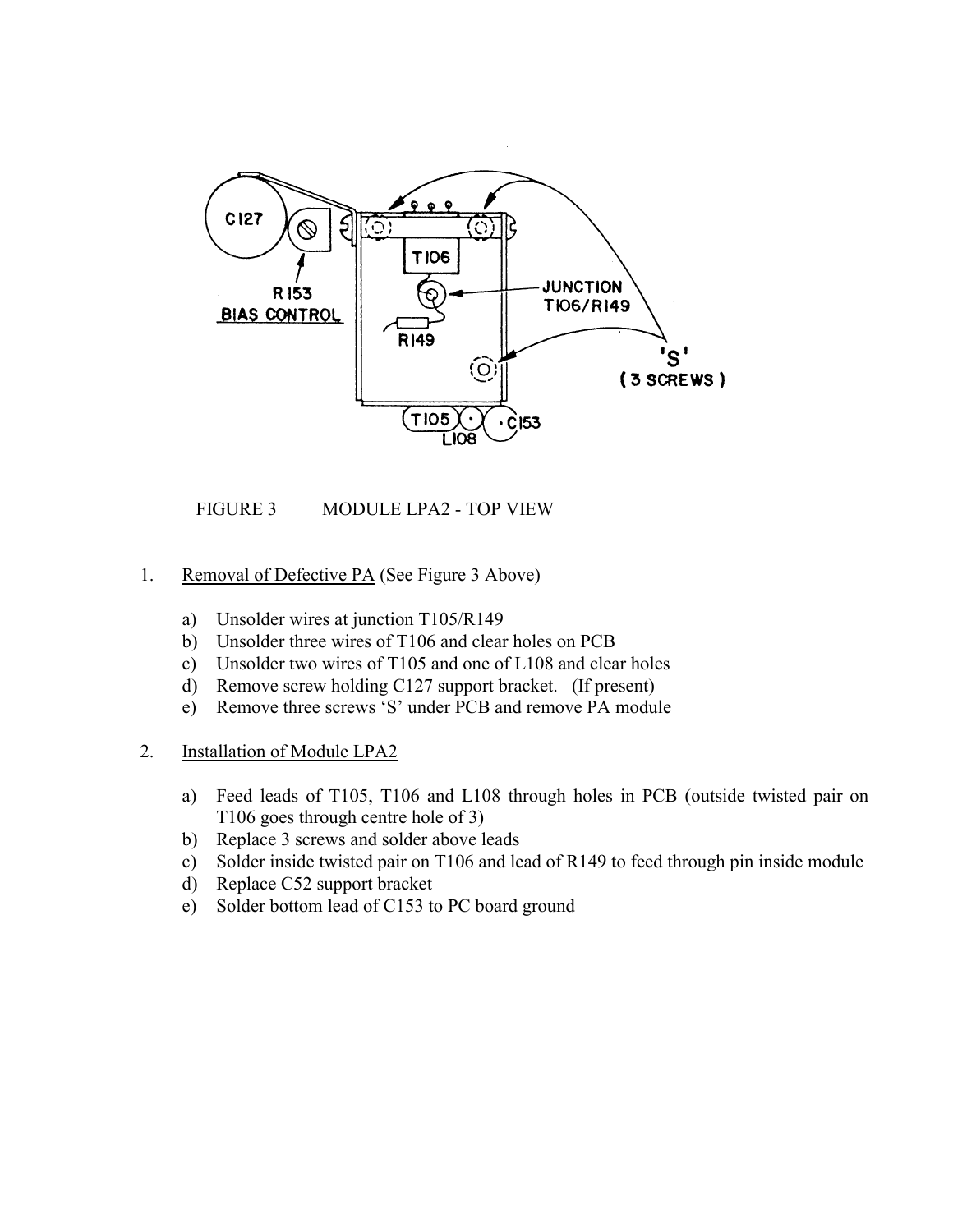#### 3. Module Adjustment

- a) PA Bias R153. Measure supply current while pushing the PTT switch but without modulation. Turn R153 fully counter clockwise. Advance R153 for increase of about 5 mA (4 mA to 7 mA).
- b) Operate transmitter into dummy lead following section VI D5 of the manual. If antenna current falls within 220 to 360 mA RF, retune as described in manual.
- c) If required antenna current cannot be achieved, follow Section VI E3 except instead of step a) in that section, substitute step a) immediately above. Then tune the transmitter again.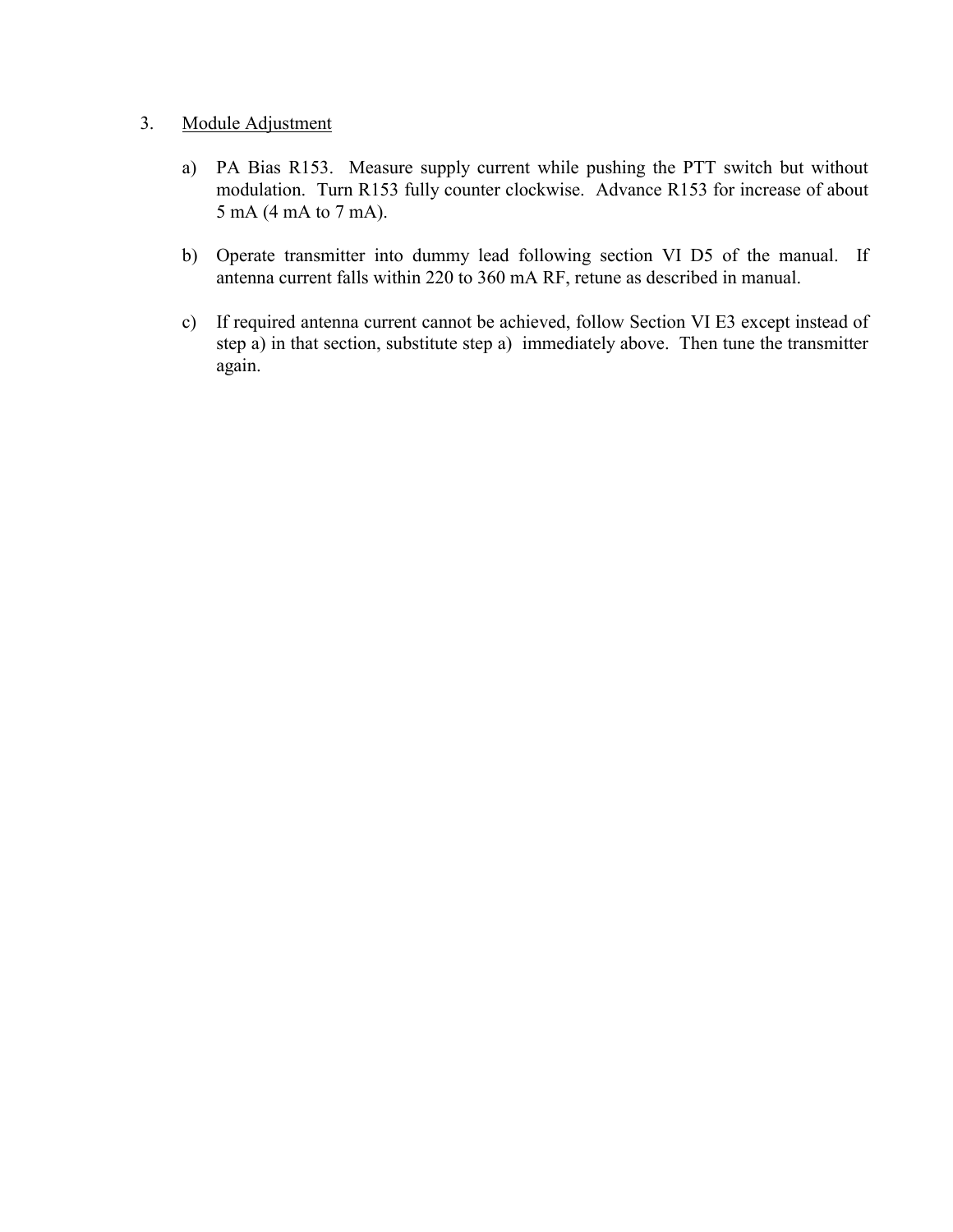### SECTION VIII - PARTS LIST

#### CHASSIS ASSEMBLY

|                   | REF.           | <b>DESCRIPTION</b>                                                                                       | PART NO.                                    |
|-------------------|----------------|----------------------------------------------------------------------------------------------------------|---------------------------------------------|
| <b>DIODE</b>      | D <sub>1</sub> | Zener 1W 18V                                                                                             | 1N4746A                                     |
| <b>FASTENERS</b>  |                | <b>Strikes</b><br>Catch (Swivel) for lid<br>Catch (Riveted) for battery box<br>Bail Wire (for Lid Catch) | 45-177<br>45-176<br>45-175<br>45-182        |
| FREQ. CHART       |                | 4 Ch. Blank<br><b>Plastic Cover</b>                                                                      | 59-082<br>57-1138                           |
| <b>FUSE</b>       | F1             | 2AFB<br>Fuseholder                                                                                       | 43-030<br>53-009                            |
| <b>HANDLE</b>     |                | Handle, Plastic<br>End Cap (two required)                                                                | 45-181A<br>45-181B                          |
| <b>KNOBS</b>      |                | <b>Channel Selector</b><br>Volume, Clarifier                                                             | 28-044<br>28-087                            |
| <b>LOUDSPKR</b>   | LS1            | 30 Ohms 2-3/4 Ins.                                                                                       | 23-011                                      |
| <b>METALWORK</b>  |                | Front Panel<br>Lid<br>Main Case<br>Battery Box (no inserts)                                              | 57-1676<br>57-1682A<br>57-1681A<br>57-1674A |
| <b>METRE</b>      | M1             | 500uA 400 Ohms                                                                                           | 31-027                                      |
| <b>MICROPHONE</b> |                | <b>Complete Assembly</b>                                                                                 | 32-026                                      |
| <b>RESISTOR</b>   | R1/S1          | Vol - On/Off 500 Ohms                                                                                    | 13-189                                      |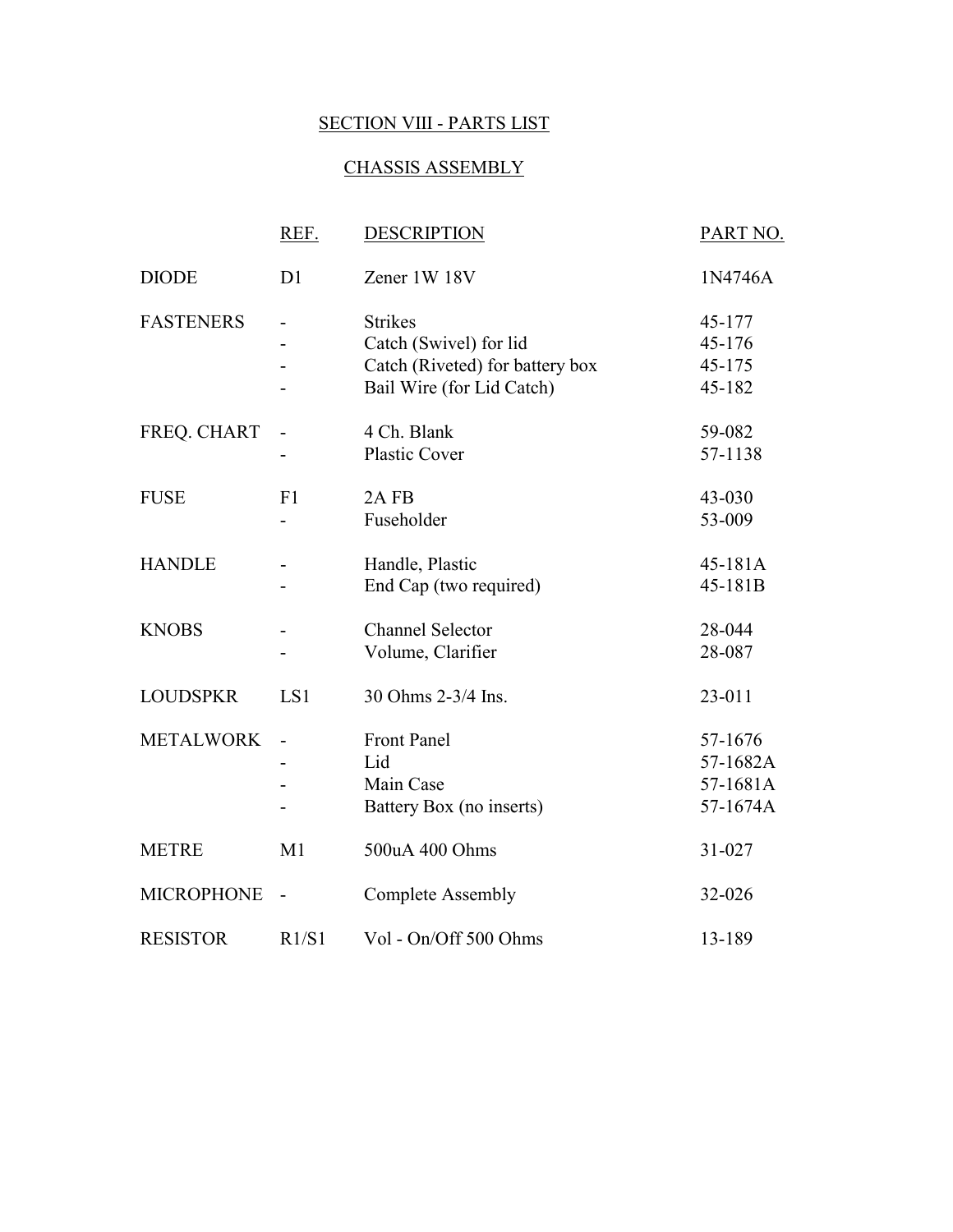# CHASSIS ASSEMBLY (Cont'd)

| <b>SOCKETS</b>  | J1             | 3 Pin DIN (Battery             | $22 - 113$ |
|-----------------|----------------|--------------------------------|------------|
|                 |                | Antenna Red                    | 13749/001  |
|                 |                | Ground Black                   | 30-051     |
| <b>SWITCHES</b> | S <sub>1</sub> | (Part of R1)                   |            |
|                 | S <sub>2</sub> | Tune/Operate 4PDT Switch Assy. | 36-088     |
|                 |                | Bezel for S2                   | 36-093     |
|                 |                | Button for SW                  | 36-156     |
|                 |                | Switch for SW                  | 36-204     |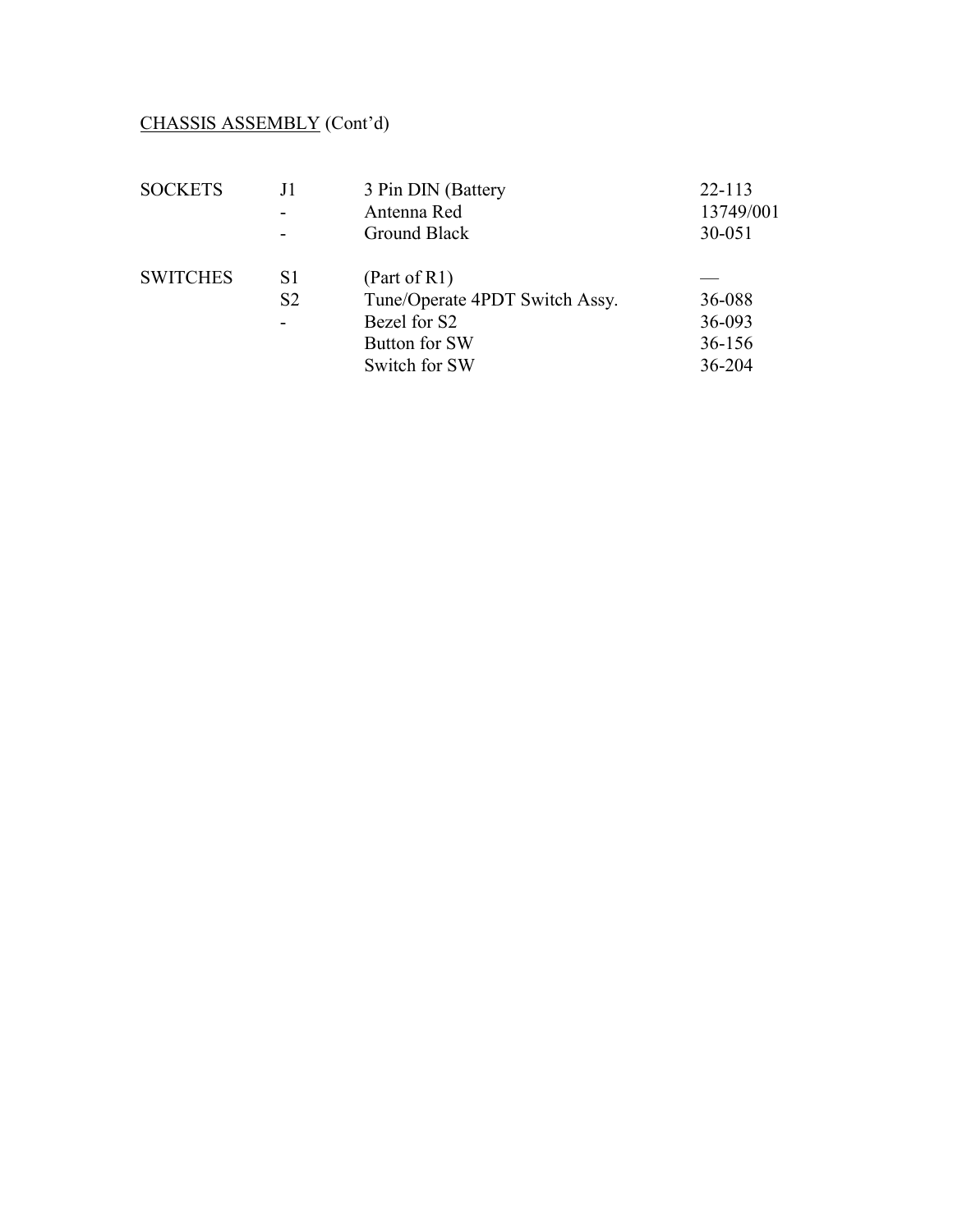#### SECTION VIII - PARTS LIST

#### BATTERY BOX

|                | REF.                     | <b>DESCRIPTION</b>       | PART NO.   |
|----------------|--------------------------|--------------------------|------------|
| <b>CONTACT</b> | $\overline{\phantom{a}}$ | Kit (Two pieces)         | 62-169     |
| PAD            |                          | Rubber                   | $21 - 105$ |
| <b>PLUG</b>    | P <sub>1</sub>           | 3 Pin DIN                | 34-062     |
| <b>TUBES</b>   | $\overline{\phantom{a}}$ | Plastic (three required) | 21-046     |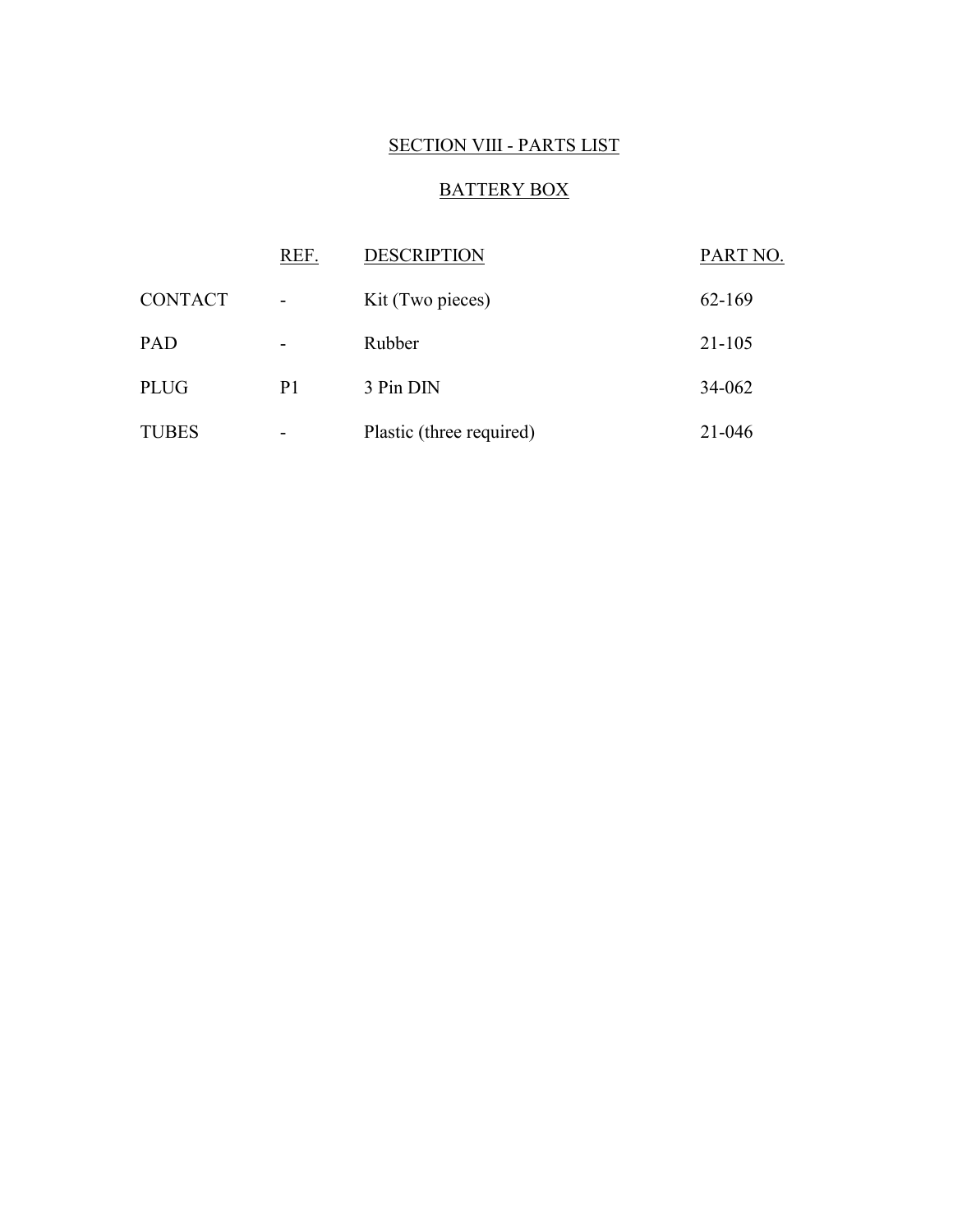#### SECTION VIII - PARTS LIST

#### TX-RX MODULE HTR2

#### REF. DESCRIPTION PART NO.

| <b>CAPACITORS</b> | C <sub>101</sub> | Ceramic Disc 0.01uF 10% 100V  | 24-361 |
|-------------------|------------------|-------------------------------|--------|
|                   | C <sub>102</sub> | Ceramic Disc 0.01uF 10% 100V  | 24-361 |
|                   | C103             | Metalized Foil 0.1uF 10% 250V | 24-159 |
|                   | C <sub>104</sub> | Ceramic Disc 0.001uF 10% 100V | 24-044 |
|                   | C <sub>105</sub> | Ceramic Disc 0.01uF 10% 100V  | 24-361 |
|                   | C106             | Metalized Foil 0.1uF 10% 250V | 24-159 |
|                   | C <sub>107</sub> | Ceramic Disc 0.01uF 10% 100V  | 24-361 |
|                   | C108             | Metalized Foil 0.1uF 10% 250V | 24-159 |
|                   | C <sub>109</sub> | Ceramic Disc 0.001uF 10% 100V | 24-044 |
|                   | C <sub>110</sub> | Metalized Foil 0.1uF 10% 250V | 24-159 |
|                   | C <sub>111</sub> | Ceramic Disc 0.01uF 10% 100V  | 24-361 |
|                   | C112             | Ceramic Disc 0.01uF 10% 100V  | 24-361 |
|                   | C113             | Ceramic Disc.0.01uF 10% 100V  | 24-361 |
|                   | C114             | Ceramic Disc .01 uF 10% 50V   | 24-259 |
|                   | C115             | Ceramic Disc 0.001uF 10% 100V | 24-044 |
|                   | C116             | Mica DM10 100pF 5% 500V       | 15-040 |
|                   | C117             | Metalized Foil 0.1uF 10% 250V | 24-159 |
|                   | C118             | Metalized Foil 0.1uF 10% 250V | 24-159 |
|                   | C119             | Electrolytic 1uF 15V          | 19-164 |
|                   | C <sub>120</sub> | Metalized Foil 0.1uF 10% 250V | 24-159 |
|                   | C <sub>121</sub> | Ceramic Disc 0.01uF GMV 100V  | 24-025 |
|                   | C122             | Ceramic Disc 0.01uF GMV 100V  | 24-025 |
|                   | C <sub>123</sub> | Ceramic Disc 0.003uF 10% 100V | 24-175 |
|                   | C124             | Electrolytic 10uF 15V         | 19-083 |
|                   | C125             | Electrolytic 200uF 15F        | 19-103 |
|                   | C126             | Ceramic Disc .01uF GMV 100V   | 24-101 |
|                   | C <sub>127</sub> | Electrolytic 2200uF 16V       | 19-166 |
|                   | C <sub>128</sub> | Mica DM10 6.8pF 5% 500V       | 15-169 |
|                   | C <sub>129</sub> | 150pF 5% 110V, US (COG)       | 24-221 |
|                   | C <sub>130</sub> | Ceramic Disc 0.01uF 10% 100V  | 24-361 |
|                   | C <sub>131</sub> | Mica DM10 27pF 5% 500V        | 15-077 |
|                   | C <sub>132</sub> | Metalized Foil 0.1uF 10% 250V | 24-159 |
|                   | C <sub>133</sub> | Mica DM10 5pF 10% 500V        | 15-032 |
|                   | C <sub>134</sub> | Mica DM10 8pF 5% 500V         | 15-033 |
|                   | C <sub>135</sub> | Mica DM10 100pF 5% 500V       | 15-040 |
|                   | C136             | Ceramic Disc 0.01uF 10% 100V  | 24-361 |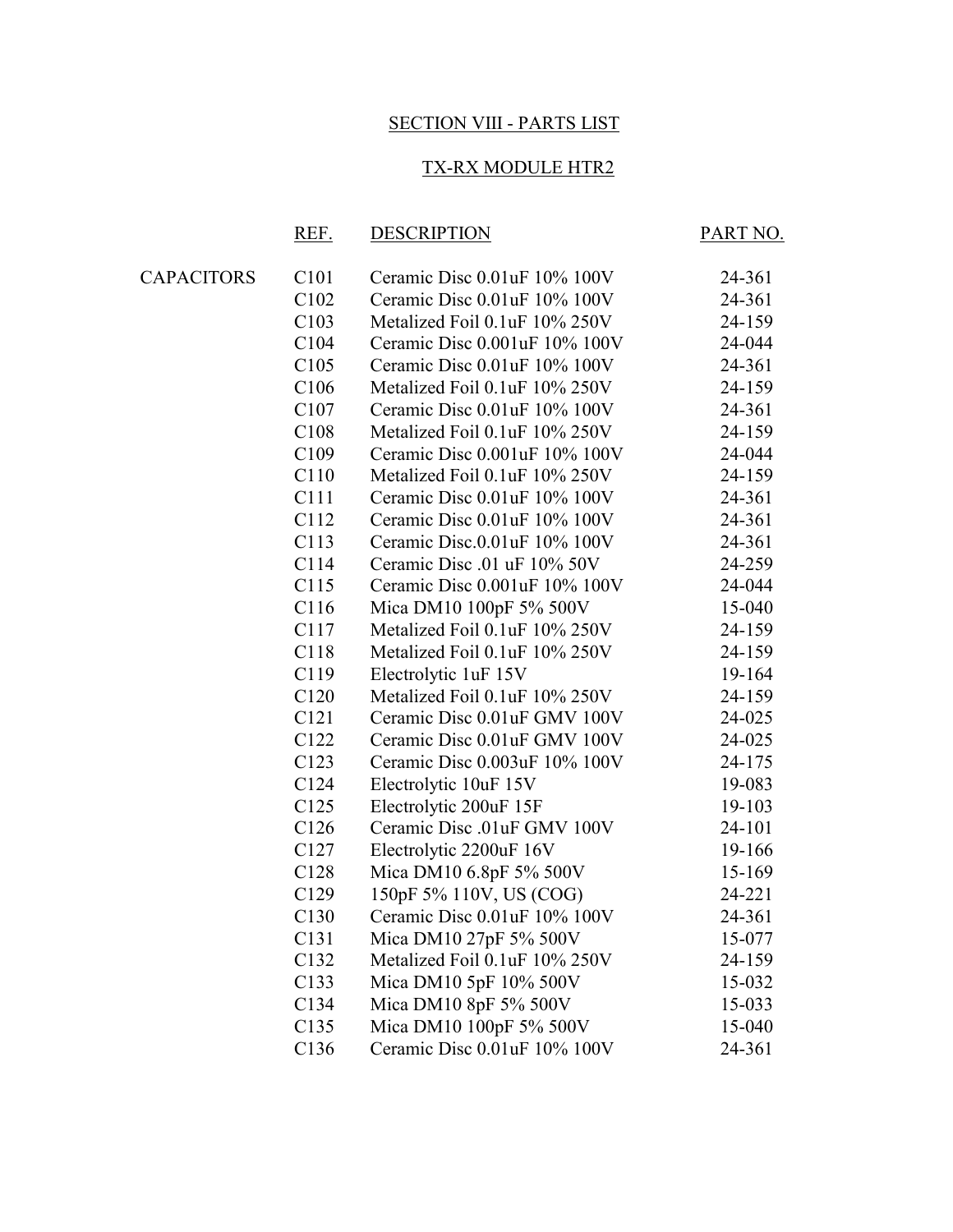# REF DESCRIPTION PART NO.

| <b>CAPACITORS</b> |        | C <sub>137</sub> | Mica DM10 390pF 5% 500V        | 15-106     |
|-------------------|--------|------------------|--------------------------------|------------|
|                   |        | C138             | Variable 2 - 18.5pF            | 17-037     |
|                   |        | C139             | Mica DM10 12pF 5% 500V         | 15-180     |
|                   |        | C140             | Mica DM10 100pF 5% 500V        | 15-040     |
|                   |        | C141             | Metalized Foil 0.1uF 10% 250V  | 24-159     |
|                   |        | C142             | Mica DM10 330pF 5% 100V        | $15 - 105$ |
|                   |        | C143             | Mica DM15 500pF 5% 300V        | 15-012     |
|                   |        | C144             | Metalized Foil 0.1uF 10% 250V  | 24-159     |
|                   |        | C <sub>145</sub> | Metalized Foil 0.1uF 10% 250V  | 24-159     |
|                   |        | C146             | Metalized Foil 0.1uF 10% 250V  | 24-159     |
|                   |        | C147             | Mica DM10 120pF 1% 500V        | 15-092     |
|                   |        | C148             | Mica DM10 20pF 1% 500V         | 15-091     |
|                   |        | C149             | Ceramic Disc 0.01uF 10% 100V   | 24-361     |
|                   |        | C <sub>150</sub> | Metalized Paper 0.5 uF 20% 50V | 24-129     |
|                   | *      | C <sub>152</sub> | Mica DM19 1000pF               | 15-051     |
|                   | $\ast$ | C <sub>153</sub> | Electrolytic 100uF 25V         | 19-115     |
|                   | $\ast$ | C154             | Ceramic Disc 0.01uF 10% 100V   | 24-361     |
|                   | $\ast$ | C <sub>155</sub> | Ceramic Disc 0.01uF 10% 100V   | 24-361     |
|                   |        | C <sub>156</sub> | Metalized Foil 0.1uF 10% 250V  | 24-159     |
|                   |        | C157             | Ceramic Disc 0.01uF 10% 100V   | 24-361     |
|                   |        | C158             | Ceramic Disc 0.01uF 10% 100V   | 24-361     |
|                   |        | C159             | Metalized Foil 0.1uF 10% 250V  | 24-159     |
|                   |        | C160             | Electrolytic 10uF 15V          | 19-083     |
|                   |        | C <sub>161</sub> | Electrolytic 10uF 15V          | 19-083     |
|                   |        | C162             | Ceramic Disc 0.01uF 10% 100V   | 24-361     |
|                   |        | C163             | Electrolytic 2.2uF 15V         | 19-165     |
|                   |        | C <sub>164</sub> | Electrolytic 1uF 15V           | 19-164     |
|                   |        | C165             | Ceramic Disc 0.01uF 10% 100V   | 24-361     |
|                   |        | C166             | Ceramic Disc 470uF 10% 500V    | 24-160     |
|                   |        | C <sub>167</sub> | Ceramic Disc 0.01uF GMV 100V   | 24-101     |
|                   |        | C168             | Ceramic Disc 0.01uF 10% 100V   | 24-361     |
|                   |        | C169             | Electrolytic 1uF 15V           | 19-164     |
|                   |        | C170             | Ceramic Disc 0.01uF 10% 100V   | 24-361     |
|                   |        | C171             | Electrolytic 1uF 15V           | 19-164     |
|                   |        |                  | (put part in R158 location)    |            |

\* Part of Module LPA2 (67-076)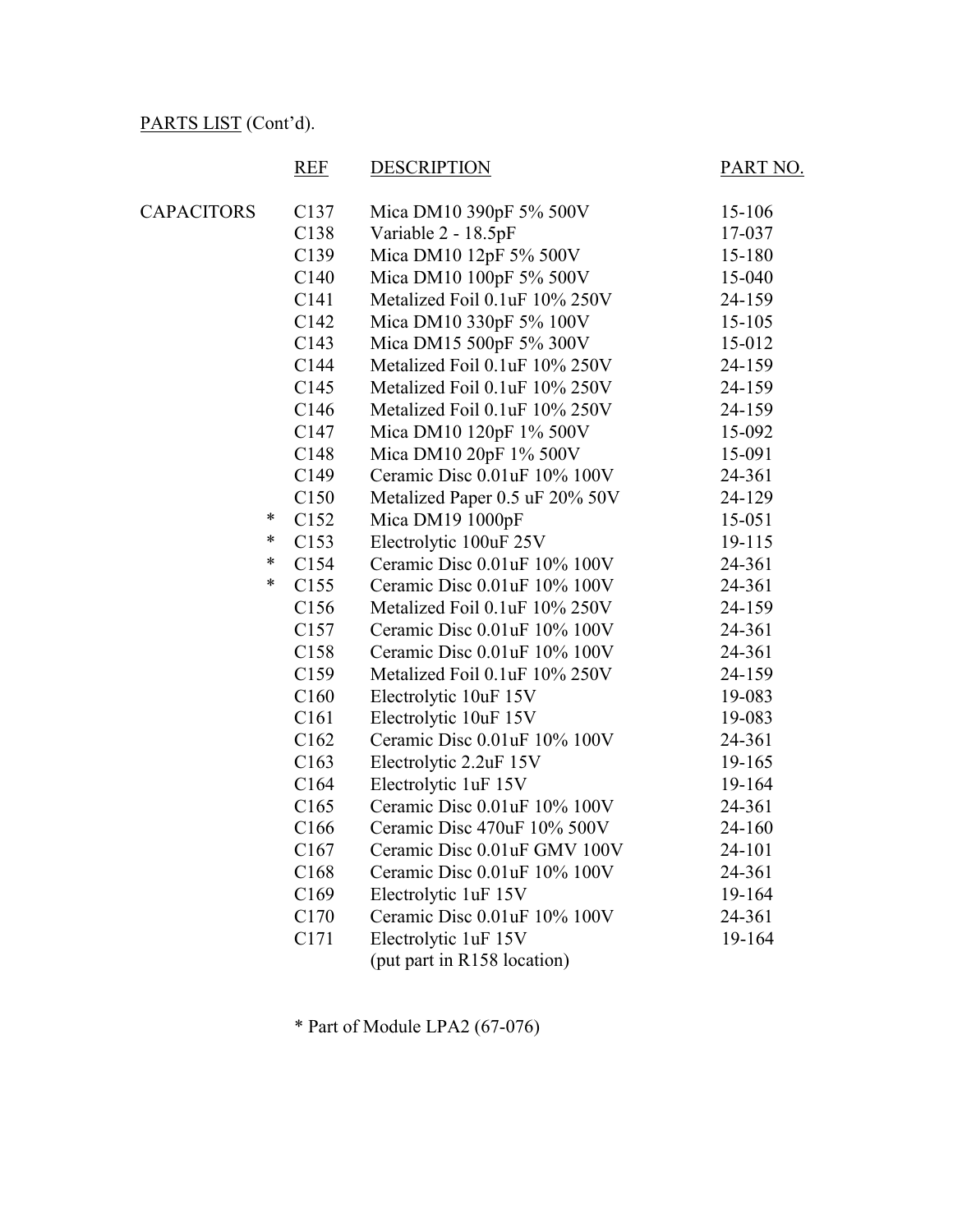|                | <b>REF</b>       | <b>DESCRIPTION</b>            | PART NO.        |
|----------------|------------------|-------------------------------|-----------------|
|                |                  |                               |                 |
| <b>CHOKES</b>  | L101             | Iron Core 2.5 mH              | $02 - 013$      |
|                | L102             | Iron Core 2.5 mH              | $02 - 013$      |
|                | L103             | Iron Core 2.5 mH              | $02 - 013$      |
|                | L104             | Iron Core 2.5 mH              | $02 - 013$      |
|                | L105             | Iron Core 2.5 mH              | $02 - 013$      |
|                | L106             | Iron Core 2.5 mH              | $02 - 013$      |
|                | L107             | Iron Core 2.5 mH              | $02 - 013$      |
|                | $\ast$<br>L108   | Iron Core 8.2 uH              | 02-012          |
|                | L109             | Iron Core 250 uH              | 02-037          |
|                | L110             | Iron Core 2.5 mH              | $02 - 013$      |
| <b>CRYSTAL</b> | Y101             | 456.500 kHz                   | 85-311          |
| <b>DIODES</b>  | D101             | Silicon 1N459A                | 71-0459         |
|                | D <sub>102</sub> | Silicon 1N459A                | 71-0459         |
|                | D <sub>103</sub> | Silicon 1N459A                | 71-0459         |
|                | D <sub>104</sub> | Silicon 1N459A                | 71-0459         |
|                | D105             | Silicon 1N459A                | 71-0459         |
|                | D106             | Silicon 1N459A                | 71-0459         |
|                | D <sub>107</sub> | Silicon 1N459A                | 71-0459         |
|                | D108             | Silicon 1N459A                | 71-0459         |
|                | D <sub>109</sub> | Silicon 1N459A                | 71-0459         |
|                | D110             | Zener 1N5239B                 | 71-5239         |
|                | D111             | Silicon 1N459A                | 71-0459         |
|                | D112             | Silicon 1N459A                | 71-0459         |
|                | D113             | Germanium 1N67A               | 71-1067         |
|                | D114             | Silicon 1N459A                | 71-0459         |
|                | D115             | Germanium 1N67A               | 71-1067         |
|                | D116             | Silicon 1N459A                | 71-0459         |
|                | D117             |                               | <b>NOT USED</b> |
| <b>FILTERS</b> | FL101            | <b>LSB</b> Mechanical         | $01 - 651$      |
|                | FL102            | <b>Balanced Mixer 50 Ohms</b> | 01-202          |
|                | FL103            | <b>Balanced Mixer 50 Ohms</b> | $01 - 202$      |

\* Part of Module LPA2 (67-076)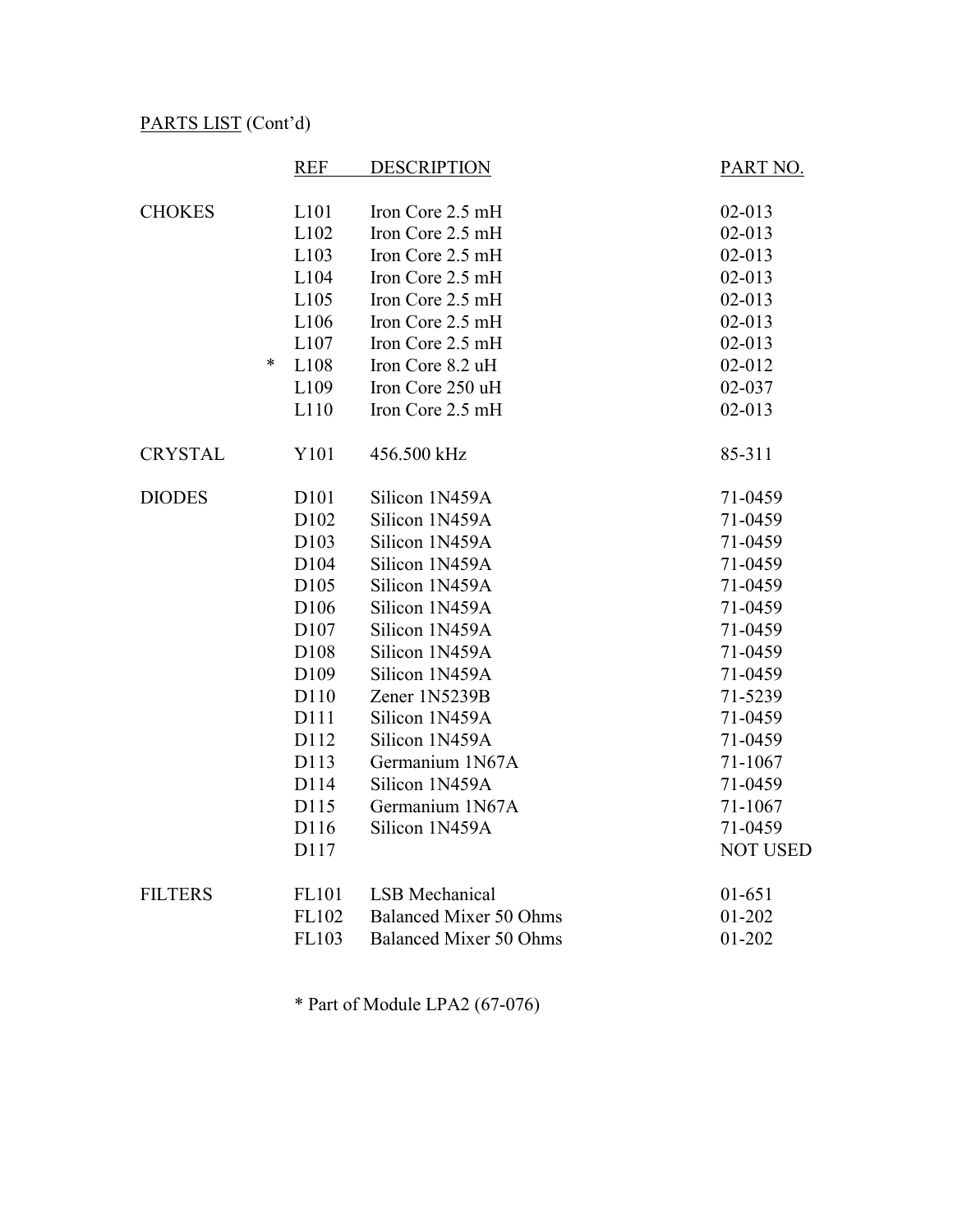# REF DESCRIPTION PART NO.

| <b>INTEGRATED</b> |                          |                                |        |
|-------------------|--------------------------|--------------------------------|--------|
| <b>CIRCUITS</b>   | U101                     | HF Differential Amp CA3053     | 70-201 |
|                   | U102                     | HF Differential Amp CA3053     | 70-201 |
|                   | U103                     | DC Differential Amp CA3028B    | 70-205 |
|                   | U104                     | Audio Amp LM386                | 70-211 |
|                   | U105                     | Wideband Amp 1/2W CA3020A      | 70-206 |
|                   | $\overline{\phantom{0}}$ | Heatsink for U105              | 50-298 |
|                   | U106                     | 8V Regulator 7808, TO-220 pkg. | 70-043 |
|                   |                          | (put part in Q111 location)    |        |
| <b>MODULE</b>     | LPA <sub>2</sub>         | Power Amp SSB                  | 67-076 |
| <b>RELAY</b>      | K <sub>101</sub>         | 12V DPDT                       | 49-082 |
|                   | -                        | Socket                         | 22-290 |
|                   |                          | Clip                           | 50-299 |
| <b>RESISTORS</b>  | R <sub>101</sub>         | Carbon Film 1/4W 1.2K 5%       | 14-006 |
|                   | R <sub>102</sub>         | Carbon Film 1/4W 10K 5%        | 14-008 |
|                   | R <sub>103</sub>         | Carbon Film $1/4W$ 2.4K 5%     | 14-079 |
|                   | R <sub>104</sub>         | Carbon Film 1/4W 10K 5%        | 14-008 |
|                   | R <sub>105</sub>         | Carbon Film 1/4W 10K 5%        | 14-008 |
|                   | R <sub>106</sub>         | Carbon Film 1/4W 10K 5%        | 14-008 |
|                   | R <sub>107</sub>         | Carbon Film 1/4W 100 Ohm 5%    | 14-002 |
|                   | R <sub>108</sub>         | Carbon Film 1/4W 470 Ohm 5%    | 14-050 |
|                   | R <sub>109</sub>         | Carbon Film 1/4W 82 Ohm 5%     | 14-093 |
|                   | R <sub>110</sub>         | Carbon Film 1/4W 10K 5%        | 14-008 |
|                   | R <sub>111</sub>         | Carbon Film 1/4W 10K 5%        | 14-008 |
|                   | R <sub>112</sub>         | Carbon Film 1/4W 47 Ohm 5%     | 14-056 |
|                   | R <sub>113</sub>         | Carbon Film 1/4W 22K 5%        | 14-010 |
|                   | R <sub>114</sub>         | Carbon Film 1/4W 1K 5%         | 14-005 |
|                   | R <sub>115</sub>         | Carbon Film 2K7 5%             | 14-063 |
|                   | R116                     | Carbon Film 1K 5%              | 14-005 |
|                   | R <sub>117</sub>         | Carbon Film 1/4W 10K 5%        | 14-008 |
|                   | R <sub>118</sub>         | Carbon Film 1/4W 10K 5%        | 14-008 |
|                   | R119                     | Carbon Film 27K 5%             | 14-045 |
|                   | R <sub>120</sub>         | Carbon Film 3K 5%              | 14-042 |
|                   | R <sub>121</sub>         | Carbon Film 2.2M 5%            | 14-068 |
|                   | R <sub>122</sub>         | Carbon Film 1/4W 10K 5%        | 14-008 |
|                   | R <sub>123</sub>         | Carbon Film 560K 5%            | 14-089 |
|                   | R <sub>124</sub>         | Carbon Film 120K 5%            | 14-030 |
|                   | R <sub>125</sub>         | Carbon Film 39K 5%             | 14-046 |
|                   | R126                     | Carbon Film 750 Ohm            | 14-004 |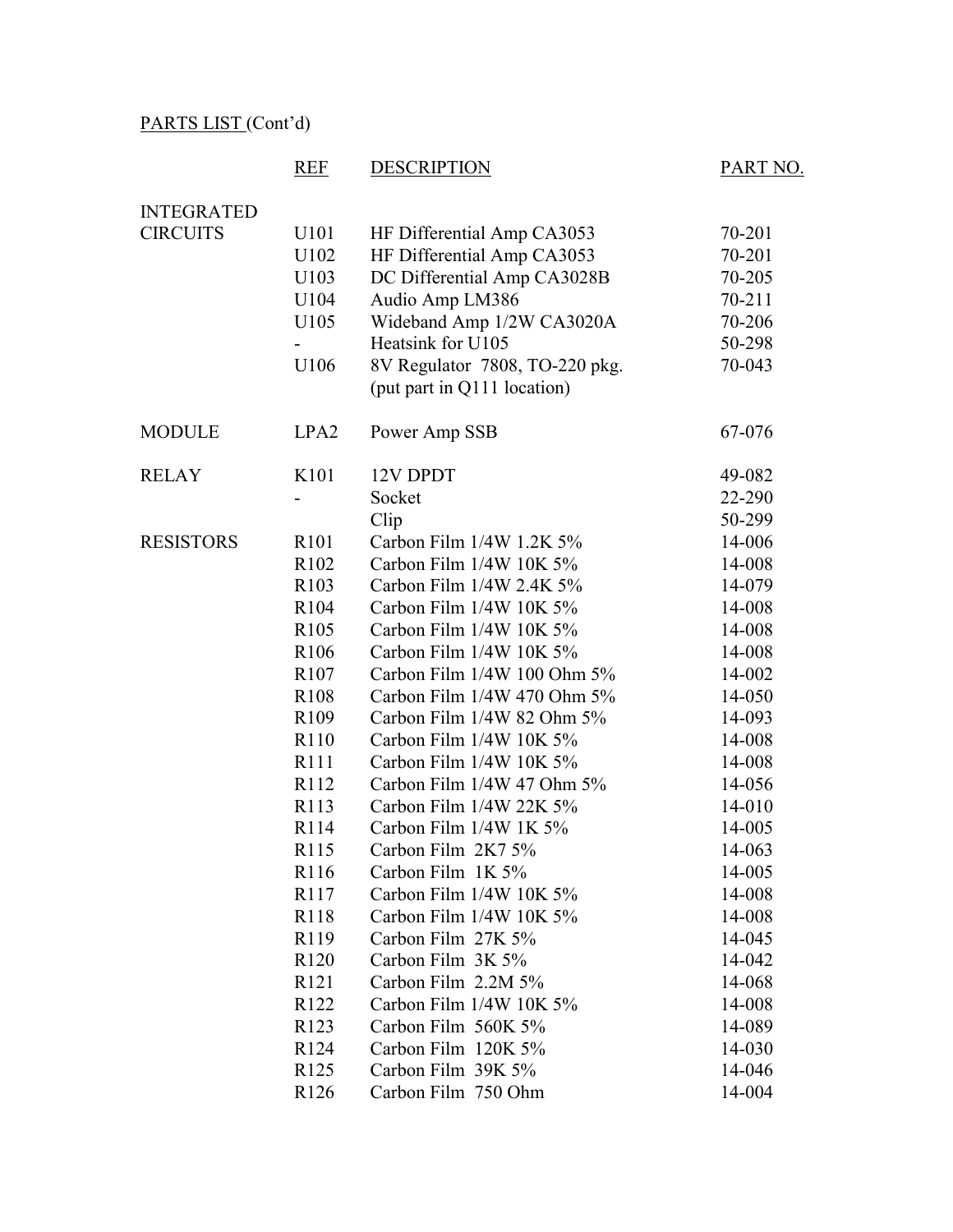#### REF DESCRIPTION PART NO. RESISTORS R127 Carbon Film 10 Ohm 5% 14-022 R128 Carbon Film 1M 5% 14-019 R129 Carbon Film 180 Ohm 5% 14-037 R130 Carbon Film 1/4W 10K 5% 14-008 R131 Carbon Film 1M 5% 14-019 R132 Carbon Film 180 Ohm 5% 14-037 R133 Carbon Film 1M 5% 14-019 R134 Carbon Film 180 Ohm 5% 14-037 R135 Carbon Film 1/4W 10K 5% 14-008 R136 Carbon Film 1.2K 5% 14-006 R137 Variable Carbon 1/10W 10K 20% 13-083 R138 Carbon Film 180 Ohm 5% 14-037 R139 Carbon Film 6.2K 5% 14-077 R140 Variable Carbon 1/10W 10K 20% 13-083 R141 Carbon Film 8.2K 5% 14-082 R142 Carbon Film 180 Ohm 5% 14-037 R143 Carbon Film 1/4W 10K 5% 14-008 R144 Variable Carbon 1/10W 10K 20% 13-083 R145 Carbon Film 100K 5% 14-013 R146 Carbon Film 3.3M 5% 14-020 \*R147 Carbon Film 330 Ohm 5% 14-040 \*R148 Carbon Film 20 Ohm 5% 14-076 \*R149 Carbon Film 12 Ohm 5% 14-001 \*R150 Thermistor - 33 Ohm 09-134 \*R151 Carbon Film 330 Ohm 5% 14-040 R152 Carbon Film 220 Ohm 5% 14-039 R153 Var. Carbon 1/10W 100 Ohm 20% 13-085 R154 Carbon Film 1 Ohm 5% 14-078 R155 Carbon Film 100 Ohm 5% 14-002 R<sub>156</sub> NOT USED R157 NOT USED R158 (put C171 in this location) R159 Var. Carbon 1/10W 100 Ohm 20% 13-085 R160 Carbon Film 470 Ohm 5% 14-050 R161 Carbon Film 330 Ohm 5% 14-040

\*Part of Module LPA2 (67-076)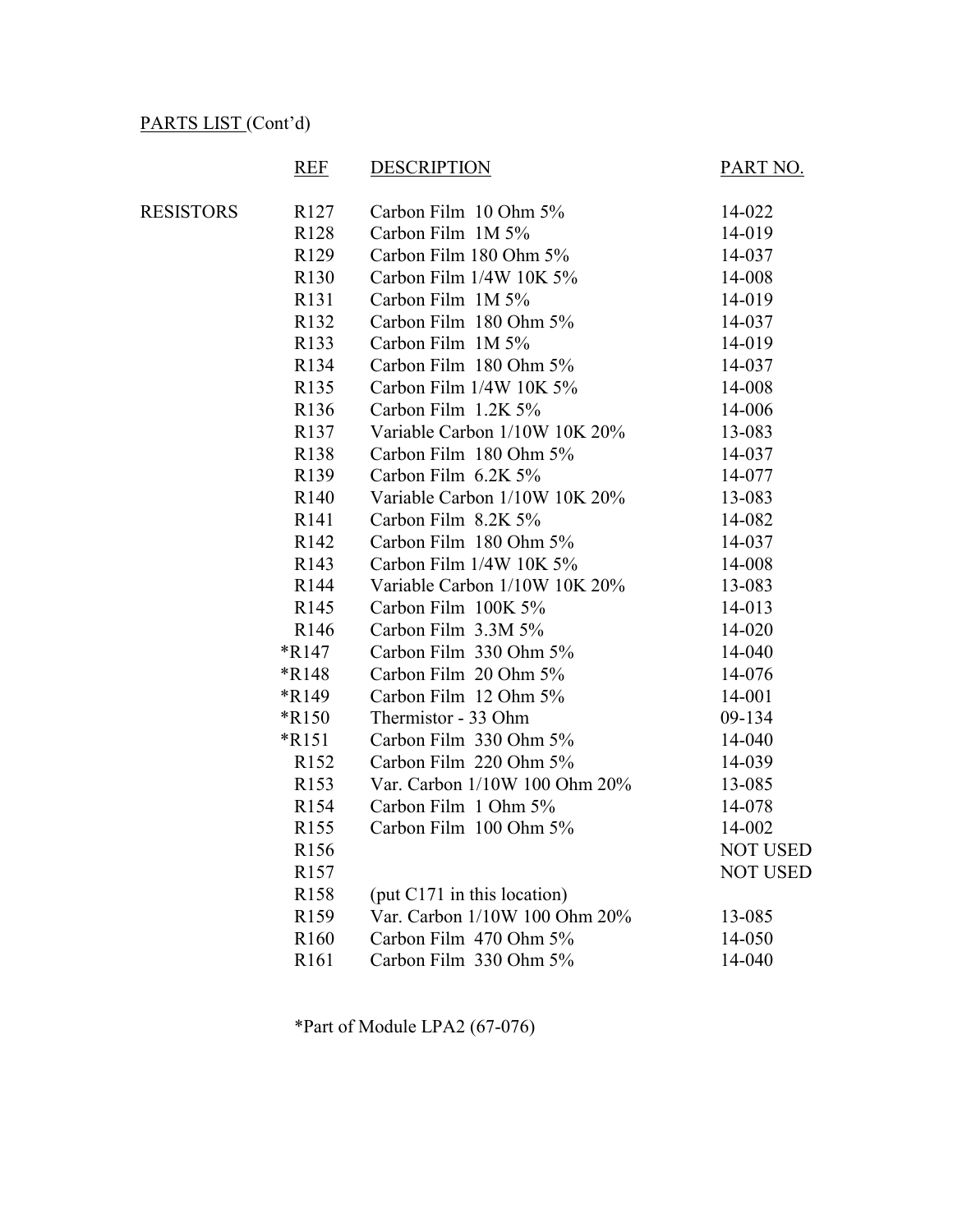|                     | <b>REF</b>       | <b>DESCRIPTION</b>        | PART NO.    |
|---------------------|------------------|---------------------------|-------------|
| <b>RESISTORS</b>    | R <sub>162</sub> | Carbon Film 470K 5%       | 14-017      |
|                     | R163             | Carbon Film 2.2M 5%       | 14-068      |
|                     | R <sub>164</sub> | Carbon Film 2.7K 5%       | 14-063      |
|                     | R <sub>165</sub> | Carbon Film 22K 5%        | 14-010      |
|                     | R <sub>166</sub> | Carbon Film 15K 5%        | 14-054      |
|                     | R <sub>167</sub> | Carbon Film 470K 5%       | 14-017      |
|                     | R <sub>168</sub> | Carbon Film 1/4W 10K 5%   | 14-008      |
|                     | R <sub>169</sub> | Carbon Film 100 Ohm 5%    | 14-002      |
|                     | R <sub>170</sub> | Carbon Film 1K 5%         | 14-005      |
|                     | R171             | Carbon Film 22K 5%        | 14-010      |
| <b>TRANSFORMERS</b> | T101             | 455 kHz I.F.              | $01 - 155$  |
|                     | T102             | 455 kHz I.F.              | $01 - 155$  |
|                     | T103             | 455 kHz 8K: 70 Ohm I.F.   | $01 - 200$  |
|                     | T104             | <b>ALC</b> Transformer    | $01 - 213$  |
|                     | $*T105$          | P.A. Output               | 01-212      |
|                     | $*T106$          | P.A. Input                | $01 - 211$  |
| <b>TRANSISTORS</b>  | Q101             | Si NCh JFET GP            | 72-5457     |
|                     | Q102             | Si PCh JFET GP            | 72-5462     |
|                     | Q103             | Si NPN GP                 | 72-4124     |
|                     | Q104             | Si NCh JFET HF            | 72-5486     |
|                     | Q105             | Si NPN GP                 | 72-4124     |
|                     | Q106             | Si NCh JFET HF            | 72-5486     |
|                     | Q107             | Si NCh JFET HF            | 72-5486     |
|                     | Q108             | <b>Si NPN GP</b>          | 72-4124     |
|                     | *Q109            | <b>Si NPN Power SSB</b>   | ∤           |
|                     | $*Q110$          | <b>Si NPN Power SSB</b>   | $372 - 104$ |
|                     | Q111             | (see U106)                |             |
|                     | Q112             | Si NPN Darlington MPS-A13 | 72-086      |
|                     | Q113             | Si NCh JFET GP            | 72-5457     |

\*Part of Module LPA2 (67-076)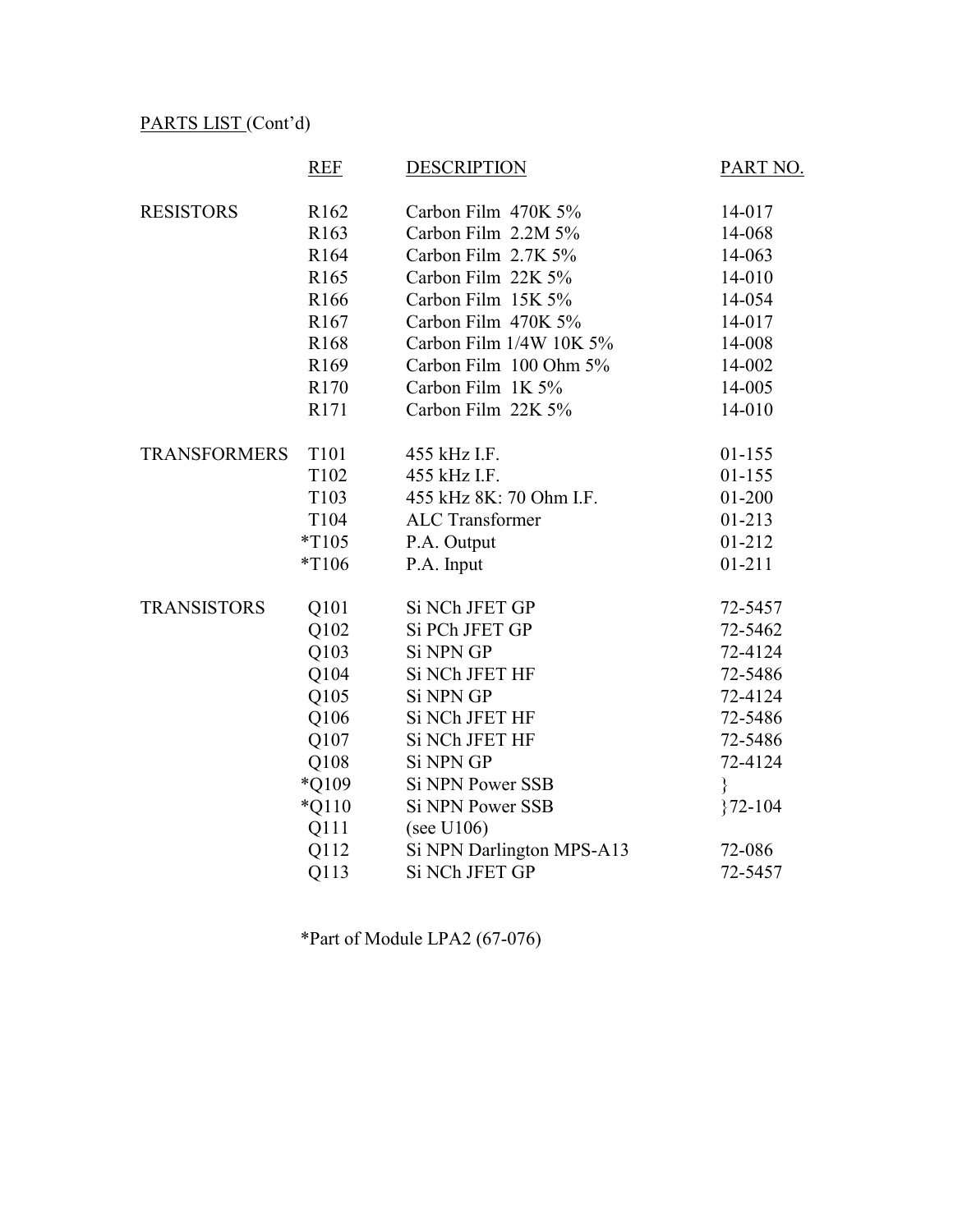# SECTION VIII - PARTS LIST

# CHANNEL SELECTOR FCU7

|                   | <b>REF</b>       | <b>DESCRIPTION</b>                | PART NO.   |
|-------------------|------------------|-----------------------------------|------------|
| <b>CAPACITORS</b> | C <sub>501</sub> | Air Variable 1.4-14pF (Clarifier) | 18-031     |
|                   | $*C502$          | Film Variable 2-18.5pF            | 17-037     |
|                   | $*C503$          | Film Variable 2-18.5pF            | 17-037     |
|                   | C504             | Mica Variable 390-1400pF          | 17-031     |
| <b>PLATE</b>      |                  | Coil and Crystal Grounding        | 57-1346    |
| <b>SWITCH</b>     | S501             | Sections A to E                   | $40 - 163$ |
|                   | S501             | Index                             | 40-125     |

\*Four per channel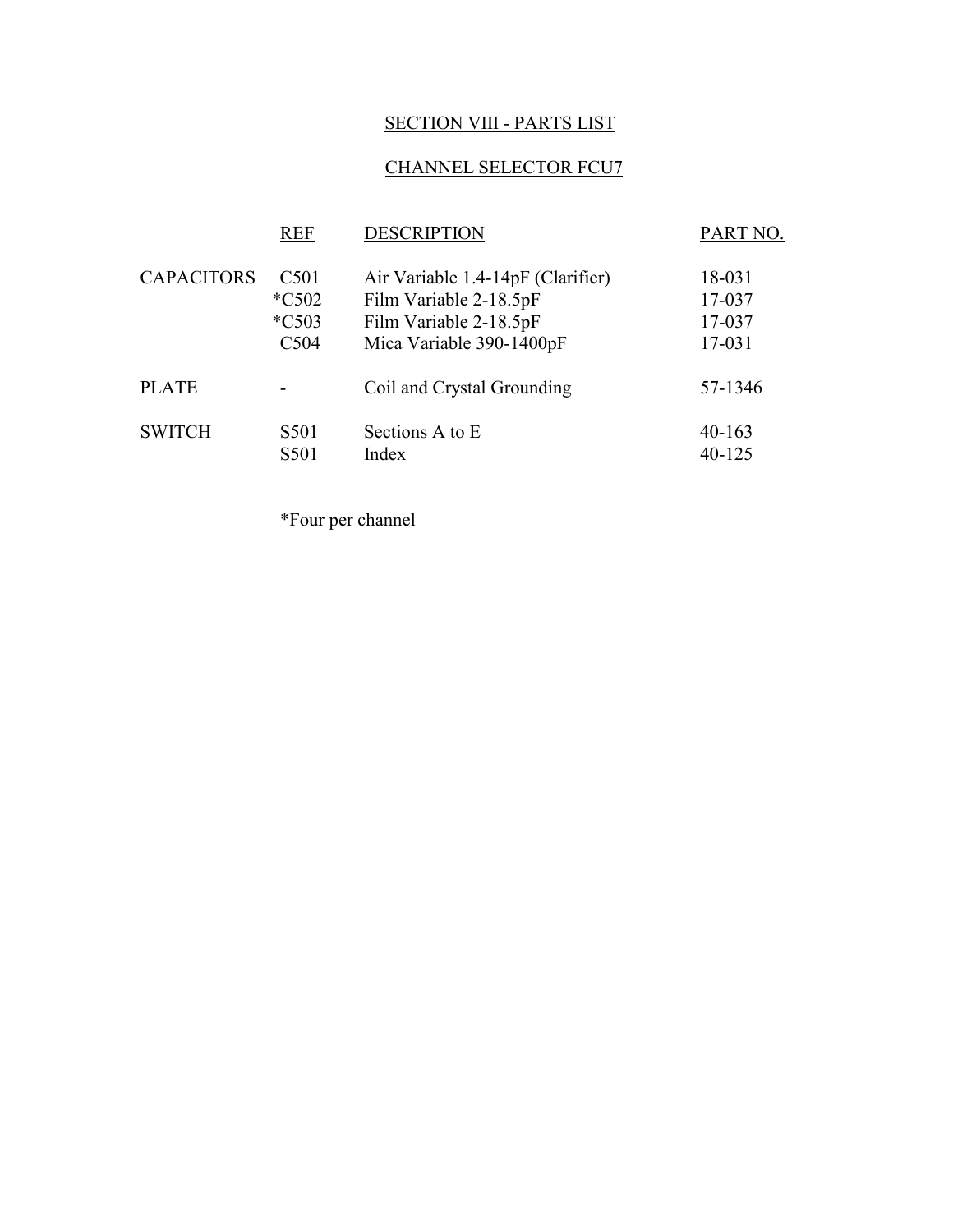### SECTION VIII - PARTS LIST

#### **MISCELLANEOUS**

|                   | <b>REF</b> | <b>DESCRIPTION</b>                                                                                                                                                                                                                                                                                                                                                                                                                                                                                                                                                                                                                                                                      | PART NO.                                                                                                                                                                                                                                                 |
|-------------------|------------|-----------------------------------------------------------------------------------------------------------------------------------------------------------------------------------------------------------------------------------------------------------------------------------------------------------------------------------------------------------------------------------------------------------------------------------------------------------------------------------------------------------------------------------------------------------------------------------------------------------------------------------------------------------------------------------------|----------------------------------------------------------------------------------------------------------------------------------------------------------------------------------------------------------------------------------------------------------|
| <b>CAPACITOR</b>  |            | 150 PF 100 V US (COG)<br>Tub, AX 100 UF 25 V<br>.5 MFP 20% 50 V Met. Paper                                                                                                                                                                                                                                                                                                                                                                                                                                                                                                                                                                                                              | 24-221<br>19-115<br>24-129                                                                                                                                                                                                                               |
| <b>DIODE</b>      |            | Diode                                                                                                                                                                                                                                                                                                                                                                                                                                                                                                                                                                                                                                                                                   | 71-4746                                                                                                                                                                                                                                                  |
| <b>TRANSISTOR</b> |            | <b>Transistor Set Matched Pair</b>                                                                                                                                                                                                                                                                                                                                                                                                                                                                                                                                                                                                                                                      | 72-104                                                                                                                                                                                                                                                   |
|                   |            | Washer, Phenolic 2-56<br>Spacer, Ceramic #2 x 1/8"<br>Spacer, Ceramic #2 x 3/32"<br>Spacer, Metal #4 $x$ 1/8"<br>Spacer, Ceramic #2 x 1/2"<br>Spacer, Ceramic #2 x 1/4"<br>Wafer, Switch<br>Handle, Black<br>Endcap for 45-181A Handle<br><b>Battery Block</b><br>Catch, c/w wire for battery box<br>Catch, less wire for lid<br>Clip - Crystal<br>Socket, PCB Jack<br><b>Spring Battery Holder</b><br>Grommet, PVC, 5/16"<br>Guide Plate for Centre Case<br>Rail Centre<br>Decal 'Spilsbury C.L.' Logo<br>Decal 'SBX-11A Serial No.'<br>Booklet (plasticized)<br><b>Operating Instructions</b><br>Label, Battery Instructions<br>Tubing, Teflon #20<br>Pad, Neoprene $1/8$ " x $3/4$ " | 40-019<br>40-036<br>40-089<br>$40 - 121$<br>40-128<br>40-129<br>$40 - 163$<br>45-181A<br>45-181B<br>45-312<br>45-175<br>45-176<br>50-093<br>50-137<br>50-233<br>51-013<br>57-1197<br>57-1679<br>59-018<br>59-119<br>59-120<br>59-144<br>21-017<br>21-021 |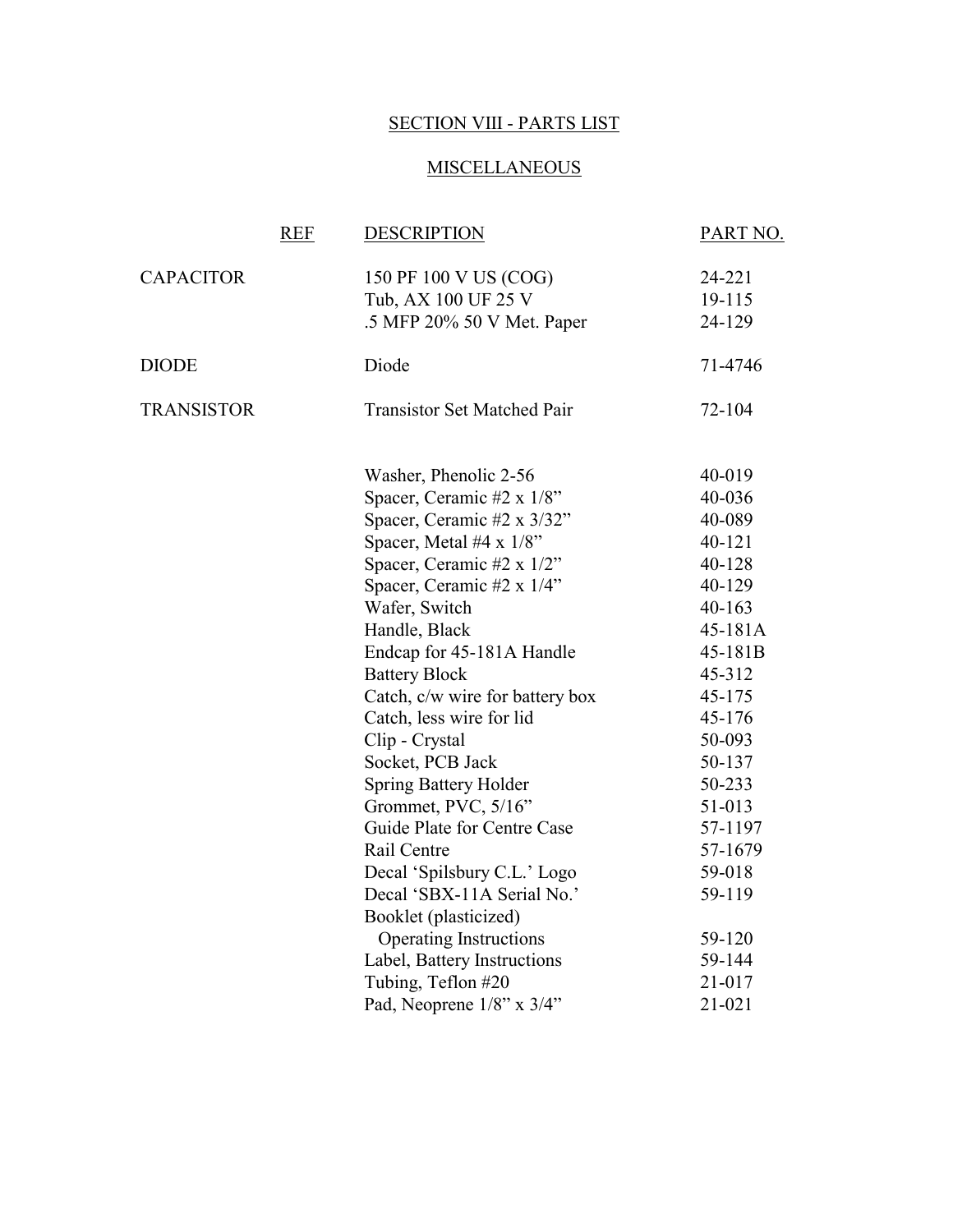# REF DESCRIPTION PART NO.

| Tubing, Teflon #10              | 21-037     |
|---------------------------------|------------|
| Tape, Double-sided Adhesive     | 21-103     |
| Socket, Transistor 4 Pin PA     | 22-085     |
| Socket, 8 Pin Dil.              | 22-193     |
| Label, Coil                     | 59-145     |
| Decal 'SBX-11A'                 | 59-239     |
| Slug-Iron, RX/TX Coils          | 00-098     |
| Slug-Iron, PA Coil              | $00 - 105$ |
| Button, Black for 36-088 Switch | 36-156     |
| Microphone Assembly             | 32-026     |
| Grill Cloth, finished           | 45-184     |
| Fibre Pad, Cross, Thick         | 50-150     |
| Coupling, Brass                 |            |
| (For Clarifier Shaft)           | 52-173     |
| <b>Frequency Chart Cover</b>    | 57-1138    |
| Cover PA Coil                   | 57-1186    |
| Chassis, U-Frame                | 57-2258    |
| Rod for Clarifier Control       | 57-2250    |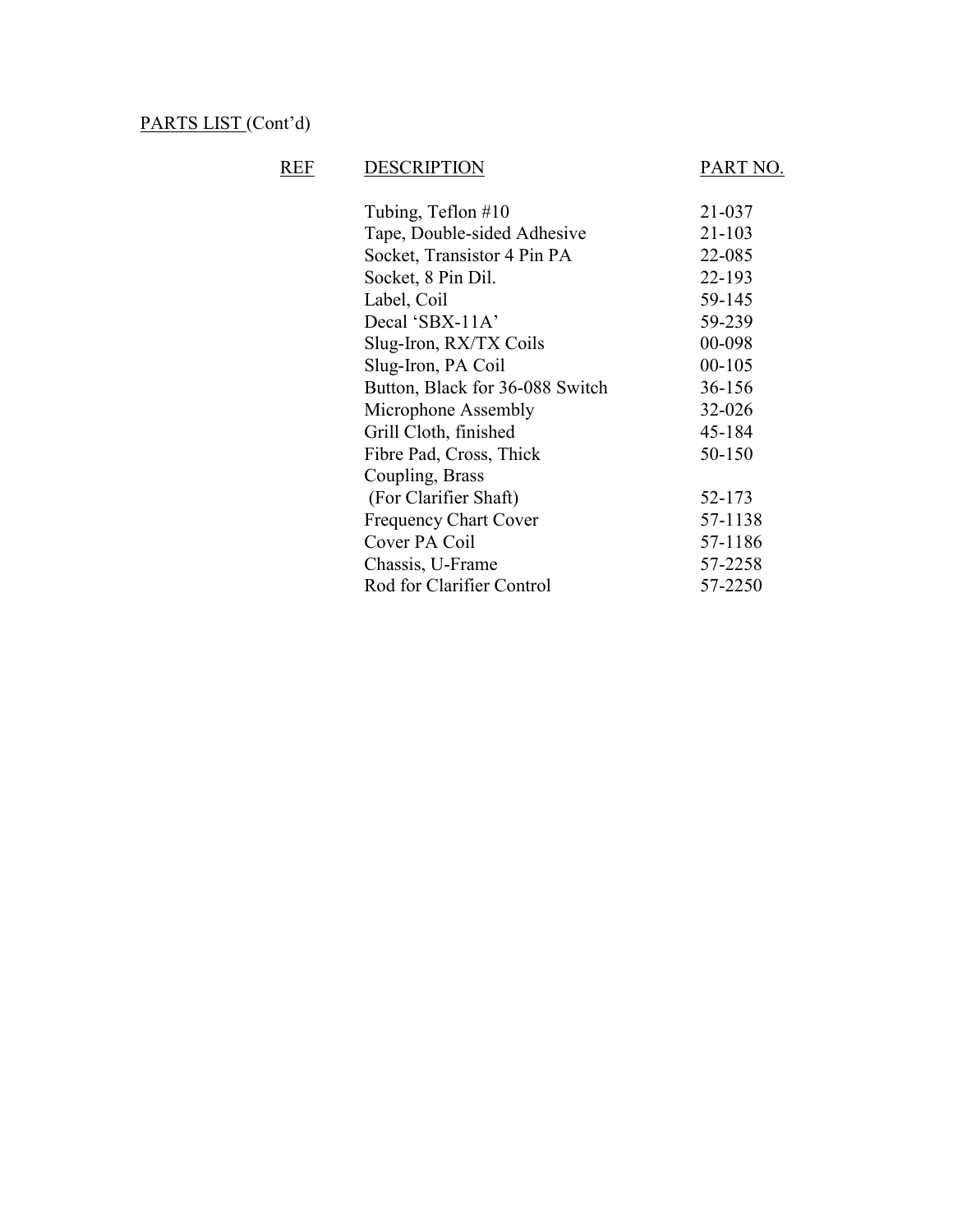#### **GENERAL CONDITIONS OF SALE**

1. DEFINITIONS

 "Company" means Spilsbury Communications, a division of Racal Canada Inc. "Customer" means the other contracting party. "Products" means the goods and services which form the subject of the quote. "Order" means the Order placed by the Customer with the Company for the supply of the Products.

2. GENERAL

 These Conditions form an integral part of every contract for the supply of the Products by the Company and the acceptance of any quote from the Company shall be deemed to include acceptance by the Customer of these Conditions. Any variation of these Conditions or any document of the Customer is inapplicable unless expressly accepted in writing by the Company.

3. VALIDITY

 A quote from the Company is valid for a period of 30 days from the date thereon unless otherwise stated on the quote or unless revoked in writing by the Company, but in any event, the Order is subject to written acceptance by the Company.

4. SPECIFICATIONS

 The Products will be supplied generally in accordance with the Company's proprietary specifications therefore ("the Specification"). The Company will accept no liability for the Products supplied except where there is significant variation from the Specification. Alterations to the specification of the Product requested by the Customer are subject to agreement of the Company and such alteration may render the quoted price subject to variation.

- 5. CHANGES IN DESIGN AND MANUFACTURE The Company reserves the right at any time to make changes at its discretion in the design or method of manufacture of the Product provided that such changes shall not adversely affect the Products or their prices.
- 6. PRICE

 Unless otherwise stated on the quote the prices quoted are strictly nett and f.o.b. Company premises in Vancouver, British Columbia, Canada.

7. PRICE ADJUSTMENTS

 The Company reserves the right at any time prior to delivery to vary the prices quoted for the Products if following the date of the quotation there is any change in rates of currency exchange, any imposition or alteration of Government taxes, increase in the cost of materials, labour or transport, or if the cost of supplying Products is increased by any other factor beyond the control of the Company.

- 8. DELIVERY
	- a) Unless otherwise specified delivery shall be deemed to take place at the Company's place of business and the times for delivery are calculated from the date of the Company's acceptance of the Order.
	- b) The delivery times indicated in the quote are subject to variation by the Company in its acceptance of the Order. All delivery times quoted are estimates only and whilst the Company will endeavor to meet such delivery times, the Company shall not be liable in any way whatsoever for the consequences of delay.
	- c) Without prejudice to the foregoing no liability whatsoever shall attach to the Company if delivery is affected by circumstances beyond the control of the Company including but not limited to act of God, fire, explosions, tempests, strikes, lockouts, insurrection, war, government imposed regulations or boycotts, inability to procure materials or parts, loss or damage or delay in transit. The Company undertakes to inform the Customer of the occurrence of any such event which may affect delivery. In such circumstances the Company shall have the right to wholly or partially suspend or reschedule deliveries.
- 9. PAYMENTS

 All invoices are due for payment on demand but in any case not later than thirty days after delivery as defined in paragraph 8. hereof. For all invoices not paid in full by the due date the Company reserves the right to charge interest on the amount outstanding at the rate of the Bank Rate plus two percent calculated from thirty days after delivery. All prices are strictly nett NO SETTLEMENT DISCOUNT WILL BE ALLOWED UNDER ANY CIRCUMSTANCES WHATSOEVER.

10. RISKS

 All risks shall pass to the Customer upon delivery as defined in paragraph 8. hereof.

11. TITLE

 Title to the Products shall remain with the Company as security for the purchase price until payment in full is received. The Company may obtain possession of the goods by any lawful means should the Customer fail to pay the purchase price when due.

# **Communications**

#### 12. DAMAGES OR LOSS IN TRANSIT

 The Company accepts no liability for loss or damage in transit. 13. FORWARDING INSTRUCTIONS

- Forwarding instructions where required shall be provided by the Customer not later than seven days after being advised that the Products are ready for despatch. If no forwarding instructions are received within this period the Company shall be entitled to charge for storage.
- 14. LIMITED WARRANTY
	- Any Products of the Company's manufacture which are found to the Company's satisfaction to be defective in relation to the Specification as a result of faulty manufacture or workmanship on the part of the Company then it shall be at the Company's sole discretion either to repair or replace such Products free of charge and return them to the Customer carriage paid provided that:
		- the defective Products (or sample thereof showing the alleged defects) are returned at the Customer's risk and expense to the Company within twelve months from the date of their original delivery as defined in paragraph 8. hereof, and
		- ii) the Products have been properly used.
	- b) In the case of Product not of the Company's manufacture any warranty shall be limited to that given to the Company by the manufacturer thereof.
- 15. LIMITATION OF LIABILITY

 In no event shall the Company be liable for any indirect special or consequential damages of the Customer, including without limitation loss of profit or opportunity howsoever caused, including losses caused by negligence of the Company. Should it be determined that the Company is liable for any losses costs or damages of the Customer it is agreed that the Company's liability shall be limited to the purchase price of the Product(s) giving rise to the liability.

16. PATENT INDEMNITY

 If the Customer is threatened with any action alleging that the products in the form sold infringe any patent or registered design then provided that the Customer promptly informs and co-operates with the Company and in cases where the Company so requests allows the Company to defend any action on the Customer's behalf, then in all cases the Company will indemnify the Customer against any award of damages and costs against the Customer arising from such action. In the case of Product not of the Company's manufacture any such indemnity shall be limited to that given to the Company by the manufacturer thereof. The above indemnity is given by the Company in lieu of any and all other liabilities the Company might have in relation to any action against the Customer for infringement of patent or other proprietary rights and under no circumstances will the Company be liable for any contingent or consequential or any other loss howsoever arising.

- 17. PRIOR REPRESENTATIONS AND PRECEDENCE These Conditions supersede any earlier sets of Conditions previous understandings commitments agreements or representations whatsoever whether oral or written and shall not be varied except with the Company's written agreement.
- 18. SEVERABILITY

 Any contract entered into by the Company shall be regarded as severable in the event of Products being of different kinds or the contract providing for delivery by installments. Each and every delivery of separate items under the contract shall be regarded as being made under a separate contract and damages arising from any legal breach of contract shall be limited accordingly.

19. LAW

These Conditions and the contract shall be subject to and construed in accordance with the laws of the Province of British Columbia.

20. NOTICES

 Any notice or other communication sent to the Customer shall be deemed to be delivered if sent to the Customer's address last known to the Company.

- 21. AMENDMENTS OR CANCELLATIONS Once accepted by the Company orders cannot be modified or canceled except with the Company's written approval and upon terms which indemnify the Company against losses or additional costs resulting therefrom. 22. HEADINGS
	-
- The headings in these conditions shall not be deemed to be part thereof or be taken into consideration in the interpretation or construction thereof or of the contract.

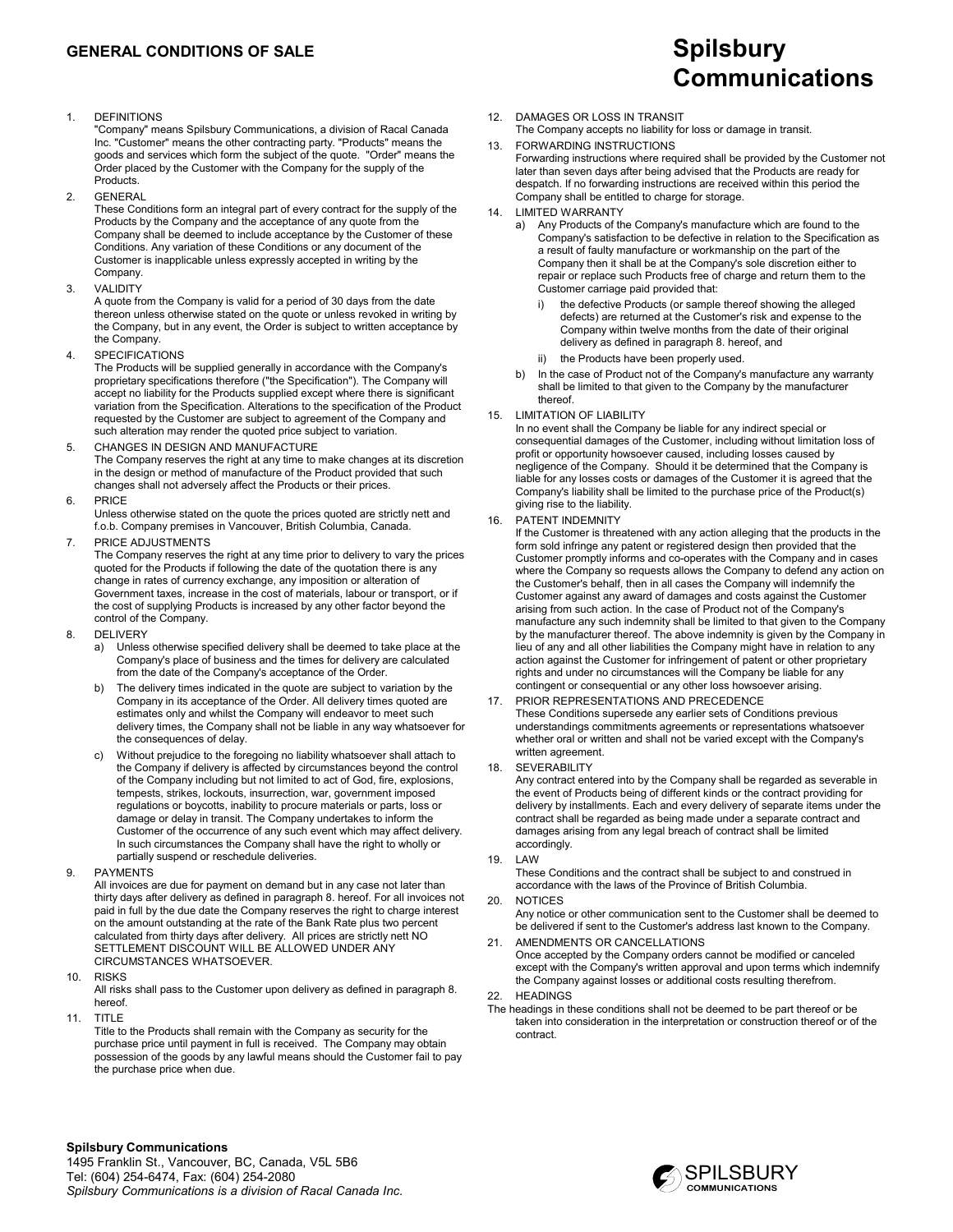

| <b>ITEM</b>      |     |            | PART NUMBER                                                                                                                          | 68-4026              |  |
|------------------|-----|------------|--------------------------------------------------------------------------------------------------------------------------------------|----------------------|--|
|                  |     |            | UNLESS OTHERWISE SPECIFIED, ALL DIMENSIONS<br>ARE IN INCHES, DIMENSIONS IN BRACKETS ( ) ARE<br>IN MILLIMETERS AND APPLY AFTER FINISH |                      |  |
|                  |     | TOLERANCES |                                                                                                                                      |                      |  |
| χ.               | XX. | XXX        | <b>ANGLES</b>                                                                                                                        | <b>HOLE DIAMETER</b> |  |
|                  |     |            |                                                                                                                                      |                      |  |
|                  |     |            |                                                                                                                                      |                      |  |
| <b>MATERIAL:</b> |     |            |                                                                                                                                      |                      |  |
| <b>FINISH:</b>   |     |            |                                                                                                                                      |                      |  |
|                  |     |            |                                                                                                                                      | з                    |  |

 $10<sub>10</sub>$ 

 $10<sub>10</sub>$ 

 $\cup$ 

 $\mathbf C$ 

9

 $\mathsf{9}$ 

 $\bf 8$ 

 $\overline{7}$ 

 $6<sup>1</sup>$ 

 $5\overline{)}$ 

|    |                                                                                                                                                                                                                                                 |     |                                                                              |                      |              |                    |                        |     | B |
|----|-------------------------------------------------------------------------------------------------------------------------------------------------------------------------------------------------------------------------------------------------|-----|------------------------------------------------------------------------------|----------------------|--------------|--------------------|------------------------|-----|---|
|    |                                                                                                                                                                                                                                                 |     |                                                                              |                      |              |                    |                        |     |   |
|    |                                                                                                                                                                                                                                                 | LTR |                                                                              | SIZE AND DESCRIPTION |              |                    | <b>HARDWARE#</b>       | QTY |   |
| Ŝ. |                                                                                                                                                                                                                                                 |     | <b>DESCRIPTION</b>                                                           |                      |              |                    |                        |     |   |
|    | THIS DRAWING IS THE PROPERTY OF RACAL CANADA.<br>AND MAY BE NEITHER USED, COPIED, REPRODUCED OR<br>OTHERWISE DEALT WITH NOR ITS CONTENTS COMMUNICATED<br>TO OTHERS EXCEPT IN ACCORDANCE WITH WRITTEN INSTRUCTIONS<br>RECEMED FROM RACAL CANADA. |     |                                                                              | RACAL CANADA         |              |                    |                        |     |   |
| R  | DRAWN BY:<br>DATE:<br>K. Greenwood<br>03/31/95<br>CHECKED BY:<br>$\overline{\text{DATE}}$<br>APPROVED BY:<br>DATE:                                                                                                                              |     | TITLE<br>SBX 11A Printed Circuit Board<br>Drawing of the Component Placement |                      |              |                    | А                      |     |   |
|    |                                                                                                                                                                                                                                                 |     |                                                                              | DRAWING NO.          | 250-4026-1   |                    |                        |     |   |
|    |                                                                                                                                                                                                                                                 |     |                                                                              | <b>SIZE</b>          | <b>SCALE</b> | REF<br>2504026.001 |                        |     |   |
|    |                                                                                                                                                                                                                                                 |     |                                                                              |                      | в            | n/a                | <b>SHEET</b><br>1<br>Œ | - 1 |   |
|    |                                                                                                                                                                                                                                                 |     |                                                                              | 2                    |              |                    |                        |     |   |

 $\overline{2}$ **Revision Record** Date: ECO# Description of Change

 $E$ 

 $D$ 

 $\,$   $\,$   $\,$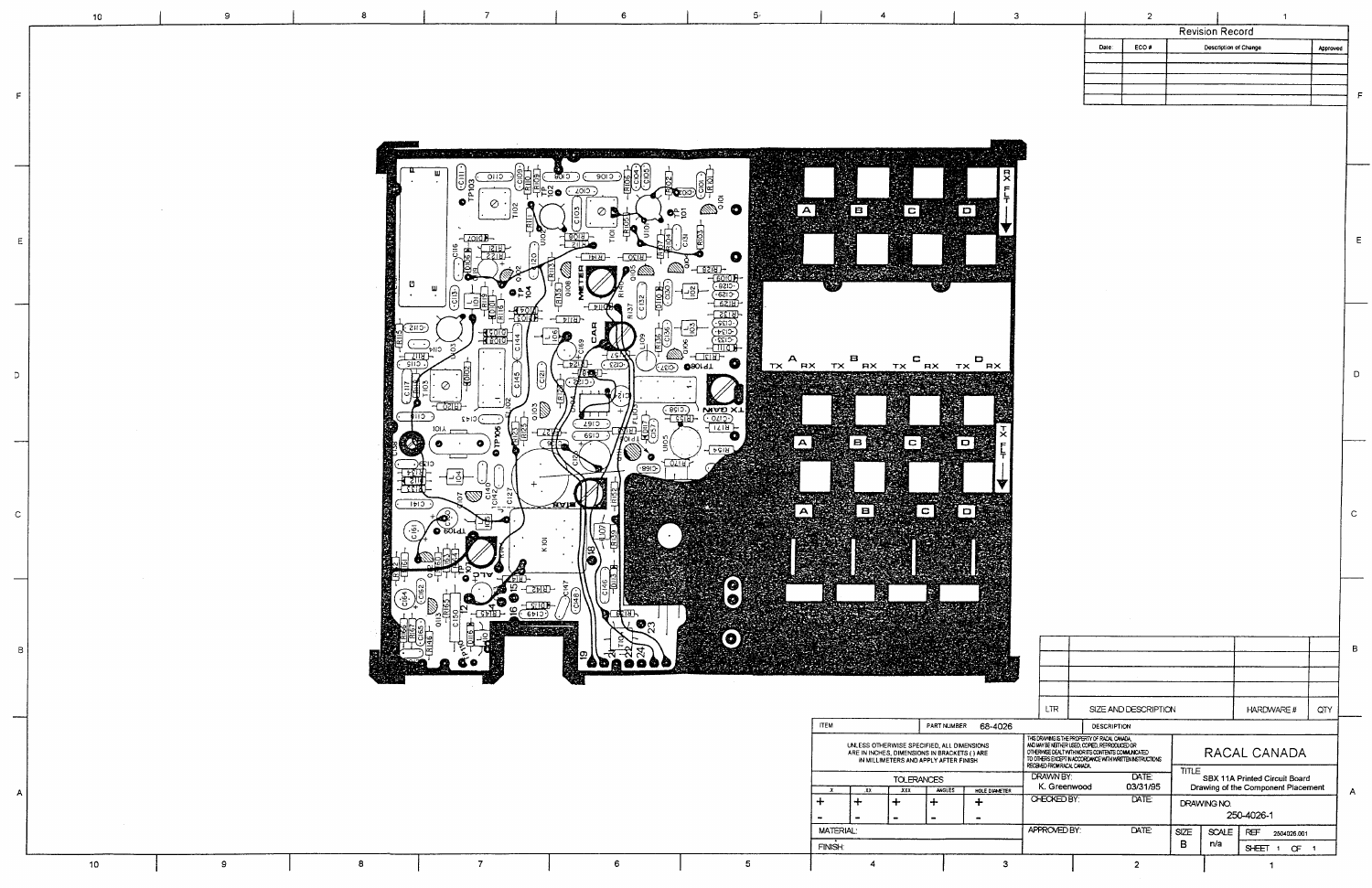